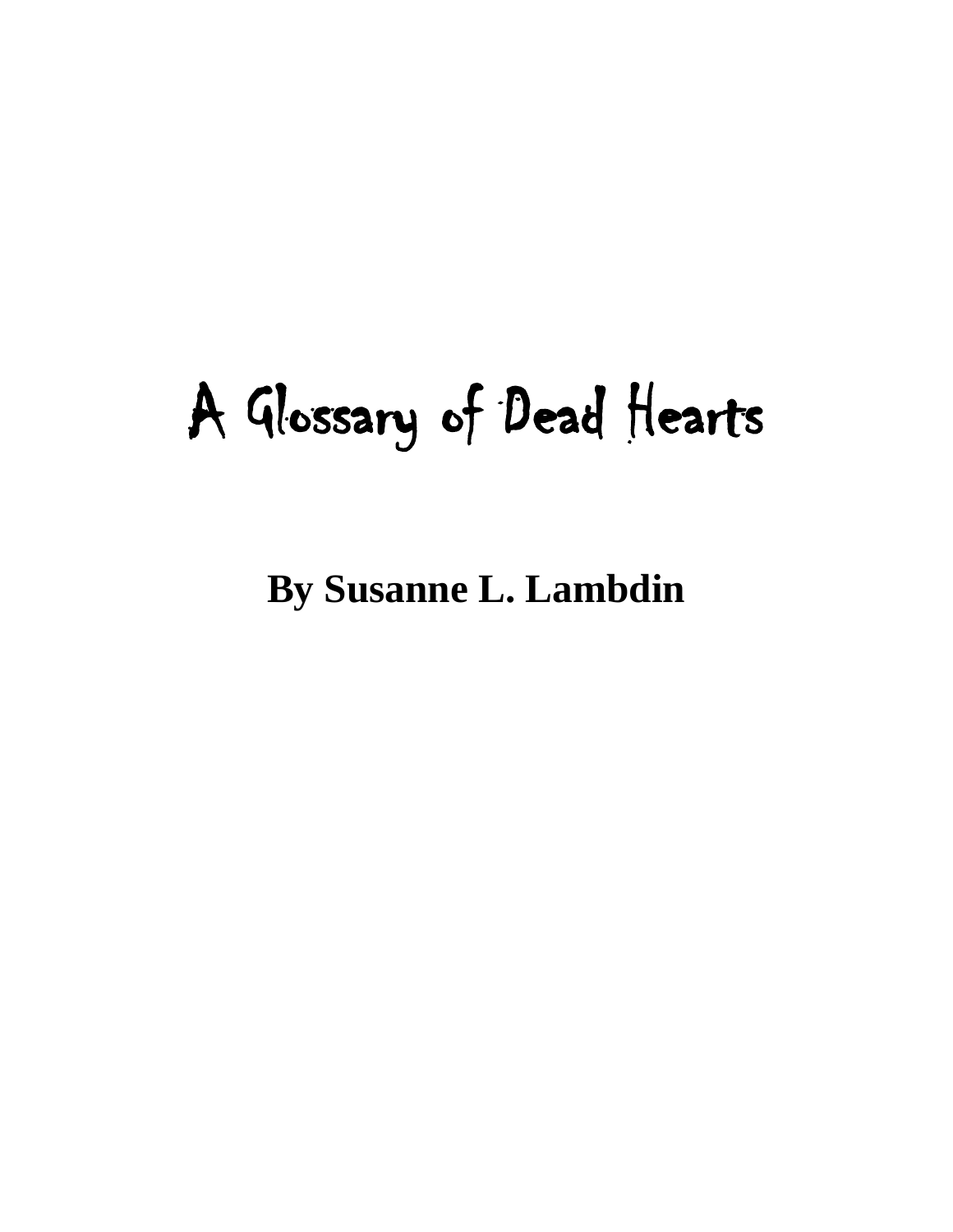# A Dead Hearts Novel Series

Morbid Hearts

Forsaken Hearts

Vengeful Hearts

Defiant Hearts

Immortal Hearts

# Dead Hearts: Bloodlines

Exordium

Medius

Ultimum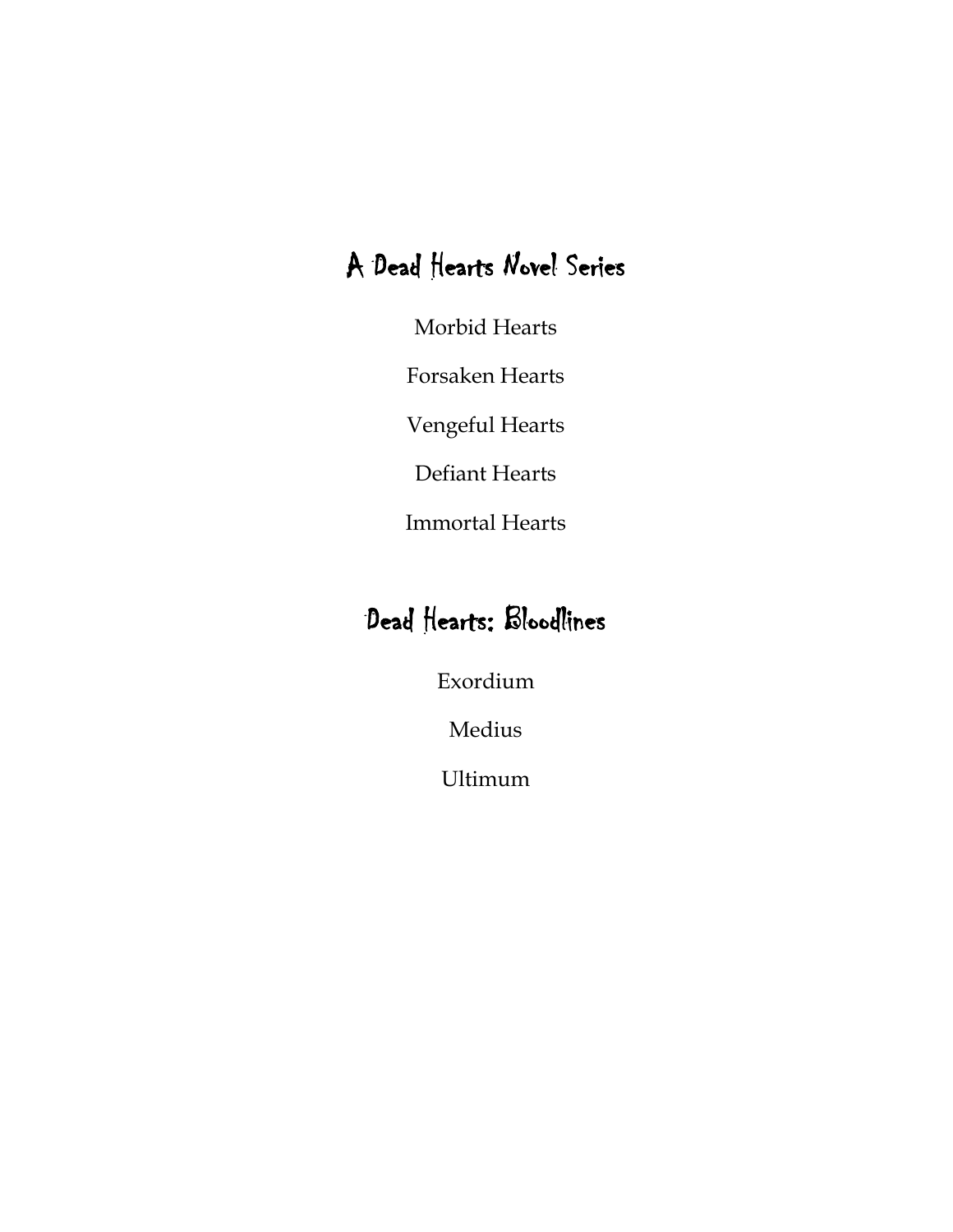A Glossary of Dead Hearts

Copyright © 2020 by Susanne L. Lambdin

All rights reserved. No part of this publication may be reproduced, distributed or transmitted in any form, or by any means, including photocopying, recording, or other electronic or mechanical methods, without the prior written permission of the author, except in the case of brief quotations embodied in critical reviews and certain other noncommercial uses permitted by copyright law. For permission requests, write to the author, addressed "Attention: Permissions Coordinator," at the email addresses below.

Susanne.lambdin@gmail.com

valkyri2001@yahoo.com

Author's Note: This book is a work of fiction. Names, characters, places, and incidents are the product of the author's imagination. Locales and public names are sometimes used for atmospheric purposes. Any resemblance to actual people, living or dead, or to businesses, companies, events, institutions, or locales is completely coincidental.

A Glossary of Dead Hearts / Susanne L. Lambdin –1st Edition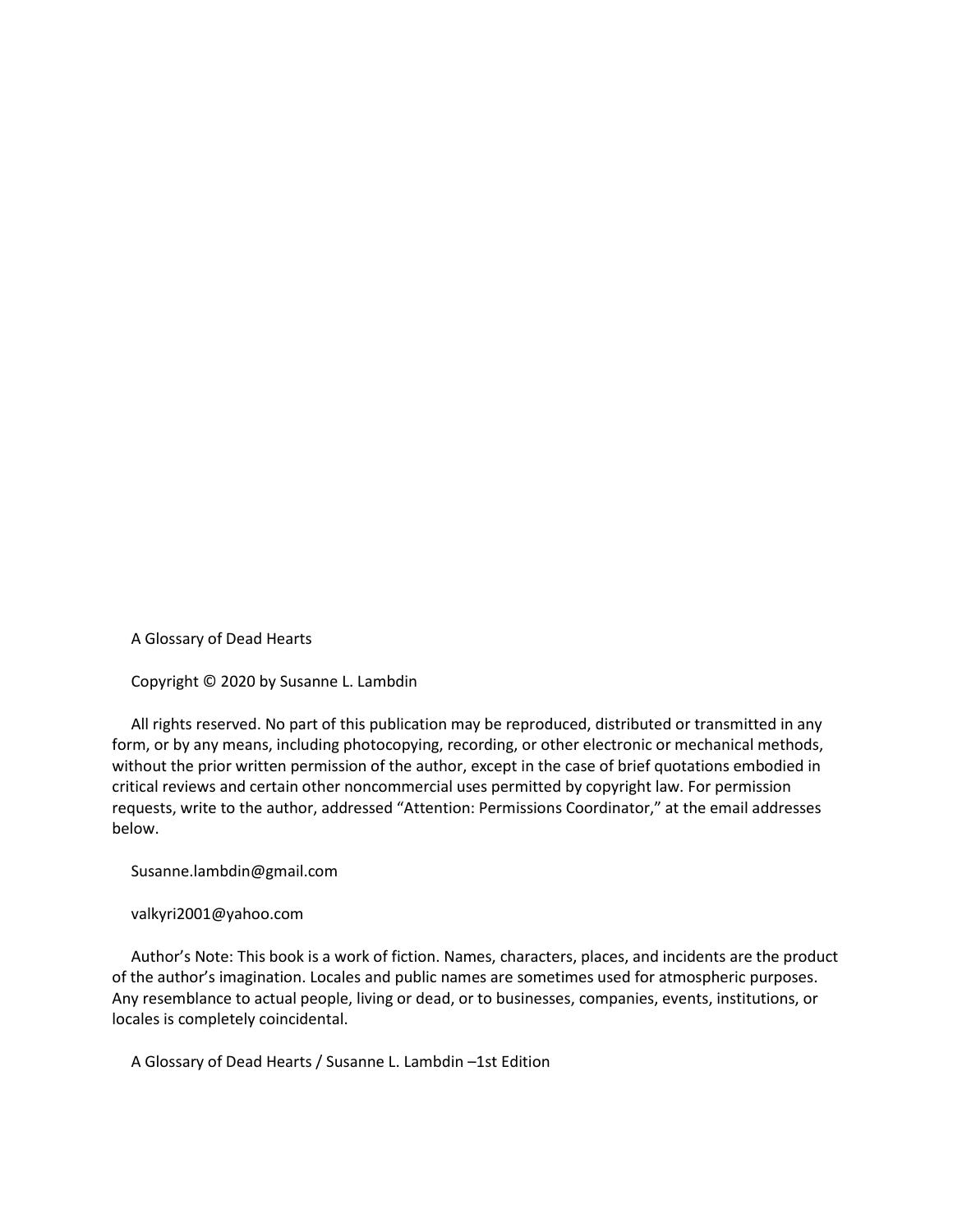# **FROM THE AUTHOR:**

**WARNING: The following contents of this book may contain spoilers. Read at your own risk.**

The virus in the Dead Hearts Novel Series is a character in itself…it mutates even if you're already infected, and you might end up with two infections, so you can turn into something entirely different than you'd expect. The reason for this is because zombie and vampire fans all agree a zombie cannot turn a vampire into a zombie, and a vampire cannot turn a zombie into a vampire, but a virus can do anything it wants. This series is also about friendship, trust, deception, betrayal, and growing up in a world that is turned upside down.

Zombies are a common enemy for teenagers from every walk of life to fight because you must work together if you want to accomplish anything. And it doesn't matter where you came from, who you were, or what you did before you arrived at the Peak…you get a new start in my world, a new name, and teammates, or you end up as one more zombie just trying to find something to eat. Zombies do not have to worry about going to school, minding their parents, graduating, finding a job, paying bills, or making beds in the morning. So maybe it is not that bad to be a zombie if you do not mind the smell.

This is the one series where every genre you can hope to find in one book comes together!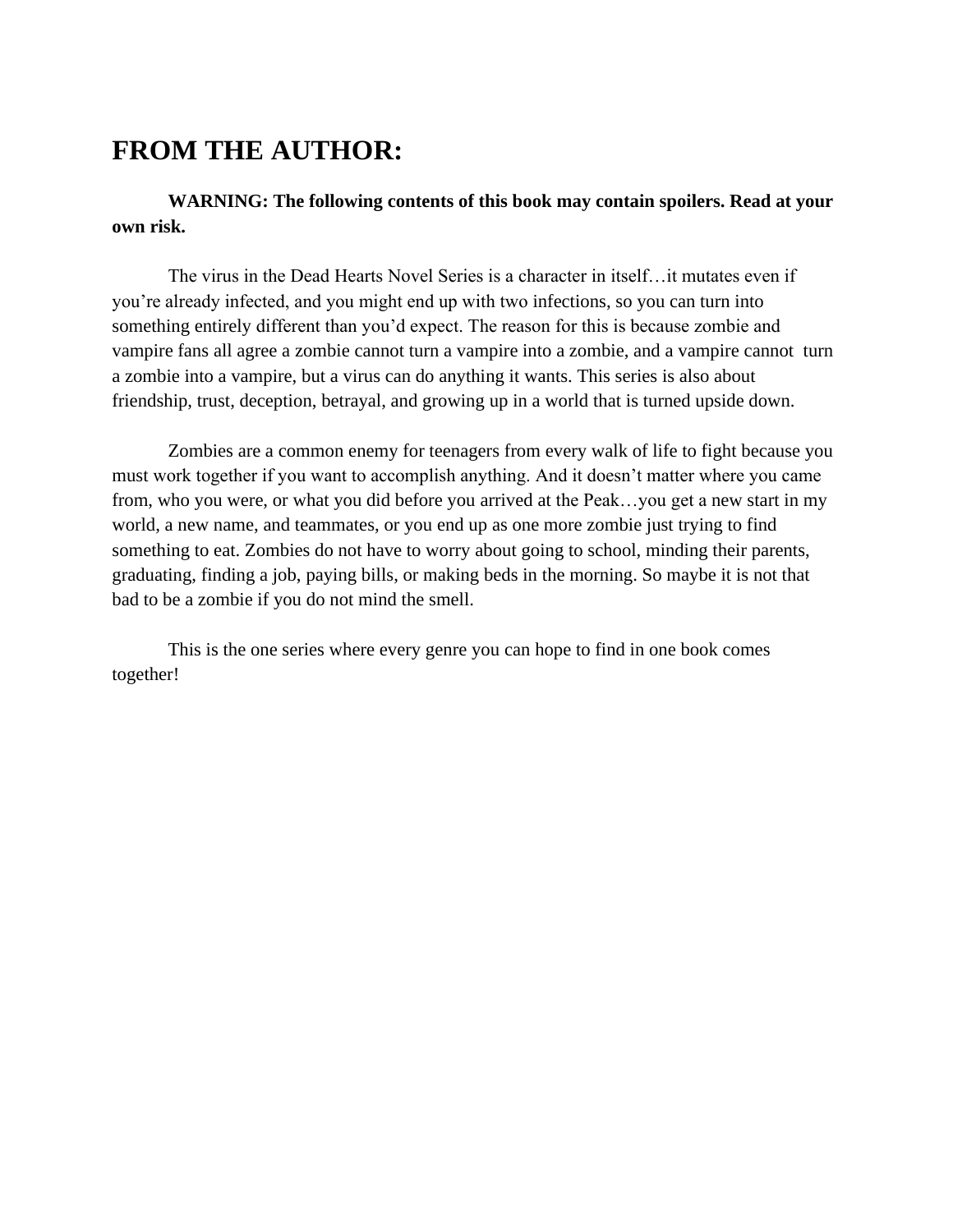# **DEAD HEARTS**

The Dead Hearts series is a fantasy/supernatural/horror series set after a zombie apocalypse has destroyed civilization. What makes this series different is it deals with not only a strange mutating virus that nearly wipes out humanity and then re-creates it but its aftermath. The story delves into the heartache, compassion, doubt, frustration, and anger that a group of survivors must face while left on their own in the Colorado Rockies. There is uncertainty, but there is also hope.

The Dead Hearts novel series concerns the youth of today stripped of the comforts of everything they knew and loved — home, family, school, friends, and the amenities of a technological world. Forced to grow up quickly and assume the responsibilities of adults, the teenagers soon learn no one can survive alone.

Some teenagers become leaders, like Cadence, Highbrow, Thor, and Dragon. Many perish or join the zombie horde. Others, infected by the mutating H1N1z virus, turn into vampires, werewolves, or shifters―able to morph into the likeness of the infected animal that bit them. The virus, known as H1N1z, has existed for thousands of years, its true purpose remains unclear; however, in ancient times, it spawned every known pantheon of immortals, gods, and demons alike, as well as extraordinary supernatural creatures.

In a world where magic is real, time-travel possible, and the survival of the human race is dependent on the perseverance of Cadence, 17—who assumes the role of the survivors' commander—every day is a battle. Harassed by an ancient demon, the Kaiser, who seeks control of the world—both creator of the virus and the zombie apocalypse—and the Shadowguard, his army grows larger every day while the survivors dwindle. Cadence must rely on her camp friends (many who are infected), the Dark Angels (a small band of lawful vampires), and the Cheyenne Mountain Wolf Tribe (shifters), to battle the Kaiser and his offspring from Atlantis in this epic tale deemed, "lightly breaded with weirdness," to ensure Hell does not rule on Earth.

True to human fears and emotions, DEAD HEARTS explores more than survival in a world decimated by a zombie scourge, but also the depths and strength of the human spirit and how humanity will find a way to survive no matter the odds.

# **THE SCOUT PATROL TEAMS**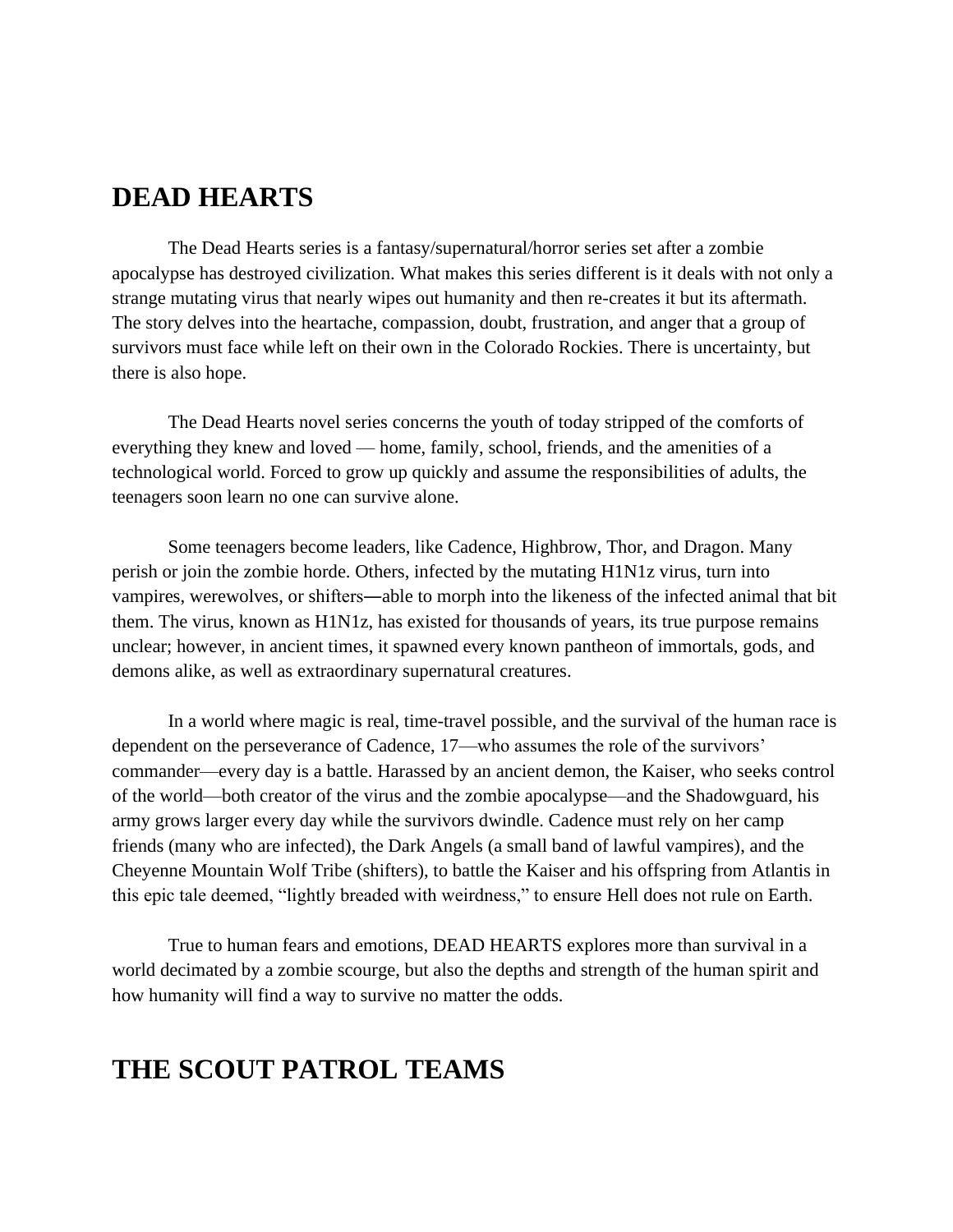All Scout Patrols have their own names, logo, and nicknames to suit their personalities. Each team has 6 members: Leader, second-in-command, sniper, guard, retriever, and scout. Every unit carries its own trademark weapons—guns, swords, crossbows, spiked baseball bats, etc.—and wear colored berets with team patches.

### **AMAZONS:**

An all-girl team known for fighting with swords, axes, and spears.

**Barbarella** - Team leader

**Xena** - Second-in-command; expert with a sword

**Calypso** - Sniper; killed by an infected puma

**Phoenix** - Scout; expert archer; animal lover

# **THE A-TEAM (Alpha Team)**

Comprised of 18 and older soldiers from the Freedom Army. Considered one of the best teams.

### **BADGERS**

The team is comprised of 10 to 12-year-old kids.

### **BANDITS**

Formerly a street gang in Colorado Springs. They are a formidable team that no one messes with. However, these six-young men end up guarding and then working at the infirmary as medical assistants.

### **BLUE DEVILS**

This is Captain Highbrow's go-to team for security. They are dependable and follow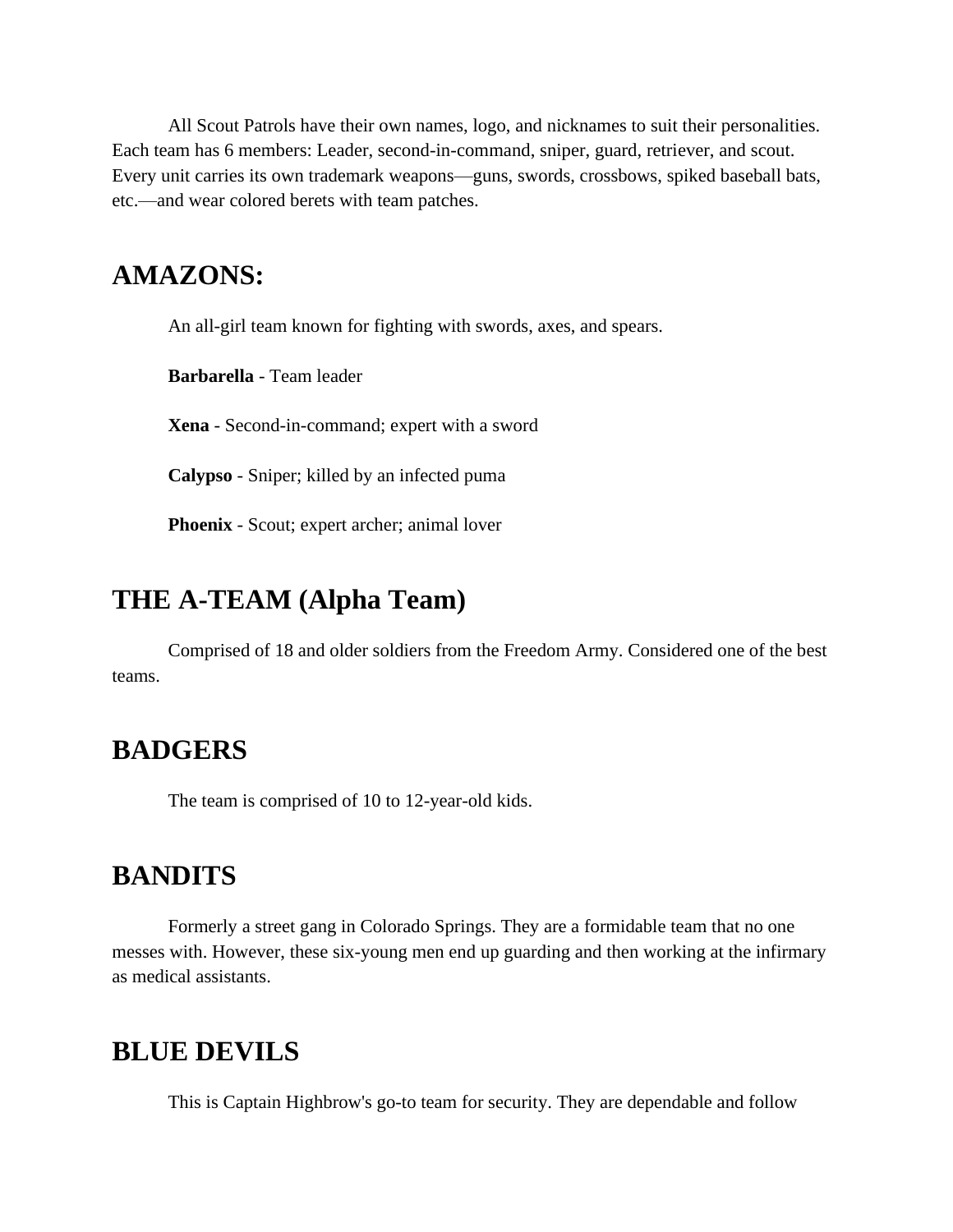orders.

**Echo** – Team leader. She is 16 with short dark hair and a stocky build.

#### **THE BUCCANEERS**

**Black Beard** – Team leader. He is 17 years old. He has wild black hair and a goatee. He fights with a saber.

**Drake** – The guard. He is 17, loves to fight, and is prone to getting into trouble.

**Saber** – The retriever; a 16-year-old girl.

**Calico Jack** - The sniper

**Hawkins** – A big, hulking 16-year-old kid. He is second-in-command.

**Ranger** - The scout

### **BULLDOGS**

**Bulldogs** - Favored by Captain Highbrow as his personal bodyguards. They follow orders.

**Gareth** - Team leader

#### **CHINA SIX**

"We are China Six. Six up, six down. A dozen more miles to go."

**China Star** – From Colorado Springs, she is 17 years old, of Chinese descent, petite, with long black hair and amber eyes. She comes from a wealthy family. She was a senior in high school when she met Dragon. She is given the name China Star due to her beauty and heritage. She selected the name China Six for her team.

**Dragon** –His mother was Japanese, and his father was born in Hong Kong. Dragon trained at a young age in judo and kendo, along with his six older brothers, and won dozens of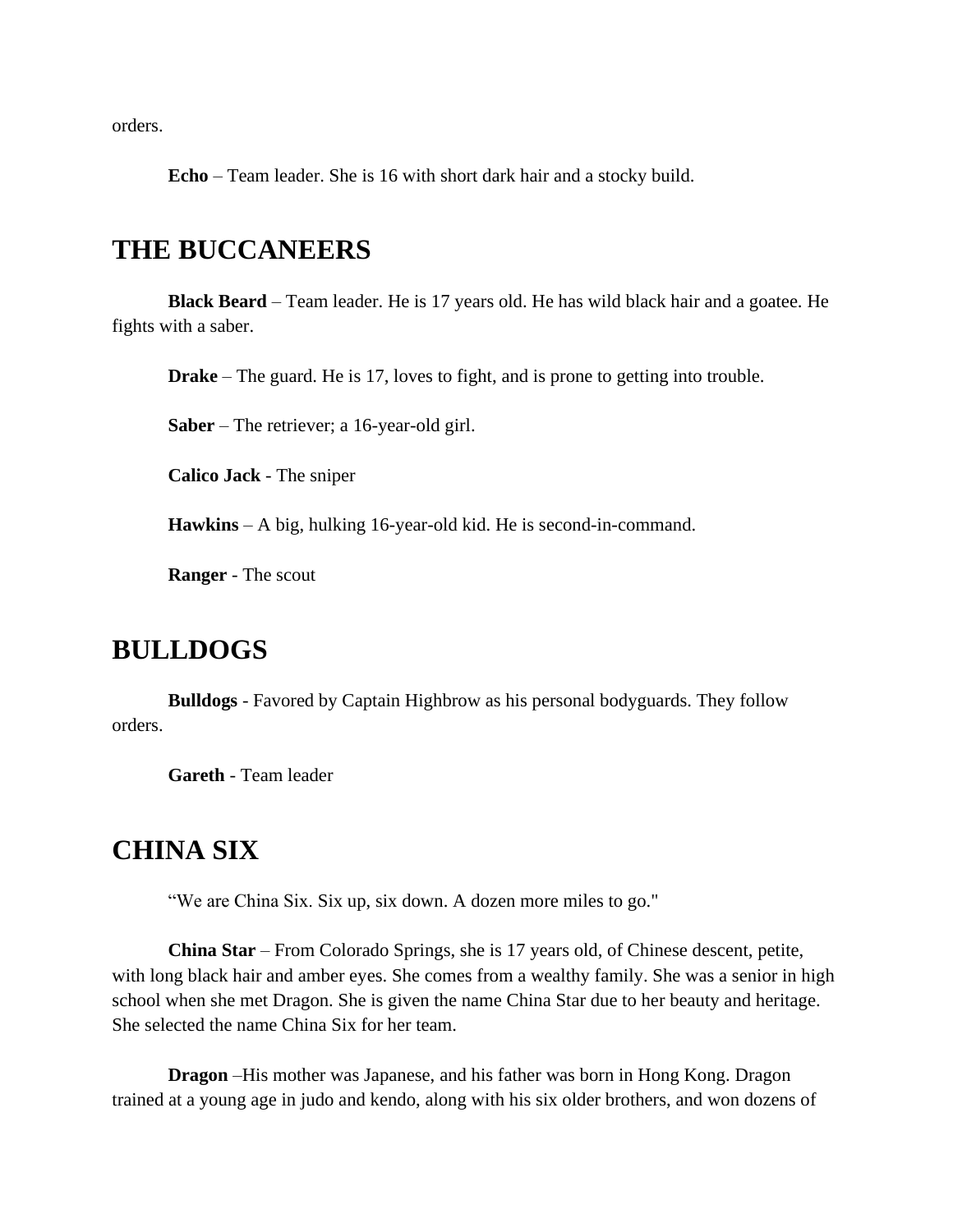trophies. He is 16, tall, handsome, and athletically built with long black hair and dark brown eyes. A tattoo of a green dragon curls up his right arm, and on the left arm is a red dragon. The name Dragon was given to him due to his tattoos. He is the second-in-command and fights with a katana named *Lóng* (Chinese for dragon) and a chisa called *Hèbi* (Chinese for snake).

**Lotus** – 17 years old; she is of Chinese descent and the team guard. Lotus is ambidextrous, tall, and built like a boy with short black hair. On each hip, she wears a revolver with two long-handled daggers resting in sheaths at the sides of her boots. Two dual hunting knives are strapped across her lower back, which she likes using on zombies in close quarters.

**Kirin** – Of Chinese descent, she is 16 years old, average-sized, with shoulder-length hair that is dyed cobalt blue. Her name comes from a mythical Japanese creature that she acquired after saving a small boy at camp from choking on a piece of candy. She is the team scout. Monkey is her identical twin sister, but only in appearance. Unlike her sister, she takes things seriously and does not like taking risks

**Monkey** – As the team sniper, she carries a Mossberg 308 sniper rifle with a scope. She dyes her hair crimson to match the polish on her fingernails, keeping it long in front and short in the back. A natural chatterbox, she acquired her name due to a hyper-personality and tendency to giggle when nervous.

**Cricket** – The smallest and youngest member of the team, at 15 she stands at 5'1 and wears four-inch lifts in her steel-tipped boots. She is of Chinese descent. Her black hair is separated into two braids, tied back with a red leather cord. She prefers fighting with two extendable batons, kept in the sleeves of her coat, or with daggers.

### **FIGHTING TIGERS**

Motto: 'Once a Tiger, Always a Tiger.'

**Cadence** – Born on November 30th (a Sagittarius), Cadence Sinclair is 17 years old, tall, athletically built, with long brown hair and piercing green eyes. She is from a small town in Kansas, where she lived with her parents and two younger sisters. She was the only one to reach Pike's Peak. Based on her strong personality, she was selected to be the leader of the scout patrol; ironically, Nightshadow did not know it was her real name when he gave it to her.

**Highbrow** – From Colorado Springs, his true name is Marc Powers, the eldest child of Senator Douglas Powers, a wealthy and powerful man. He is 17 years old, tall, thin, with unruly brown hair and blue eyes. Considered highly intelligent and book-smart, he attended a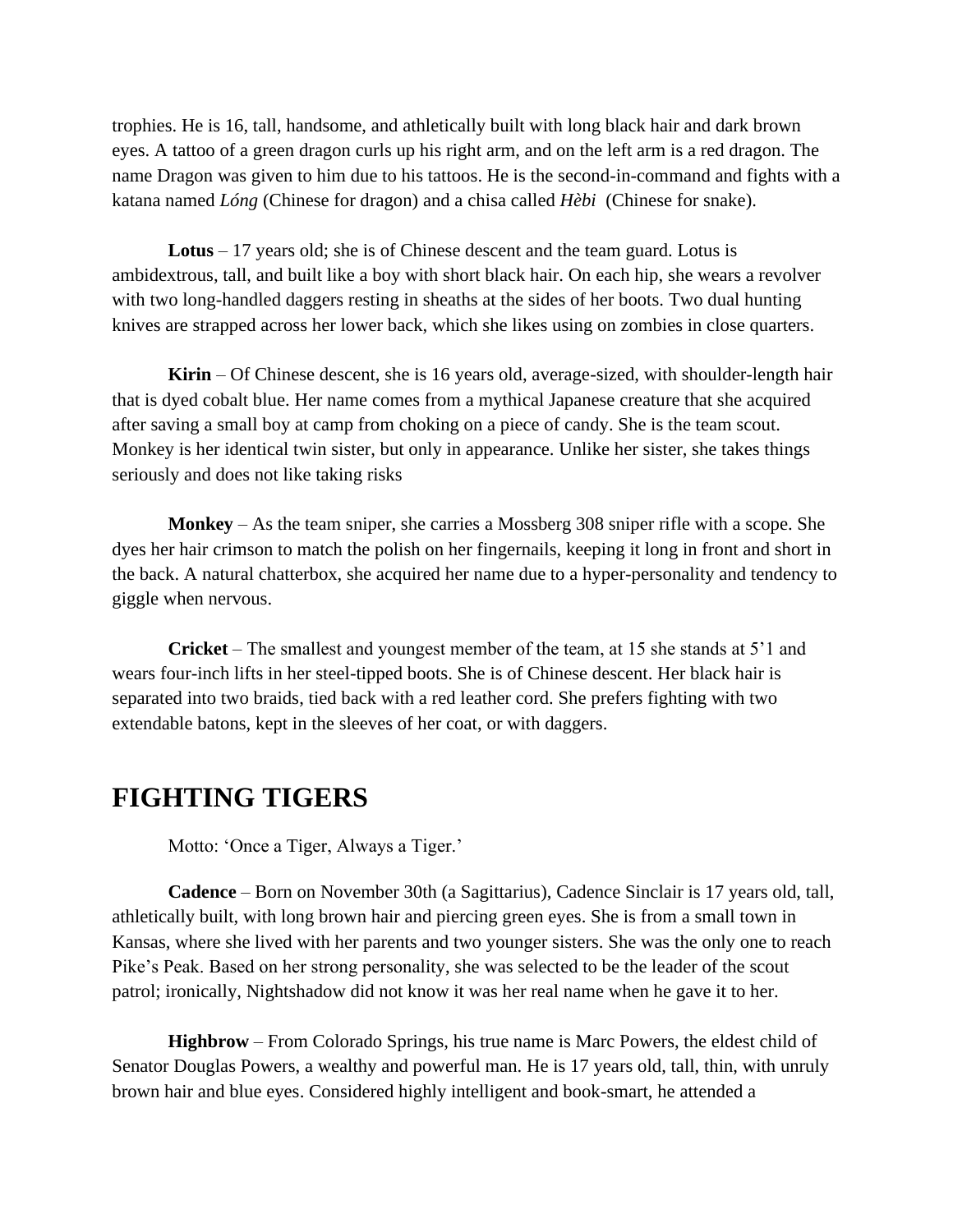prestigious East Coast prep school but returned home after his father was sent to prison. He is given the name Highbrow because of his upper-class upbringing and is second-in-command.

**Whisper** – A junior at Manitou Springs High School, he is 16 years old, average-sized, with dark blonde dreadlocks. He smokes cigarettes and pot, loves to snowboard, and always wears a light blue parka. He arrived at Pike's Peak with a few kids a few weeks after the Scourge broke out. He is given the name of Whisper and assigned to the Tigers as the team sniper.

**Freeborn** – A full-blooded Cherokee from a reservation in Arizona, she is 17 years old, with a tall, powerfully built figure and long black hair worn in a braid. She believes her tribe's ancestral spirits watch over her and believes in destiny. After the reservation is overrun by zombies, armed with her father's old shotgun, she makes her way to Pike's Peak. She is given the name Freeborn for being a free spirit and a Native American. She is the team guard.

**Dodger** – From Colorado Springs, he came from a middle-class family and was sent to the same elite prep school as Highbrow. He is 15 years old, tall, rangy, with brown hair and eyes. He wears his father's old brown leather coat, which is far too large. His tendency to steal items is matched by his sarcasm and total lack of regard for authority. He is called Dodger because he frequently avoided being arrested. He is the team scout.

**Blaze** – Originally from Kansas City, after her mother and brother are killed by zombies, she arrived at Pike's Peak with Smack. She is 16 years old, bi-racial, and considers herself a Goth. Her hair is white with pink tips. She is covered with tattoos and wears five studs in her left ear lobe, and her eyebrows and nose are pierced. Her fiery temper and smart mouth are the reasons why she's called Blaze. She is a retriever and skilled with the crossbow.

**Smack** – Born in Aspen, Colorado, she is physically mature for a 12-year-old. She has freckles, red-blonde hair worn in pigtails, and wears plaid skirts and knee-high boots. While attending her grandmother's funeral in Kansas, the Scourge broke out. Due to her constantly chewing bubble gum, she acquired the name Smack. She is the seventh team member and a retriever.

### **GREEN HORNETS**

All boy team; eager to rush into battle; motto "ZomBee Exterminators."

**Brains** - Team leader; real name is Poe Kincaid; Pike's boyfriend.

**Sting** - Sniper; real name is Pike.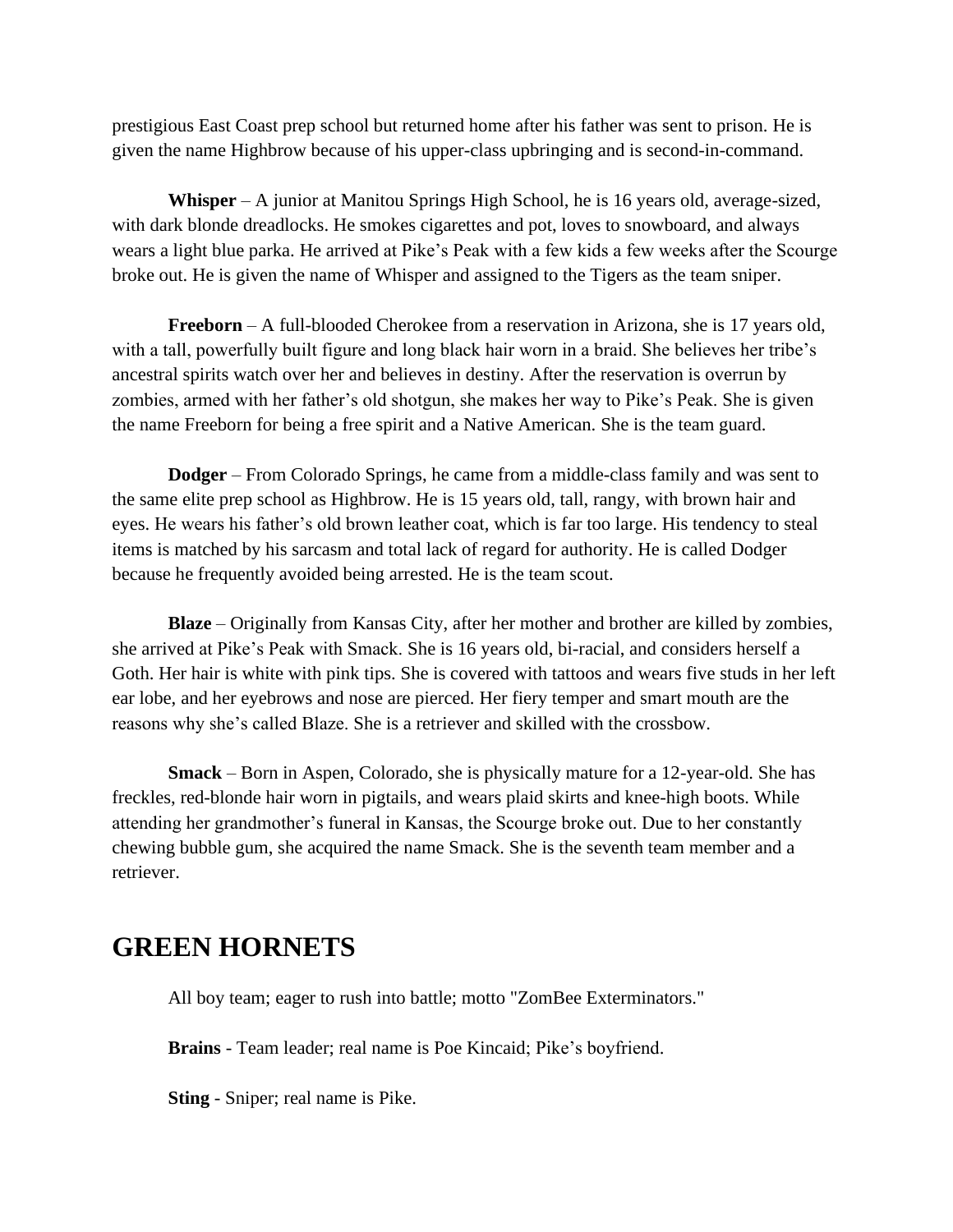### **HEADHUNTERS**

**Luna** – Having inherited naturally white hair and violet eyes from her parents, at the age of 17, she is an exceptionally beautiful girl and exceedingly kind. She is the leader of the team. They fight with medieval weapons. She wears pink lipstick, styles her hair, and wears fancy lingerie under her battle gear. Her best friends are Cadence and Star.

**Skye** – At 16 years of age, she is the team guard. She is slight of build, tall, with brown hair and piercing blue eyes, which she is named for. Naïve at times, she is also tolerant of others and quick to forgive. She is brave in battle and willing to put her life on the line for others.

### **LITTLE LEAGUERS**

Team for children under the age of 12; they wear white baseball caps; the members Cindy and Billy were turned into vampires.

Queen Cinder – an evil vampire child who rules from Miramont Castle.

Lord Cerberus - her evil companion.

\* The queen has a pet werewolf named Stephen.

### **MONSTER SQUAD**

Team for kids aged 10 to 13; known for humor and goofy antics; wear black berets.

### **PANTHERS**

Known for being in the front of the action and often found at the main gate at Seven Falls; good with explosives; love to use flame throwers and toss grenades; wear dark purple berets.

**Leto** - Team leader.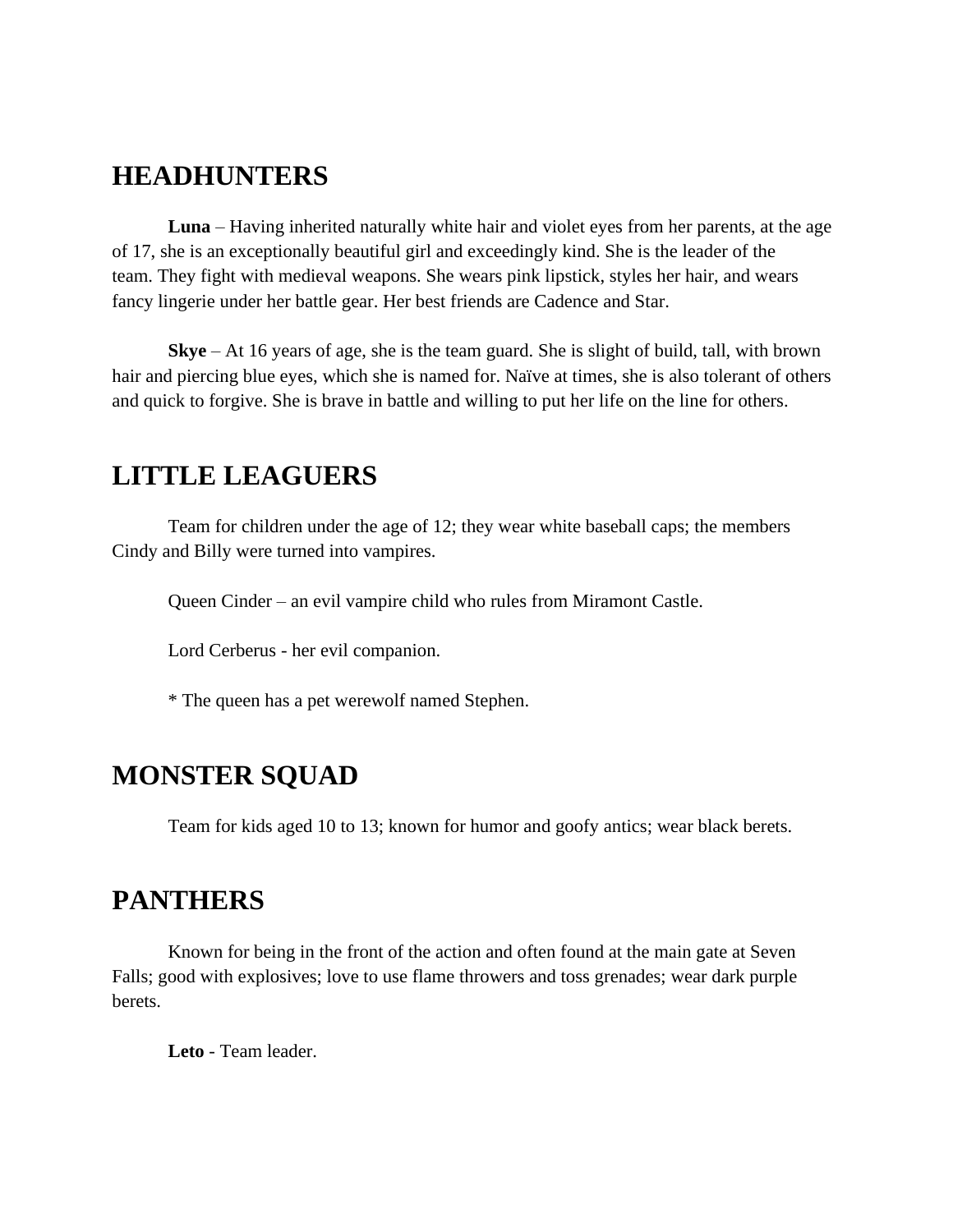# **RAZORBACKS**

Known for being gutsy and unruly; wear black berets.

### **THE VALKYRIES**

The team wears motorcycle jackets with plate armor on the shoulders. Motorcycle helmets painted with wings add to their rebellious look. They use swords and spears in battle. This team is often relied on to walk the camp at night. They are known to follow orders and eager to rush into battle.

**Aurora** – She is 16 years old and attended the same high school as Whisper and Odin. She is a tall blonde and was the captain of her cheerleading squad. She is the leader of the scout patrol. She is brave, smart, and shows no fear in battle; her real name is Lora Jones.

### **WAR GODS**

**Genghis Kahn** – At 17 years of age, he is the leader of the team. He is tall and darkhaired. He is a brilliant tactician.

**Julius Caesar** – He is 16 years old, dark-haired, and lanky. He is second-in-command.

### **FREEDOM ARMY**

**Boomer** – A private in the F.A. He is in his mid-20s, of African American descent, and is one of Rafe's best friends.

**Calloway** – A private and Corporal Sterling's best friend.

**The Captain** – A man in his fifties and a retired Army officer, he arrived at Pike's Peak during the early days of the Scourge with many of his former comrades. He is the commander and chief of the F.A. and responsible for creating the survivor's camp and keeping everyone alive for a year. He is a strict disciplinary, although he can be exceptionally kind to his favorites.

**Destry** – A lieutenant in the FA and Sarge's best friend, he is a flamboyant show-off and a coward. He wears an old-fashioned cavalry hat and has a high opinion of himself.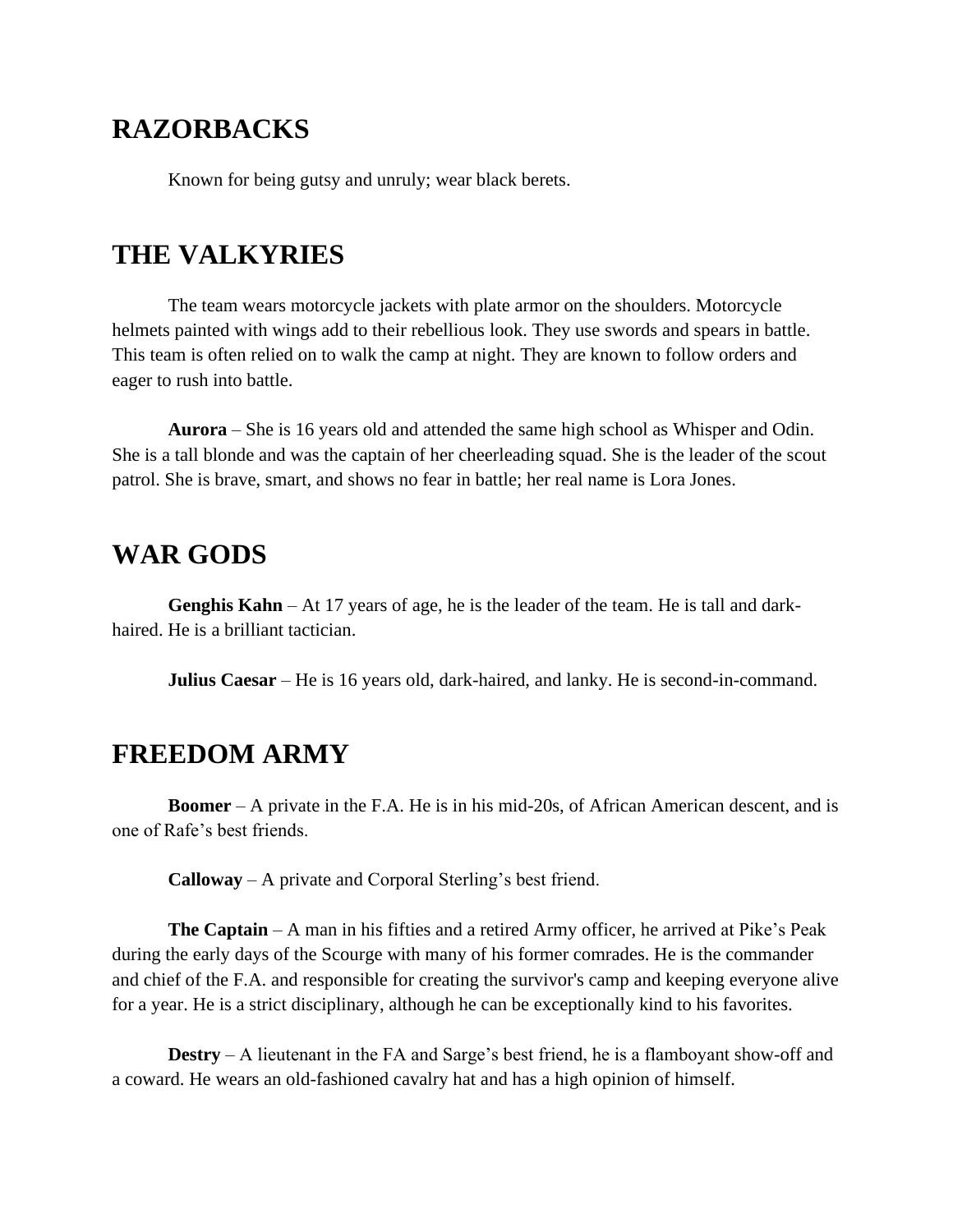**Dill** – A private in his 30s. He is also a medic.

**Doc** – A skilled surgeon from a hospital in Colorado Springs, he is in his 50s and runs the infirmary at the top camp on the Peak. He has many nurses who work under him.

**Feather** – A female soldier who likes Rafe.

**Garble** – A corporal in his 20s with greasy hair who oversees communication. He always operates the short-wave radio at the base camp. He can repair most electronic equipment and is responsible for checking in and out all walkie-talkies to F.A. soldiers.

**Habit** – A lieutenant who was formerly an officer in the U.S. Army. In his 40s, he is a kind, good-natured man and liked by all the kids. He smokes cigars and drinks too much, hence his nickname. He has dark hair and a thick mustache that he curls at the ends.

**Hawker** -A big, burly soldier; Habit's driver; a real badass.

**Mother Superior** – She is the ex-wife of the Captain and takes care of all non-military personnel at the camp. The kids do not like her and make fun of her behind her back.

**Nightshade** – In his 40's, African American, and a bit of a mystery, he was formerly in the National Guard before he came to Pike's Peak in the early days of the Scourge. One of his duties was to give a nickname to each person who arrives at camp. He has an uncanny ability to size a person up with one look and give them an appropriate name.

**Rafe** – A private known for being arrogant and cowardly. He is involved with Cadence and becomes a Vampire Maker.

**The Professor** – A university professor at the time of the Scourge, he is in his 50s, divorced, bald, overweight, and wears glasses. He has a high I.Q. and is responsible for deciphering military intelligence and educating the young. He is one of Highbrow's closest friends.

**Sarge** – A former Marine from Texas, after his wife and children were killed by zombies, he managed to reach Pike's Peak with a few vets. Blonde, thick shouldered, and short, he is known for being brutal and cruel.

**Sterling** – He is a corporal. He was a medic in the U.S. Army and served in Afghanistan. He is in his 40s, African American, and named so due to his sterling silver integrity.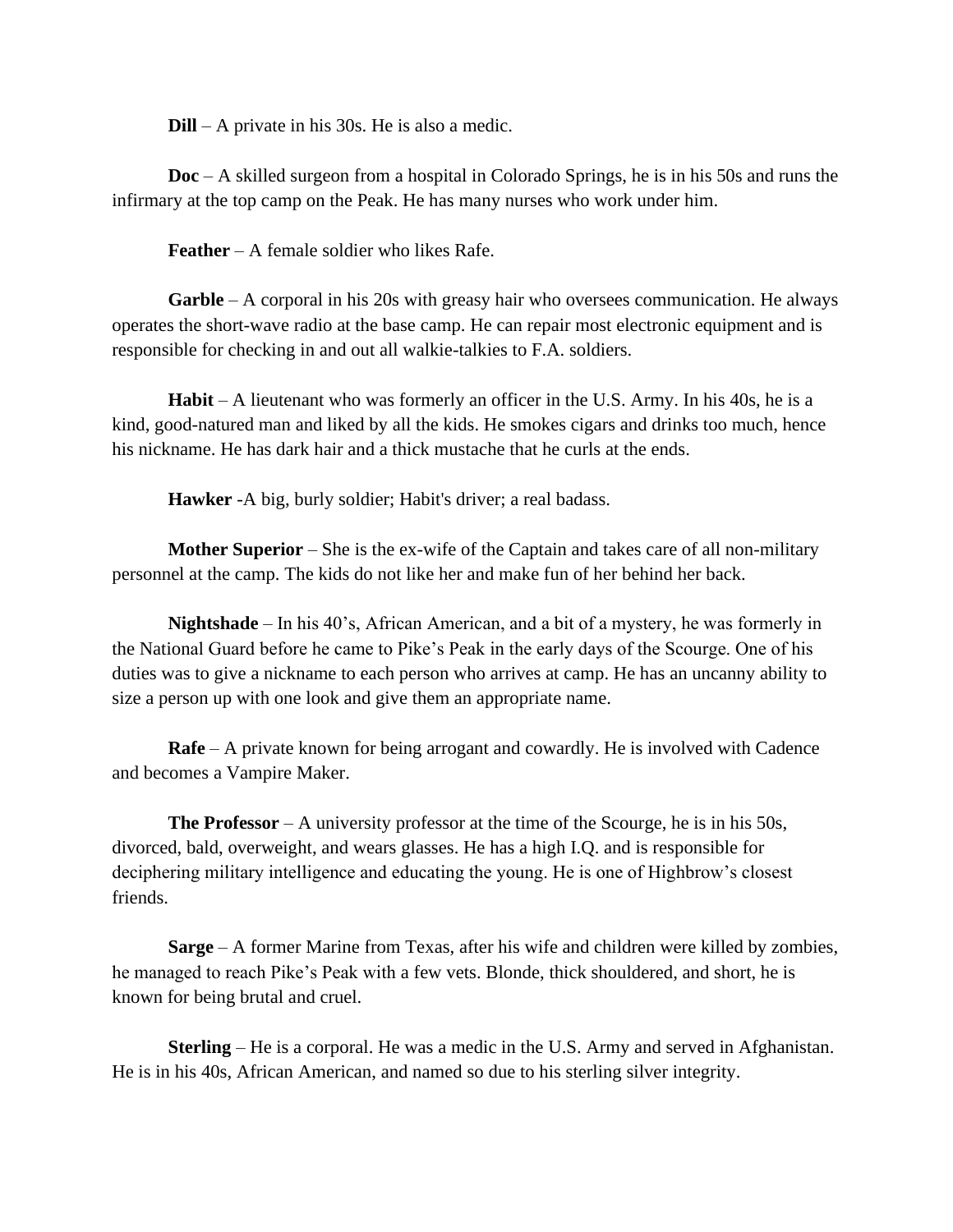**Wizard** – Kind, considerate, and good-natured, he is Rafe's best friend. He is a private in his 30s and a medic. He acquired his name due to his proficiency at playing video war games.

**Wrench** – At the age of 23, he is the camp's head mechanic and can fix anything with a motor. He is a private. Five kids work under him at his garage. He is a cute blonde with a winning smile and a limp from a previous injury.

#### **SCAVENGERS**

**Betsy** – She is in her 40's, with curly blonde hair, known for her kind heart. She rode in a bike gang with Sturgis and Nomad.

**Coffee** – A young man.

**Hank** – Middle-aged, sickly, he is married to Maude.

**Logan** – In his early 30s, he is the leader of nearly three hundred scavengers. He is African American, handsome, and suave, with chocolate brown eyes and a deep voice. He shaves his head, wears a gold necklace, and drives a yellow Hummer. Women are attracted to him, but his only true friend is Nomad.

**Maude** – A tough, middle-aged woman who is Logan's second-in-command.

**Nomad** – In his 50s, with a thick-set body and a scruffy beard, he spent years on the road with a bike gang, although he briefly served in the National Guard. He is kind, compassionate, and the voice of reason. The name Mr. Chatty is given to him when he arrives at camp.

**Savannah** – A sweet, 16-year-old girl with long red hair. The name Little Bo Peel is briefly given to her while she is at Pike's Peak.

**Sturgis** – Nomad's sidekick is a kindly, skinny man in his late 50's. He rode in a bike gang most of his life and met Nomad somewhere on the road. He is a brilliant mechanic.

### **THE ELITE**

Veteran patrol team.

**Uther** - Team leader; Thor's best friend.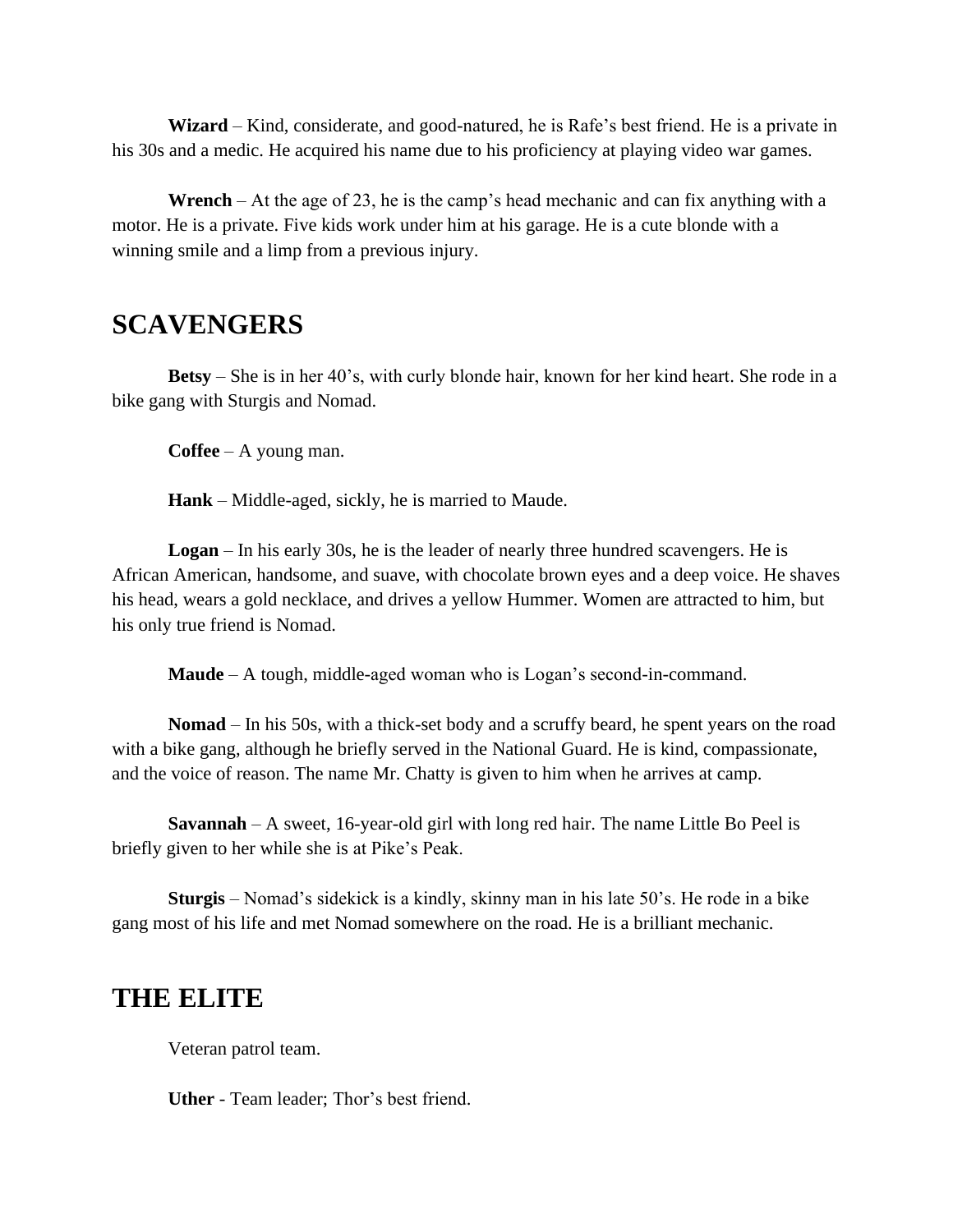### **VIKINGS**

**Thor** – From Colorado Springs, he was the quarterback on the high school football team. He had a scholarship waiting for him at Colorado University when the Scourge broke out. At 17 years of age, he possesses a muscular physique and temperament to match his nickname. He wears a bomber jacket and likes to smoke cigars. Confident, arrogant, and a bully, he is fearless in battle and likes to fight. He is the leader of the team.

**Raven** – A fiery, conceited 16-year-old Latino girl. She is originally from New Mexico, but her family moved to Colorado before the Scourge broke out. Her father was a physician, and she was the youngest of three sisters. None of her family survived. As second-in-command, she keeps her teammates on a tight leash. Her name is credited to her dark beauty and long black hair. Romantically involved with Thor, Luna (her true love), the Kaiser (who she marries), and Pallaton.

**Loki** – A skinny 16-year-old with lank black hair, pimples, and a sly nature, his nickname matches his personality to the letter. His family died in the Scourge. Little upsets him, and he's learned to turn off his feelings. He often exaggerates or makes things up, which makes it challenging to know when he is telling the truth.

**Odin** – Attending Manitou Springs High School with Whisper and Aurora, he comes from a military family. He is 16 years old, tall, with a blonde crew cut. While in high school, he was overweight and considered a nerd. He is named Odin because of his bright blue eyes. He is the team sniper.

**Baldor** – From Colorado Springs, he learned many invaluable skills in the Eagle Scouts. He is 15 years old and the team scout. He is openly gay and given the name of the handsome Norse god due to his good looks.

**Heimdall** – From a small town in Colorado, he is a tall, massively built 17-year-old who played linebacker on his football team in high school. He was in ROTC and is African American. His nickname was given to him because of his size and bravery. His preferred weapon is a double-edged battle-ax and is the team guard.

# **THE EARTH CORPS**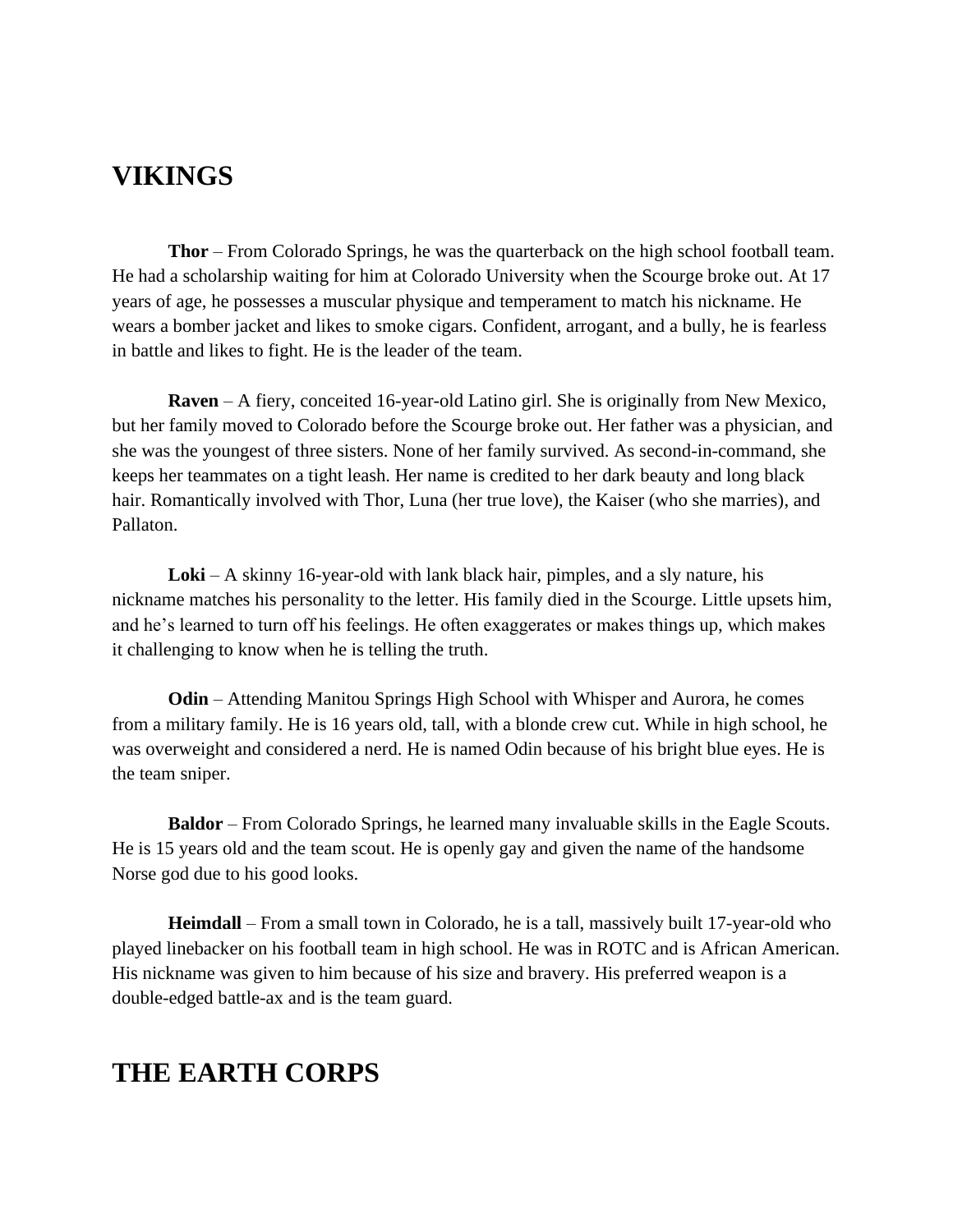**Blaze** - Former Fighting Tiger, retriever; bi-racial; tattooed; known for purple hair and Goth attire; skilled with a crossbow. Whisper is her boyfriend. New traits: jumps high and runs fast. Her magical item, *Mehen*, is an evil Egyptian snake god who turned into a rope to avoid death at the hands of Amun-Ra but can no longer change back into his original form. The rope can turn into a whip or a bracelet.

**Cadence** - Former team leader of the Fighting Tigers; prior commander of Freedom Army; now commander. Her full name is Cadence Sinclair; she often uses a katana in battle. New traits: both fast and strong. Magical items: *Hannibal's Horn* and *Vulcan's War Gauntlet*, emits deadly fireballs, among other things. Cadence was bitten by a zombie, then a vampire, and then stung by a bumblebee that had sucked the nectar from the foxglove flower (she is allergic to all flowers) and this caused her to turn into a superhuman. Her Chameleon Blood has powerful properties: 1) it can turn humans into superhumans; 2) cures zombies; 3) kills all species of vampires; 4) prevents therianthropes from turning back into human form; 5) restores strength to all superhumans, also called Supers.

**Cricket** - Former China Six, retriever; of Chinese descent; Red falcon is her boyfriend. Magical items: two daggers owned prior by the Chinese god Chi You, named *Hèn* and *Sîwáng* for Death and Hate—and can be thrown up to two hundred yards with accuracy. After killing its prey, the weapons return to its owner.

**Dragon** – Formerly second-in-command of China Six; half-Chinese and half-Japanese. New traits: moves so fast he turns invisible and invincible in battle. Fights with two swords, a katana named *Lóng* (Chinese for dragon) and a shorter chisa named *Hèbi* (Chinese for snake); second in command of Earth Corps; fought in the Death Games as Master Dragon. Magical item: *Merlin's Dragon Ring*, which controls the elements.

**Freeborn** - Former Fighting Tiger guard; full-blooded Cherokee; Cadence's bodyguard. Often uses her father's old shotgun; Dragon is her boyfriend. New trait: immense strength. Magical item: *White Shell Woman's seashell bracelet*, offers protection from demons and evil.

**Phoenix** - Former Amazon, scout. Xena's best friend, Luna and Moon Dog are loyal to her. New traits: runs swifter than most, able to speak with animals or charm animals to do her bidding. Magical item: *Artemis' magic bow, named Lemris, and arrows*. She is the reincarnation of the Greek/Roman goddess Artemis.

**Smack** - Former Fighting Tiger, retriever and team mascot. Dodger is her best friend. New trait: able to speak to the dead; trained under Osiris to be a sorceress. Magical item: wears *Thoth's crystal scrying ball*, which enables her to find friends or see into the future.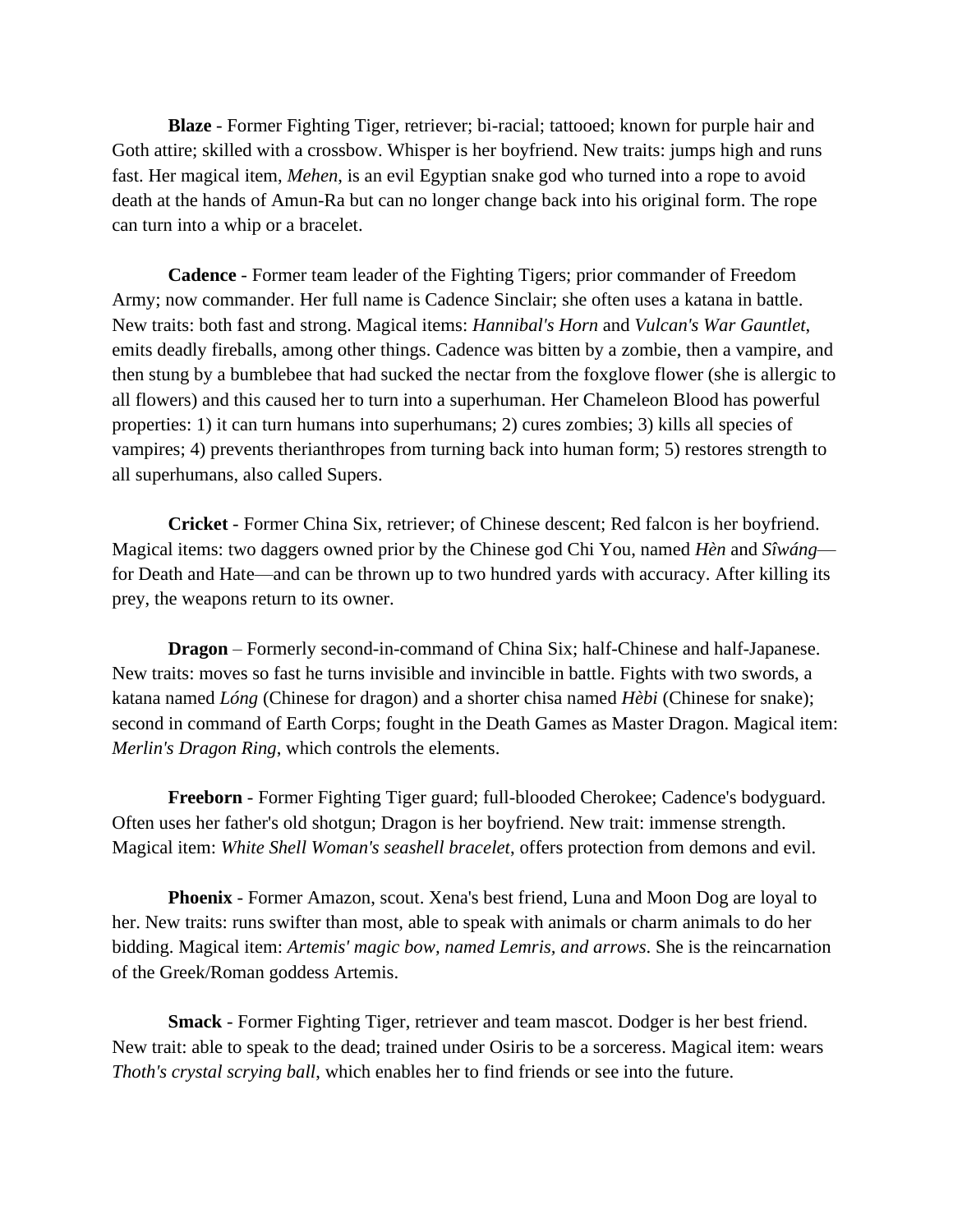**Star** - Former leader of China Six; of Chinese descent; skilled ninja; Thor's girlfriend. New trait: runs extremely fast and deadly. Magical item: *Moses's quarterstaff* that can shrink as small as a pencil and commands all elements—fire, water, earth, and air.

**Thor** - Former leader of the Vikings; Star's boyfriend. New traits: strong and fast. Reincarnation of the Norse god; smokes cigars; third in command. Magical item: has Norse hammer, *Mjolnir*, which allows him to fly and, when slammed against the ground, creates an energy wave to knock down foes.

**Whisper** - Former Fighting Tiger; team sniper; known for accuracy and calmness in battle. His real name is Clay Speaks, a/k/a Comic Book Man (for working in a comic bookstore during high school; he went to school with Aurora of the Valkyries and Odin of the Vikings). Blaze is his girlfriend. New traits: able to climb walls and run fast. Magical item: the Greek goddess *Hera's Mirror*, which transports the owner to any desired location.

#### **THERIANTHROPES IN EARTH CORPS**

**Luna** - Former leader of the Headhunters; now the leader of the werepuma pride; white werepuma with violet eyes.

**Moon Dog** - Sworn to protect China Six ninja girls, but now loyal to Phoenix; black werewolf with a white-tipped tail; also, a member of Cheyenne Mountain Wolf Tribe.

### **WEREPUMA PRIDE**

**Luna** – Leader of werepuma pride, she morphs into a beautiful large white werewolf. She can turn into a human whenever she wants but prefers living in the mountains as a werepuma. Best friend of Cadence and Star, she will do anything for her friends.

**Skye** – Able to morph into a large brown werepuma with intense blue eyes, she is formidable in battle.

**Barbarella** – The largest of the pride, her fur is black, and she is unstoppable in battle. Later, she falls in love with Highbrow.

**Sheena** – The smallest of the pack, she is a tawny werepuma and goes out of her way to help her friends. She is kind and shy and later proves her bravery.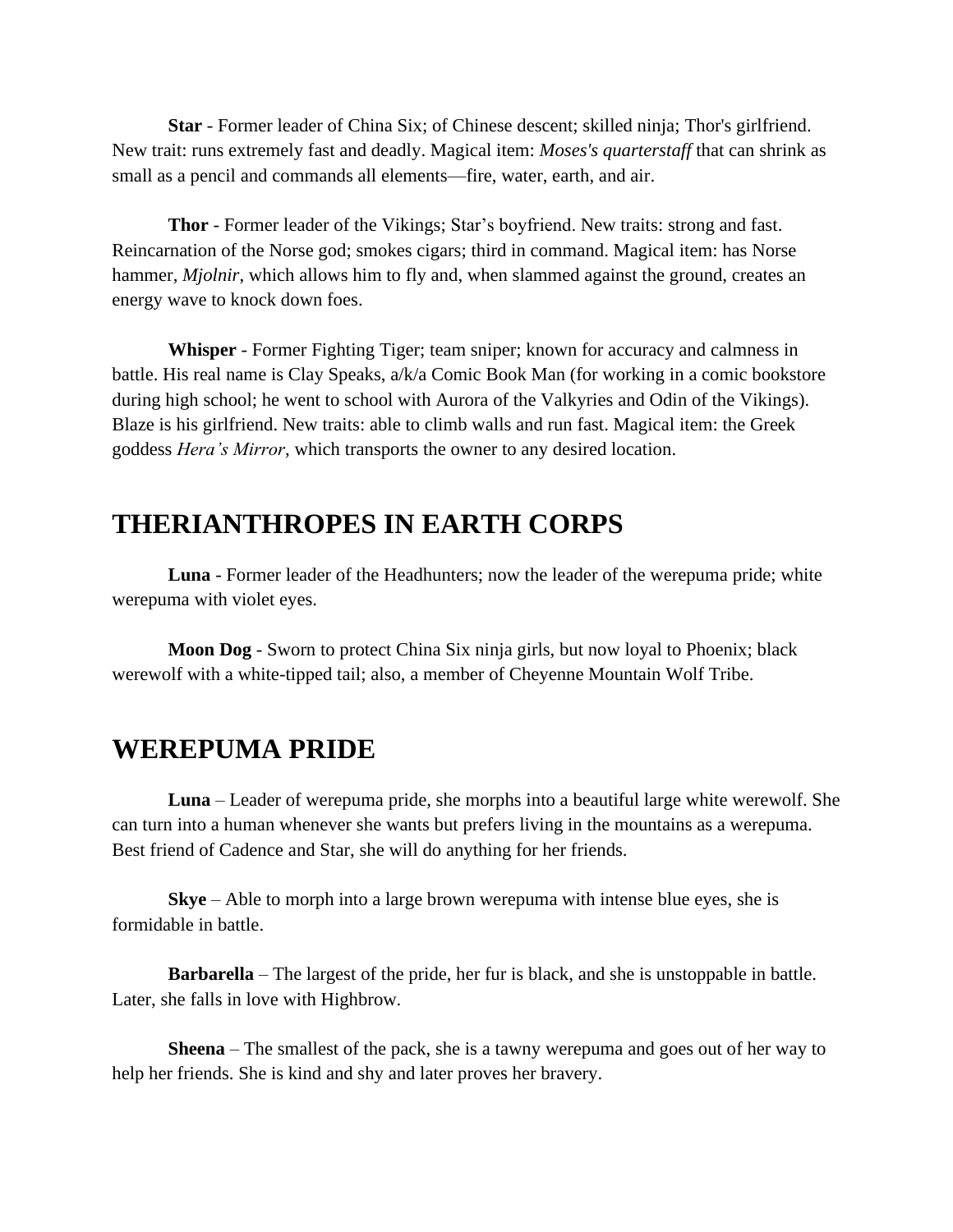# **DEATH SQUAD**

Loki - Chameleon; former Viking member; wears green armor and helmet with horns; fights with a trident; cunning and cruel; scarred on the left cheek while participating in the International Death Games by an Old One, which is believed to have caused his cruel nature. He wears the symbol of a gold trident over the left breast of his armor (a symbol of the Death Squad) and is loyal to Aries of Athens.

**Xena** - Chameleon; former Amazon member; Amazon team leader; fights with a sword; Phoenix's best friend; noble and proud; involved with the Greek demigod, Stavros; fought with Dodger in the Death Games as the Dynamic Duo (never defeated). New power: speed and strength.

**Monkey** - Chameleon; former China Six member; of Chinese descent, fights with bare hands; vicious and nasty; small-sized with a round face, a broad, evil smile, and hair braided and laced with ivy. She wears a bodysuit of jade and the symbol of a gold trident over her left breast (symbol of the Death Squad); fought in the International Death Games (never defeated). New power: able to camouflage into nature and climb trees at a rapid rate.

**Lotus** - Chameleon; former China Six member; of Chinese descent, tall with short hair and manly features; fights with a katana; wears black leather and the symbol of a gold trident on her left breast; bitter and resentful of everything. New power: able to scale walls or climb mountains within seconds.

**Dodger** - Chameleon; former Fighting Tiger; fights with a Vescali sword (poisonous); clever and rash; thrown out of the East Coast prep school for stealing Highbrow's comic books; a known thief; often creates his own problems. New power: able to fly or float on clouds or ride dragons.

# **DEATH GAME FIGHTERS**

Fighters in the games are classified A through F—best to least skilled. Participants can be human, vampire, therianthrope, zombie, or cyborg zombie.

**Aleka** - Hawaiian human fighter; purchased for Salustra by Raven.

**Aries of Athens** - International champion; owned by Salvatore D'Aquilla; cyborg zombie.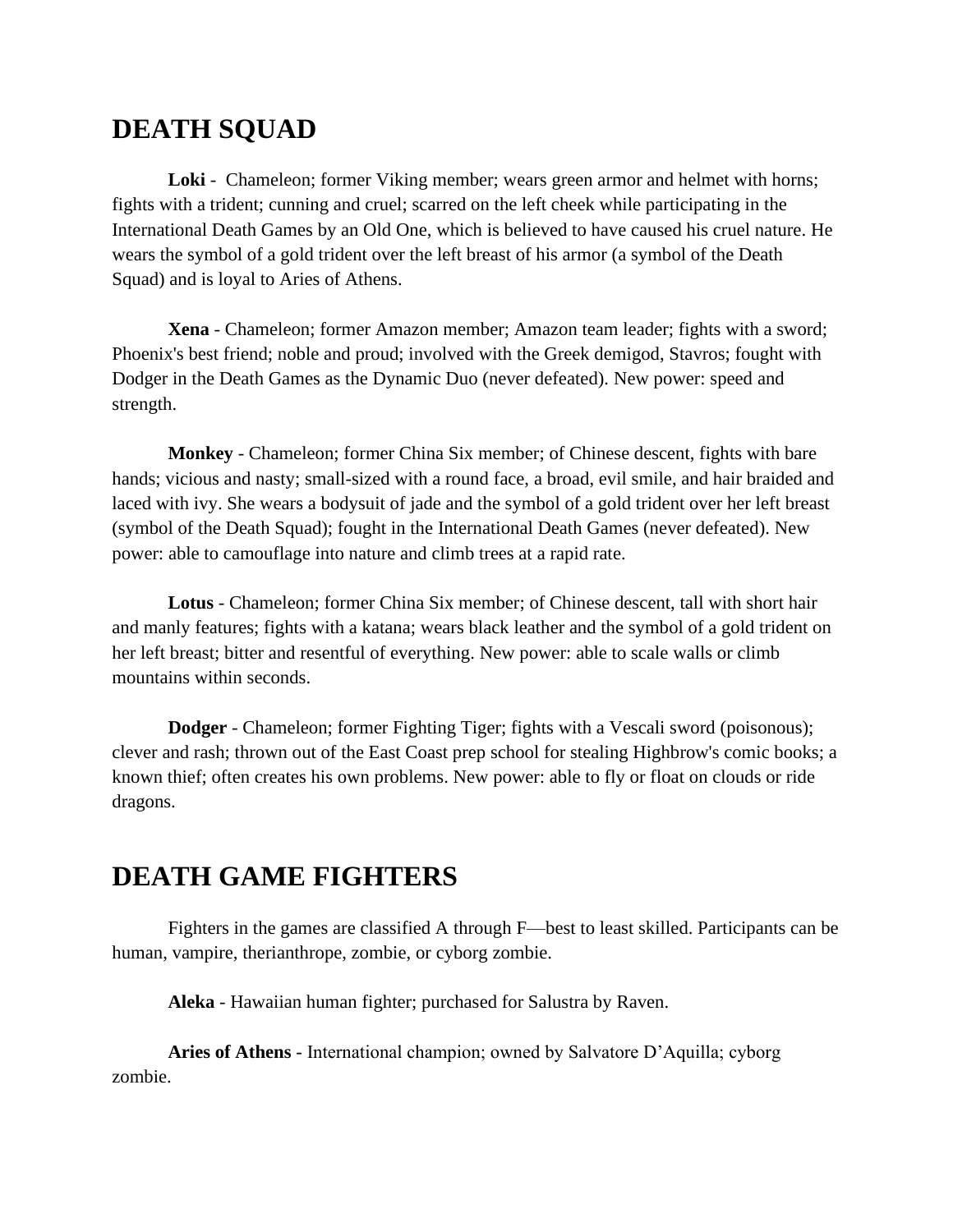**Billy Bob** - A human picked up by the Shadowguard; a hillbilly.

**Cricket** – Chameleon; owned by Pallaton; then owned by Bechtel.

**Dragon** – Chameleon; owned by Salustra; known as Master Dragon (undefeated).

**Dodger** – Chameleon; part of the Dynamic Duo; owned by Pallaton.

**Loki** – Chameleon; owned by Lord D'Aquilla; later purchased by Raven.

**Lt. Habit** – Former F.A. officer; human fighter; owned by the Kaiser.

**Monkey** – Chameleon; owned by Lord D'Aquilla; fights in Italy.

**Nightshadow** - Former F.A. officer; human fighter; owned by the Kaiser.

**Red Hawk** – Werewolf; owned by Pallaton, then owned by Bechtel.

**Skye** – Werepuma; owned by Lord D'Aquilla; fights in Italy.

**The Teacher** - The Kaiser's attorney; forced to fight after accused of theft.

**Tennessee** - A young girl from that state forced to fight.

**The Captain** – Zombie fighter; former leader of Freedom Army at Pike's Peak.

**Xena** – Chameleon; owned by Pallaton; part of the Dynamic Duo.

#### **DEATH LAB (Doctors & Assistants)**

**Dr. Giglio** – Female vampire with great legs, working on all types of hybrids.

**Dr. Heston** – Male vampire who is working on a cure.

**Dr. Kensington** – Male vampire who creates cyborg zombies that fight in the arena and for the Shadowguard in combat.

**Dr. Jarvis Leopold** – Head doctor at the Citadel. He is middle-aged in appearance, tall, bald, with sharp teeth. He is intelligent and cunning. He is a Vescali demon.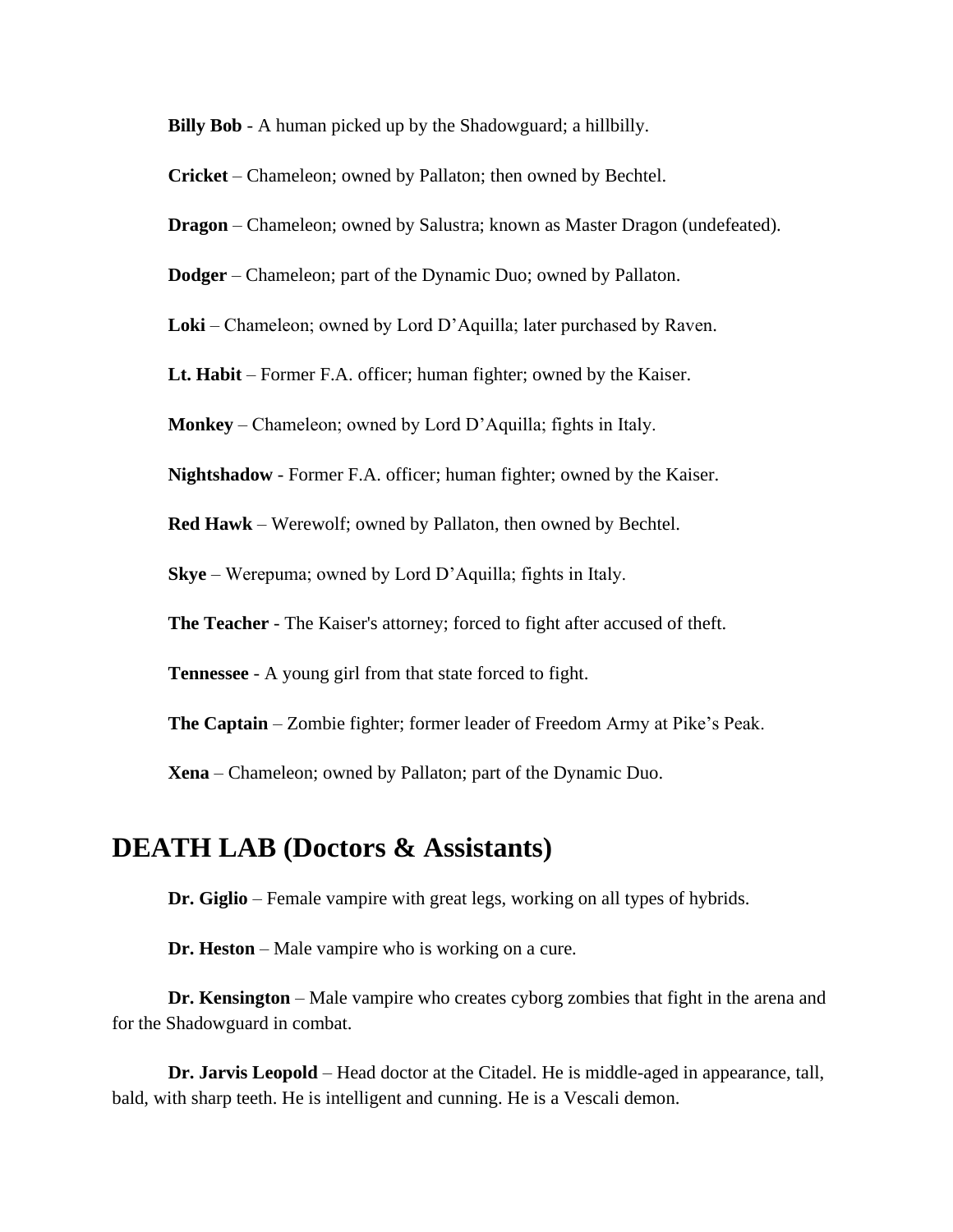**Trotsky** – A lab assistant who shares the same physical characteristics as Dr. Leopold; he is a Vescali demon.

### **ODIN'S RAVEN FORCE**

The name of Odin's massive army of supernatural creatures, the Black Valkyries, and ancient immortals (see Dark Pantheon). They are the sworn enemies of the Blood Syndicate and the Earth Corps.

When Odin masqueraded as General Owen Winters, he used the term Raven Force for the U.S. military forces loyal to him. He hired Vescali demons from Prince Balan's Death Lab to create a line of products that feature Chameleon Blood (see Chameleon Blood). His lab is in an undisclosed area in southern Florida, where he keeps hundreds of supernatural creatures to experiment on—cyborg zombies and halflings and spiders with human heads, are among his favorite creations.

**Operation Colossus** - The Raven Force's name for their plan to eliminate all infected people worldwide with a lethal dose of Chameleon Blood to be dispersed by drones and shuttles. They were successful in Miami, where hundreds of vampires perished.

### **BLACK VALKYRIES**

Brunhilda is the leader of six Valkyries loyal to Odin; the shield maidens all wear silver armor, black-winged helmets, black capes, and fight with magical swords and carry silver shields with the symbol of a raven. Brunhilda fights with a sword called *Eveningsong*; two other Valkyries fight with *Darkness* and *Gravedigger*.

### **DARK PANTHEON**

**Anat** - Canaanite goddess of war and strife; has blue skin and curly black hair; wears a copper breastplate that does not denote gender, a silver scimitar, and paints her face like a Halloween skeleton; suffers from multiple-personalities after having spent the last thousand years in a Vescali prison; her expression changes every second; uses a silver scimitar.

**Aries** - Greek/Roman God of War; a type of zombie cyborg after being poisoned by a deadly spider that left his body slowly rotting through the ages; has black curly hair and red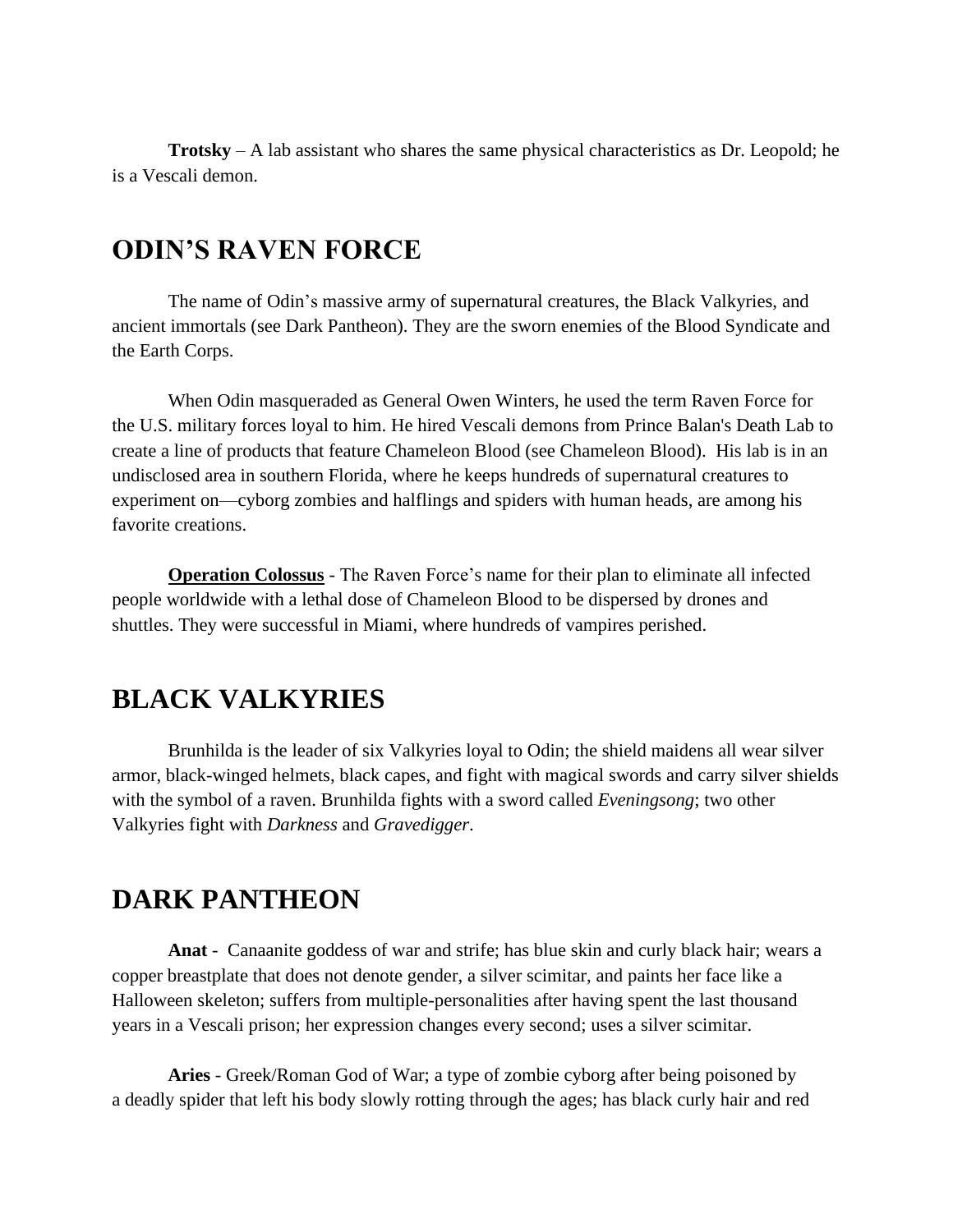eyes; half of his face is hidden behind a metal mask; his jaw is made out of machinery; wears gold Spartan armor, a helmet that is black plumed, and a red tunic; both arms and legs are mechanical, but he can fire from each finger a death ray, flames, or electricity; uses a sword in battle; in joint command with Odin; son of Zeus; uncles are Hades and Poseidon; brother of Apollo, Athena, and Artemis (Phoenix). The name Aries was used by the Kaiser to hide the fact his prized cyborg fighter in the Death Games is actually Ares, the god of war.

**Baphomet** - European Satanic god; an immortal therianthrope with a man's tall, thin body and a monstrous goat-head; devours souls; pure evil, without remorse.

**Brighid** - Celtic goddess of poetry and healing; one of Odin's lover; a tall, beautiful blonde; wears Celtic leather armor; uses a magical spear; can be compassionate as well as cunning.

**Kali** - Hindu goddess of death; black as ebony, with six arms and six gold swords; wears gold armor, a black tunic, and helmet; legs bend backward like an insect; teeth are sharpened; cannibal; fierce and cruel; loyal to Mars.

**Morrigan** - Celtic goddess of battle, strife, and sovereignty AKA the Phantom Queen; carries a magical spear with a barbed spearhead; wears a fur robe, leather armor, with her braided hair matted with white paint, and blue stripes are drawn upon her face; she is so fierce to look upon that she strikes fear in the hearts of the enemy; an immortal therianthrope, she is able to turn into all manner of monsters, including a pile of raven feathers; she is vicious and nasty.

**Nemesis** - Greek goddess of revenge and retribution; attractive brunette; immortal therianthrope with white wings; wears an indigo blue tunic, gold chains, and sandals that rise to her knees; a left-handed fighter, uses a slender silver sword; Aries's lover.

**Odin** - Norse God, commander; Magical item is the Raven Ring, which freezes anyone he points his finger at and can blast anyone with a blue death beam and a silver bracelet which can subdue his enemy; formerly posed as General Owen Winters of the U.S. Armed Forces; appeared as a muscular middle-aged man with silver hair and beard; wears an eye patch over his blind left eye, and his remaining eye is ice blue; wears black leather hauberk with silver plate mail on the shoulders and elbows, tall boots with a silver cuff, a white wolf pelt hangs across his shoulder; also wears a winged-helmet and carries an ax.

**Pélé** - Hawaiian goddess of fire, lightning, wind, and volcanoes; has beautiful black hair and often wears a flowered sarong; her touch can cause death; she cares about the demigods and is fond of Dodger; whenever Pélé is upset, she manifests some type of natural storm; uses a dagger made from a volcanic rock; one of Odin's lovers.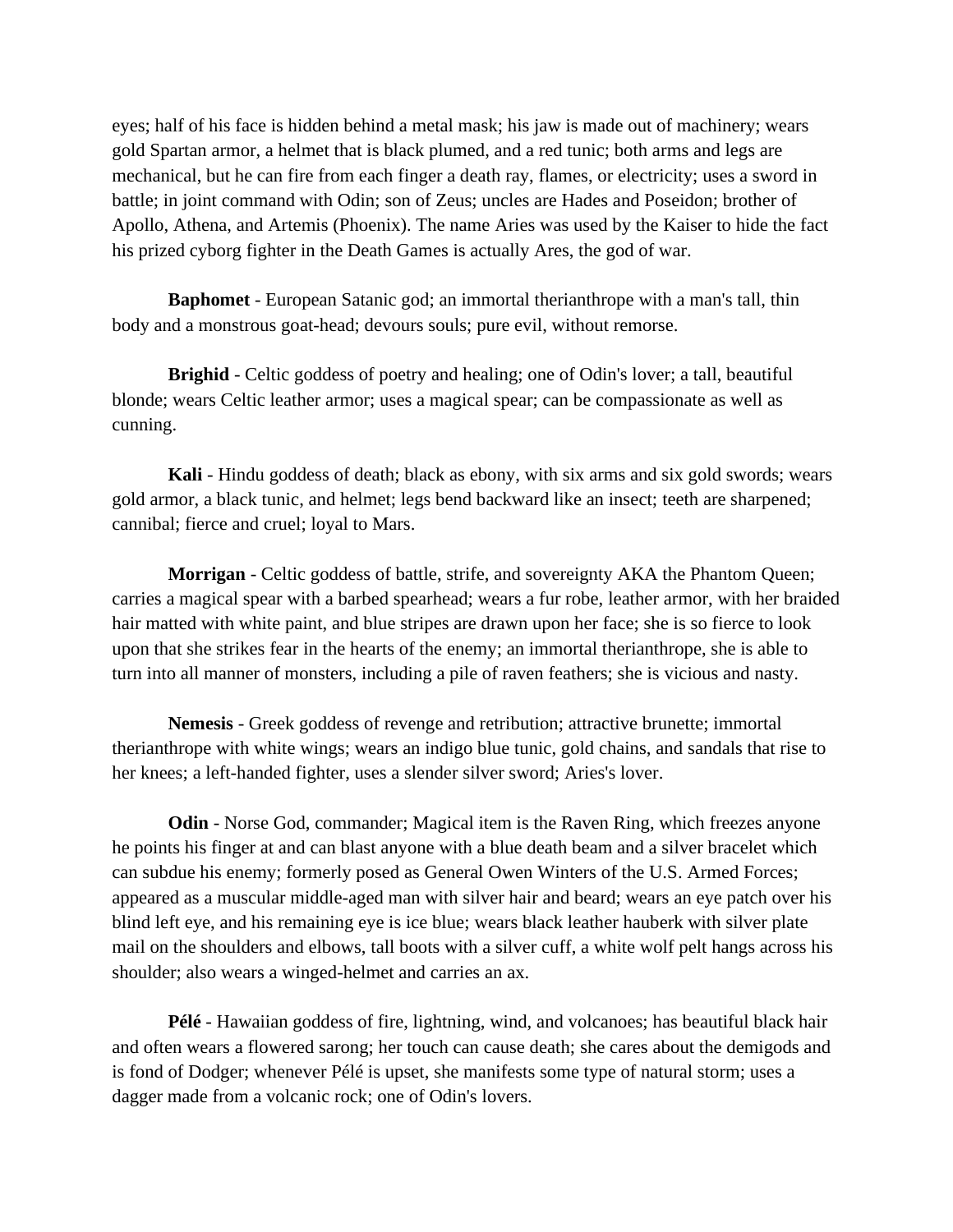**Tezcatlipoca** - Aztec god of the night sky and discord; fights with an obsidian dagger; immortal therianthrope with a jaguar-head and clawed hands; wears a midnight blue feather cape and golden flax skirt; fights with his bare hands and has formidable sharp teeth.

**Tiamat** - Babylonian [dragon] goddess of chaos; immortal therianthrope that can turn into a giant black dragon that breaths fire or a woman with black, scaly skin and red, glowing eyes.

**Whiro** - Maóri god of darkness and embodiment of evil; turns into a black cloud that consumes all it touches; cannibal; appears tall and muscular; wears a flax skirt and a ringlet of black feathers worn around his shoulders; face is tattooed with intricate designs and bones hang from his earlobes; hair is pulled back and tied with a cord, with feathers sticking out of the back; needs no weapon.

**Yam -** Canaanite god of chaos, storms, and disasters; has blue skin and curly black hair and seven different faces, both female and male, and none are attractive; wears a copper breastplate that matches Anat's and denotes neither gender; paints his face like a Halloween skull; carries a silver scimitar.

# **PANTHEON OF LIGHT**

**Ahau Chamahez -** Mayan medicine god; immortal therianthrope: part-man, part-bird; possesses a muscular frame with leopard print skin and claws. Large black feathers sprout out the top of his skull and down his back; wears white feather armbands. Blue, black, and white paint covers the left side of his face and body; wears a necklace made from jade quartz; carries a club with spikes.

**Ao** - Maori god of light and the living; wears white loincloth; covered with tribal tattoos; good-humored and loyal; magical item: boomerang with red stripes that always returns to his hand.

**Apollo** - Greek/Roman god of light and the sun; able to resurrect the dead with his touch; handsome, blonde man with blue eyes; good-hearted and determined to save the human race; uses modern weapons; brother to Aries, Athena, and Artemis (Phoenix reincarnated); Zeus was his father; Poseidon and Hades are his uncles.

**Athena** - Greek/Roman goddess of wisdom and courage; a stern blonde woman with blue eyes; carries a magical silver spear and silver shield with Medusa's head; able to heal minor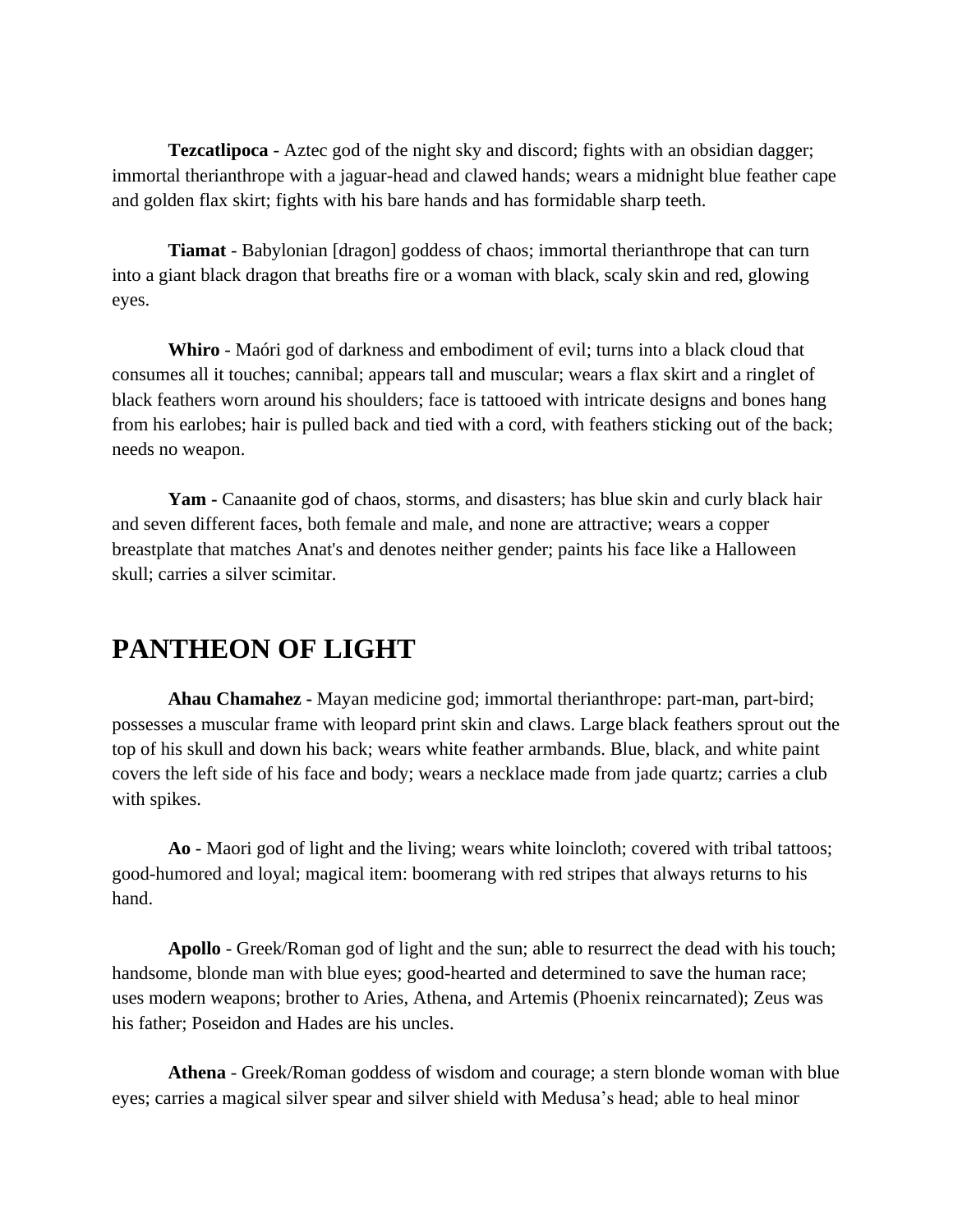injuries or create minor injuries with her touch; Zeus was her father; Poseidon and Hades are her uncles; Aries, Apollo and Artemis (Phoenix) are her siblings.

**Bastet** - Egyptian goddess of warfare; therianthrope; immortal with a cathead and claws; wears a tight black dress; fights with her bare hands.

**Coatlicue -** Aztec goddess of life and death; also known as the Earth Monster due to a liking for eating babies; immortal therianthrope; possesses two giant snakes growing out of her back. Wears a skirt of smaller withering snakes and a necklace made of the skulls of infants; owes Poseidon a favor that remains a secret. Otherwise, she would have joined Odin.

**Durga** - Hindu war goddess with eight arms; wears gold armor; has sleek, black hair that hangs straight beneath a golden helmet; all sizes of daggers are worn in a thick jeweled belt; a blue dot is on her forehead, a symbol of the all-seeing third eye.

**Freyr** - Yellow-bearded Norse god of virility and prosperity; has flashing blue eyes; wears a blue cape fastened to one shoulder by a large silver broach engraved with the head of a boar; carries a large war ax and a magic sword called *Grim* that fights on its own.

**Gaia** - The Greek Great Mother; has human features, but her skin resembles freshly peeled tree bark; coiled vines wrap around her head with small white, blue, yellow, and pink flowers; has elongated fingers and a willowy form; wears a bright green tunic; has no sign of gender; has bark for skin and leaves for hair; able to control nature.

**Horus** - Egyptian god of war and protection; son of Osiris; immortal therianthrope; appears as a muscular young man with a large falcon-head; formerly dead and restored to life by Smack with Anubis' help; loyal and brave.

**Ishtar** - A beautiful Babylonian war and fertility goddess; wears a tight red gown that opens in the front in a V, exposing the sides of her breasts, and has a pierced navel. A starred rainbow necklace hangs from her neck; immortal therianthrope with large, white wings that grow between her shoulder blades; long, curly black hair; fights with an elegant longbow and arrows with yellow feathers

**Osiris** - Egyptian god of the dead; appears as a middle-aged bald man with olive skin and amber eyes; wears a black robe and often has a blue conical-shaped crown and two scepters representing Lower and Upper Egypt; able to restore the Ka's (souls) of the dead to reanimated corpses; commander of the Egyptian army of the dead; father of Horus and husband to Isis.

**Pan** - Greek satyr; magical item: a gold flute that puts all enemies to sleep; immortal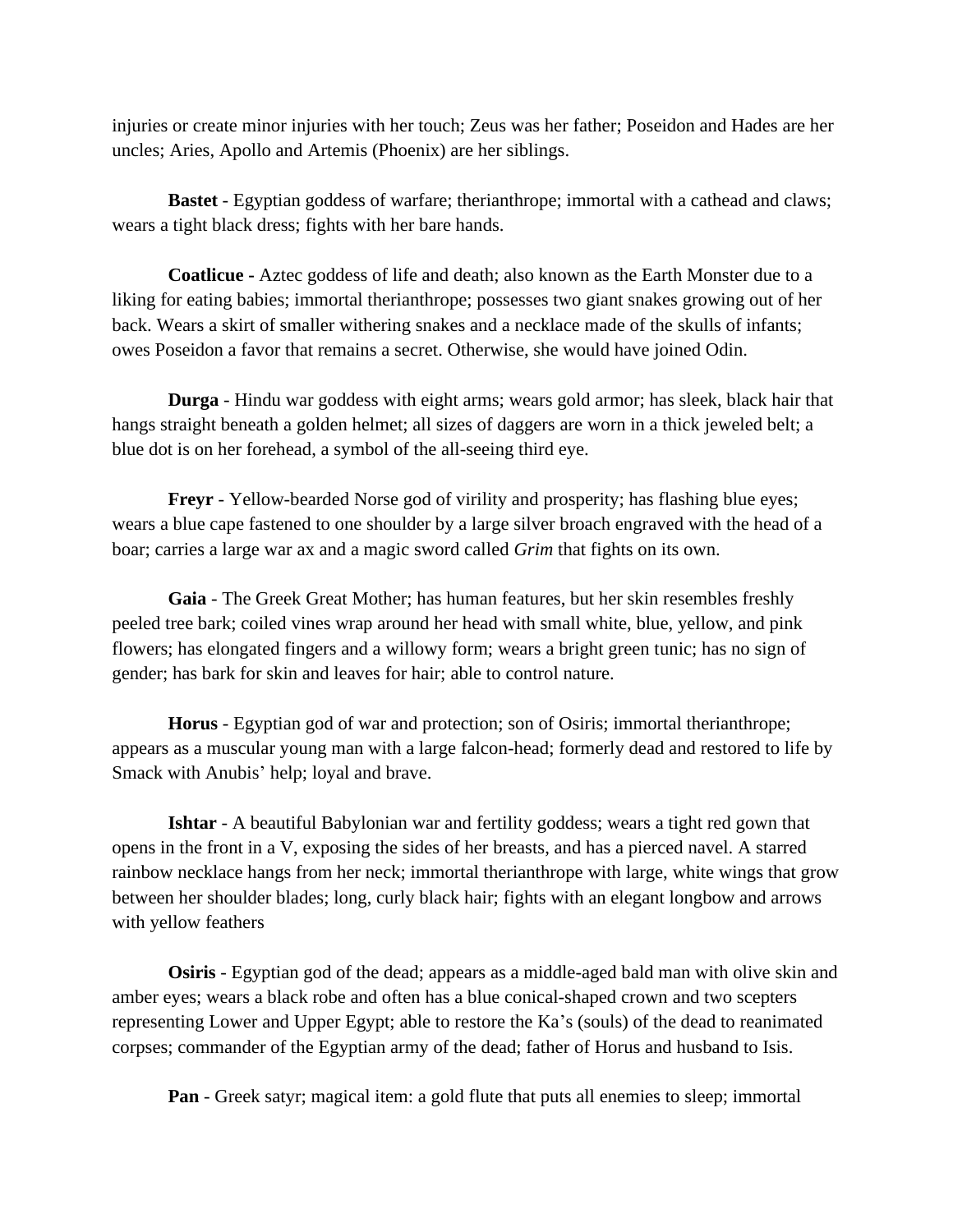therianthrope, the lower half is that of a goat with small horns and cloven hooves; good-natured.

**Poseidon** - Greek/Roman sea god; appears middle-aged and muscular; has sea-green eyes and long white hair and a thick beard; wears a Grecian tunic; uses a gold trident that shoots bolts of electricity and controls water; brother to the late Zeus and Hades; uncle to Apollo, Athena, Artemis (Phoenix), and Aries.

**Vulcan** - Greek/Roman god of the blacksmiths; appears as a middle-aged man with long grey hair and a beard; has bright red skin, skinny legs, and a powerful upper body; created the *Ember of Knowledge*, which contains Greek fire and bestows wisdom on all who can hold it long enough to gain information; and magical iron rings, which all Earth Corps members wear, which enables them to teleport through fire.

#### **VALKYRIES**

Loyal to Thor, the three maidens are discovered in Asgard guarding the hall, awaiting the return of Odin. They spend most of their time as swan. Skuld is a black swan and Mist and Gunnr are white swans.

**Gunnr** - A Valkyrie; blonde hair, with bright blue eyes; fights with a magical sword named *Nightstar*; can turn into a white swan; shy but formidable in battle.

**Mist** - A Valkyrie; blonde hair with grey eyes; fights with a magical sword named *Shadow*; in love with Freyr; can turn into a white swan; sentimental and emotional.

**Skuld** - Black hair, with blue eyes; leader of the Valkyries; once loved Heimdall; can turn into a black swan; brave and honorable; fights with the magical sword, *Skullbreaker*.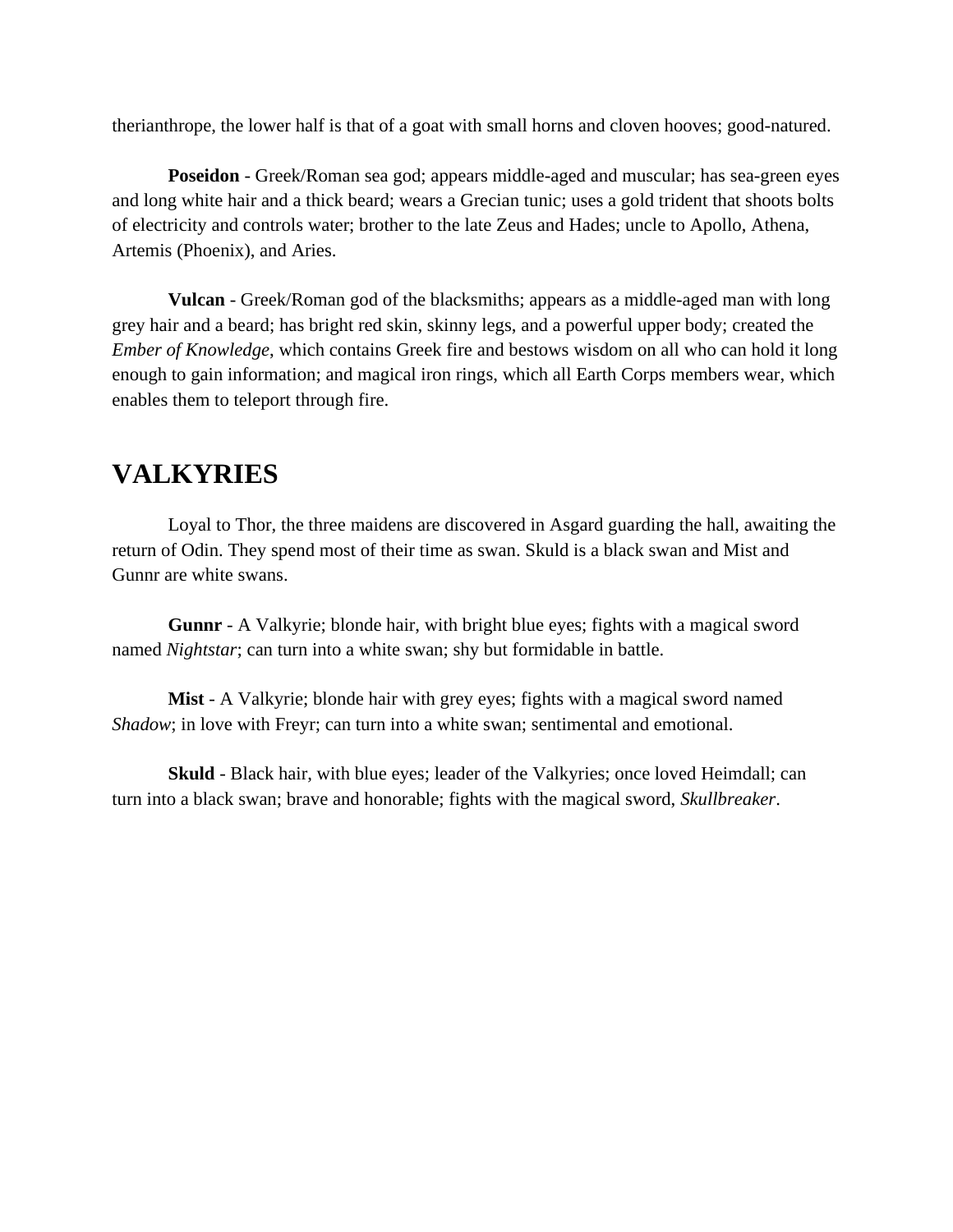### **BLOODLINES**

The Bloodlines trilogy continues the Dead Hearts series and picks up after the fall of Odin and Aries of Athens, defeated by Commander Cadence and her Earth Corps team of superhumans. The world is now in the hands of the Blood Syndicate, led by Chancellor Logan, a vampire demon who convinced the World Federation to approve the Tolerance Act – where all species created by the H1N1z virus can live in harmony. The Chancellor claims he wants to help the World Federation by rebuilding major international cities, provide security and jobs, and exterminate zombies left over by the outbreak. This is something the Earth Corps does not want, and while Cadence's team attempts to cure zombies, creating the Returned—former zombies who rejoin the human race—the Chancellor has plans of his own.

In his northern Scottish castle, his teams of Time Travel Agents return to the past to retrieve the Chancellor's High Council members, great men executed for their political or religious beliefs, to return to the 1920s, including Julius Caesar. When cloned TTD agents in ancient Rome intercept Agent Parish's retrieval team, she discovers a conspiracy in the Syndicate that points to the Chancellor, who may not be who he claims to be.

Meanwhile, the Dark Angels, extracted from Colorado and forced to join the Syndicate's Time Travel Department, head to the hell dimension of Caceri to secure one of twelve Babylonian Stones the Syndicate wants. Captain Picasso and his team soon unravel a mystery that surrounds the ancient monoliths and discovers an ancient rivalry among the Vescali demons that now threaten the stability of the Tolerance Act. Agent Parish of the TTD and Captain Picasso of the Dark Angels attempt to discover the Blood Syndicate's real agenda. Mia Moretti and her friend, Dodger of the Earth Corps, work together to learn that Vescali, Inc. survived the Shadow War and plans to clone TTD agents and immortals to build a massive army. With so many demons and ancient gods in play, war is inevitable between the Blood Syndicate and Vescali, Inc., and this places the human race and the "Returned" on the soon-to-be-extinct list.

While our heroes travel through time to try to prevent the war, the Earth Corps watches and waits, but with time running out, the Vescalis may finally take control of the planet.

Get ready for *Armageddon* because it is coming.

# **BLOOD SYNDICATE**

International Corporation based in Scotland created by Chancellor Logan. The corporation controls the world finances and eight major cities. They have convinced all surviving governments to sign a *Tolerance Act*, which allows all species to live in harmony. True allegiance is unclear. It is rumored the council was obtained by Logan while time-traveling through the Babylonian Stones.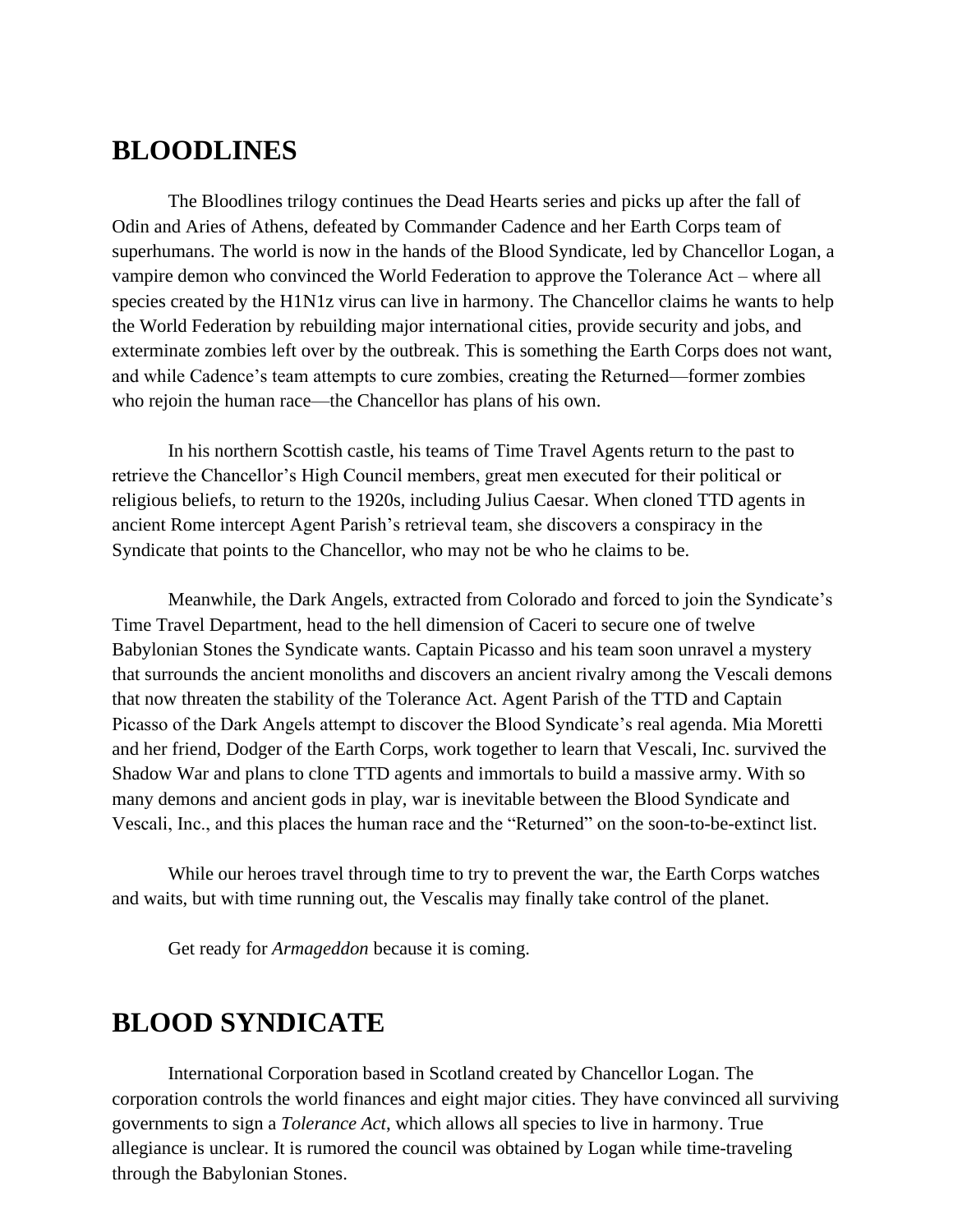# **THE TOLERANCE ACT (Created by Chancellor Logan):**

All vampires must register and sign a contract that they will not ingest human blood and will drink only synthetic blood. All offenders will be arrested and scheduled for termination (see Centauro rebels).

Therianthropes must register and live on reservations designated for their specific breed. Any who refuse to comply will be terminated.

Worldwide inoculation centers are being set up with a synthetic vaccine for all uninfected humans.

The Blood Syndicate has signed a truce with the Vescali, who agree to remain in their human form and join the BSA (Blood Syndicate Army) and assist in maintaining law and order.

All prior known species infected with any form of the virus, not on the approved list, are to be rounded up and terminated.

### **BLOOD SYNDICATE COUNCIL (Vampire Demons):**

**Alben** - Rules Warsaw; formerly Giordano Bruno, philosopher, and scientist; burnt at the stake on February 16, 1600.

**Bakau** - Rules Madrid; formerly Gaius Julius Caesar, Roman general and First Consul of Rome; assassinated and stabbed thirty times by fellow Romans in the Forum on 15 March 44 BC.

**Chancellor Logan** - Leader of the Blood Syndicate; supposedly the real Logan Bennet, who is actually a Vescali demon named Azazel.

**Cornelis** - Rules Rome; formerly Maximilian Robespierre, an attorney and notable politician during the French Revolution, beheaded for treason on July 28, 1794; killed by Odin's Raven Forces in modern times; replaced by D'Aquilla.

**Kronstadt** - Rules Munich; formerly Grand Master Jacques de Molay of the Templar Knights, burned at the stake of hierarchy March 18, 1314.

**Marcus** - Rules Venice; formerly the Greek philosopher Socrates, executed in 399 B.C. for refusing to join the Athenian Senator; killed in modern times by the Norse god Odin; replaced by Rose Standish.

**Nicolas** - Rules Paris; formerly Sir Thomas More, lord chancellor of England during the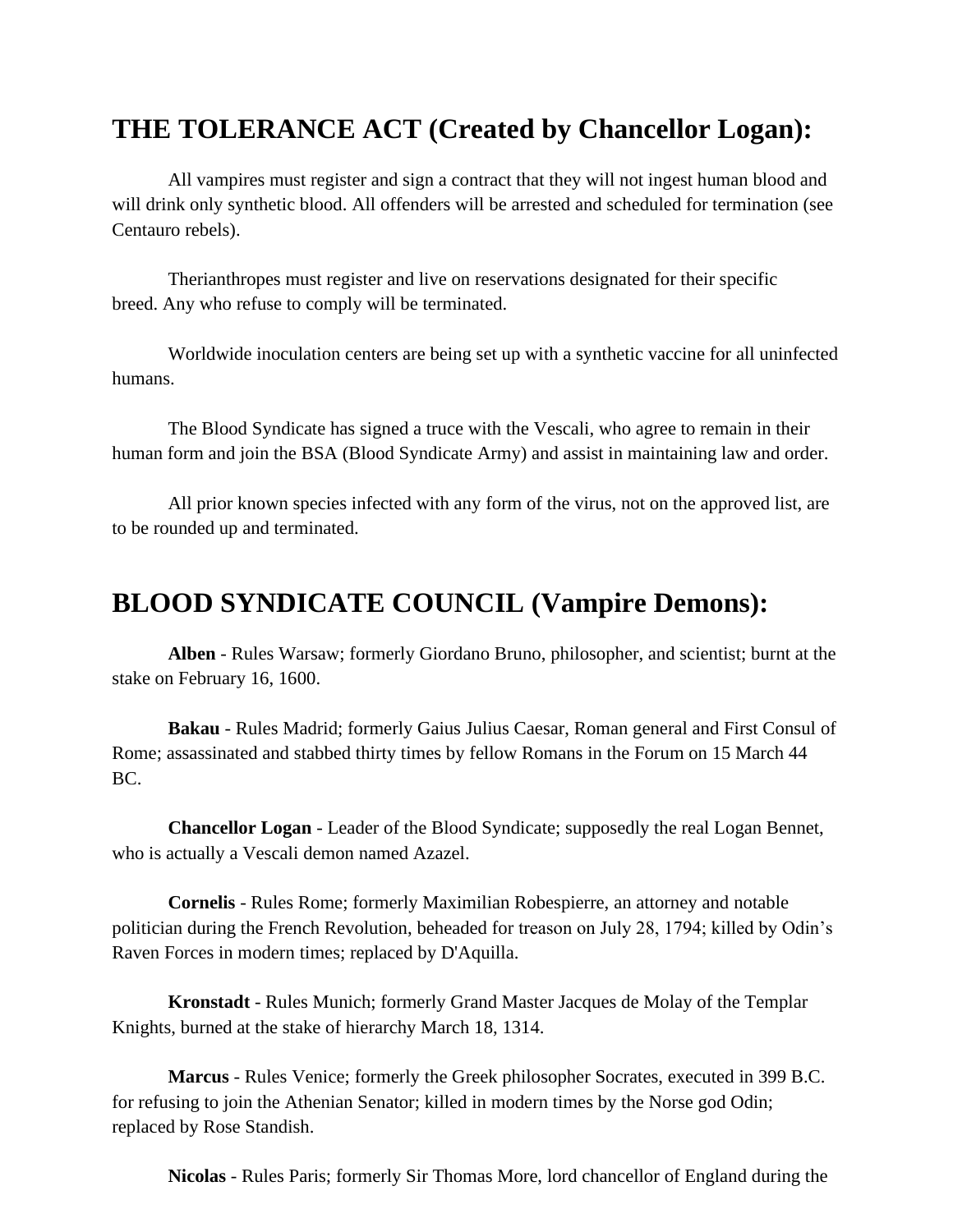reign of Henry VIII, beheaded for refusing to take the Oath of Supremacy.

**Salvatore D'Aquilla** - Rules Rome; formerly a vampire lord and Dark Angel; a vampire maker who has evolved into a vampire demon maker.

**Rose Standish** - Rules Miami; first councilwoman; former leader of the Dark Angels and doctor at the survivors' camp in Colorado.

**Toven** - Rules Tokyo; formerly Ankokuji Ekei, a 16th-century Japanese warrior-monk beheaded after the Battle of the *Sekigahara* on November 6, 1600.

**Zoltan** - Rules Belgrade; formerly Dr. Charles Richard Drew, an African American doctor and researcher in the field of blood transfusions and blood storage; died after sustaining wounds from a car crash on April 1, 1950.

### **DARK ANGELS (Vampires):**

**Ginger** – Micah's girlfriend; a Wiccan; has bright red hair and a low tolerance for teenagers.

**Lachlan** – A handsome Irishman in his late 20s, he stands over 6'4 with solid muscles and bright red hair that sweeps across his forehead. He fights with his family's ancestral sword called a galloglass. He was turned by Salustra. Intelligent, honorable, courageous, and sometimes foolhardy, he is a fierce warrior and falls in love with Cadence. Vulcan gives Lachlan a magical sword called *Ferax* that turns all it touches to ash.

**Lenora** - Logan's mother; clever and resilient; a former NYC police officer; married to Stan Parish but had a one-night stand with the Kaiser, resulting in her imprisonment in Caceri; briefly involved with Pallaton.

**Micah** – Prior to the Scourge, he owned a flower shop in Santa Fe. A Wiccan, he had a coven that met in the back room. He is in his 30s and has bone-white hair. Traveling with friends to the Rockies, he met Salustra and was turned into a vampire. He is involved with Ginger.

**Pallaton** - Navajo; a Vampire Maker and first modern vampire created by the Kaiser. His twin brother is Chief Chayton, who leads the Cheyenne Mountain Wolf Tribe (modern werewolves). While serving as the former Captain of the Shadowguard, he was a spy for the Dark Angels and ultimately betrayed the Kaiser to save Raven.

**Picasso** – A former U.S. Army Ranger with battle experience. He is in his late 30s, of Italian descent, and is the military advisor. He was made by Salustra, and like all of her offspring, has glowing violet eyes. His head is shaven, and he wears fancy business suits. He holds two silver revolvers under each arm, and inside of his coat are several throwing knives.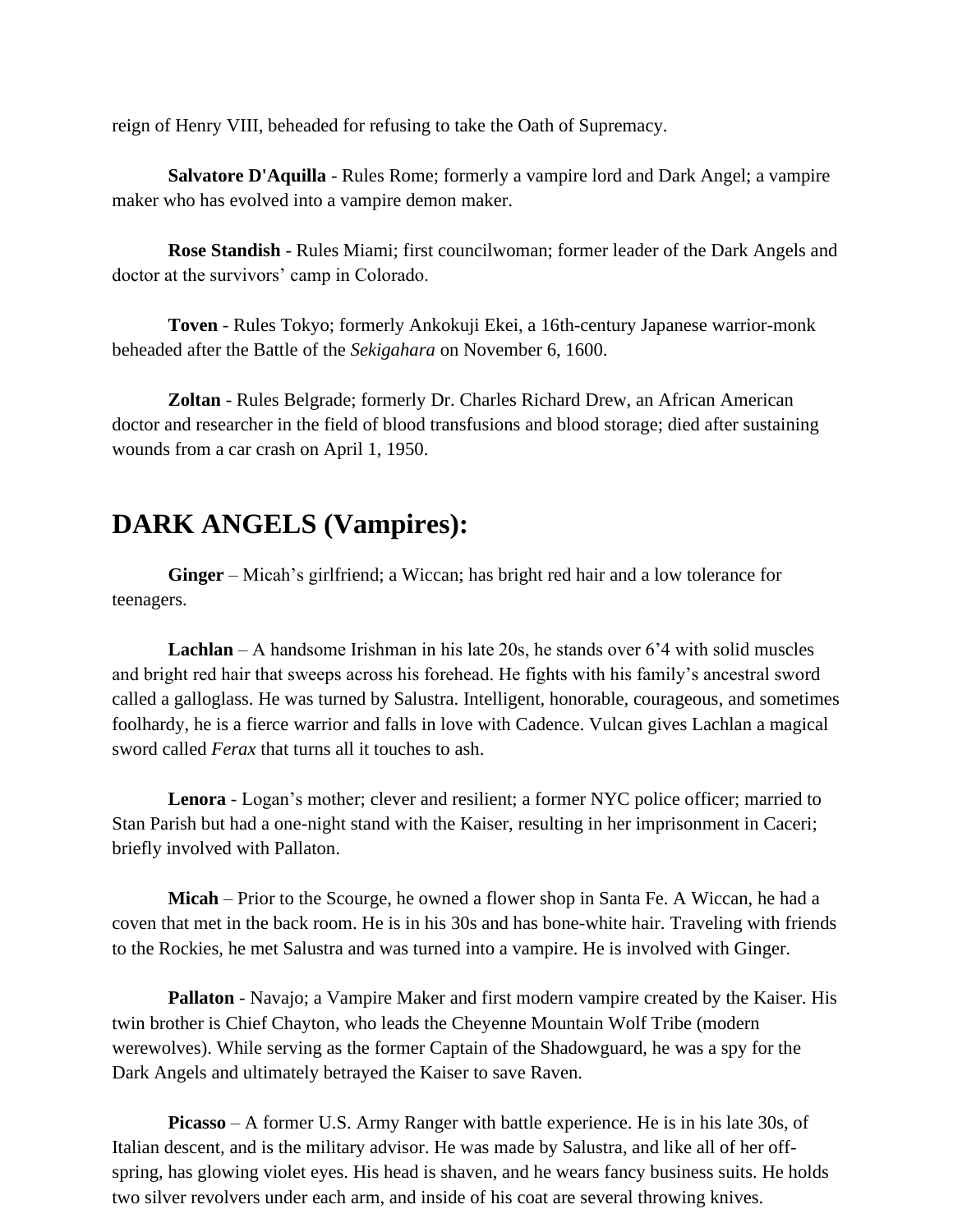**Rafe** – Aged 21, when the Scourge broke out, he was in his freshman year at the Colorado Springs Air Force Academy on a football scholarship. He is the only one from the Academy who reached Pike's Peak alive. Blonde, muscular, and extremely handsome, he is vain, arrogant, and immature. He was involved with Cadence before becoming a Vampire Maker and later plays an important role in altering the future of the world.

**Rose** – A pale blonde in her 30s, she has a Ph.D. in genetic research. She is the leader of the Dark Angels. She is highly intelligent, clever, and compassionate. She believes in protecting humans and does not drink human blood, nor do the others on her team. In love with Logan, she later joins the Blood Syndicate and becomes a Chancellor.

**Tandor** – From Japan, he is a computer genius and a thrill-seeking street bike racer. He wears a full-bodied Kushitani leather suit in battle and fights with a katana. He is broadshouldered with long black hair and dark eyes.

### **SYNDICATE ARMY – (Mortal Vampires):**

**General Harris** – Assigned to Rose.

**Stone** - Rose's guard; former first-class airman.

**Chan** - Rose's guard; former first-class airman.

**Miller** - Airmen; dead.

**Fraser** - Rose's head guard; former master sergeant.

**Bull Dogs** - Six teenagers; formerly from survivors' camp in Colorado; Logan's elite guards; their leader is Gareth, Leto's best friend.

**Panthers** - Six teenagers; formerly from a survivors' camp in Colorado; Logan's elite guards are assigned to protecting his son Rafe. Leto, their leader, is a boy of eighteen.

### **ENGLAND - 1340s**

**Richard Mallory** - Eldest of three brothers, William, and Thomas.

**William Mallory** - A wraith and servant of the Kaiser, he is known as Lord Darkmoore and imprisoned the god, Apollo, in a crystal coffin; killed by Cadence.

**Thomas Mallory** - Commander of knights at Pevensey Castle.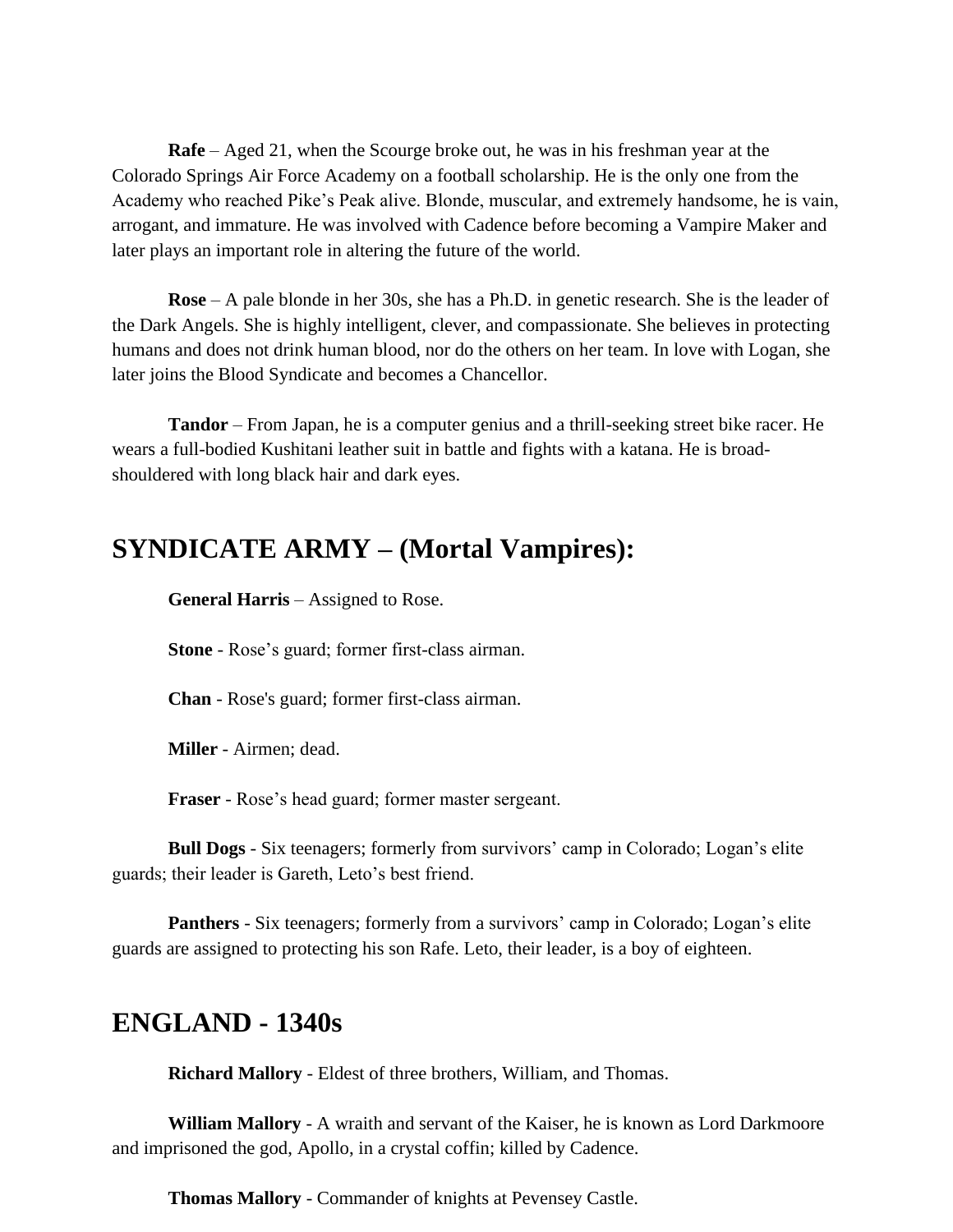**Sir Wallace** - Human; knight; Thomas' best friend.

**Lord Montagu** - Lord of Pevensey Castle; Vescali demon; dead; nephew is Sir Montagu.

**Old Ones** - Breed of vicious werewolves; turn at full of the moon with no memory of their human side; morph into creatures that stand 7' to 8' tall.

**Wraiths** - Breed of vampires that live in graveyards.

#### **ENGLAND - 1899**

**Lord Montgomery Caliburn** – Archaeologist; professor of ancient Roman history.

**Professor Taha Baqir** – Archaeologist; professor of ancient Babylonian history.

#### **SYNDICATE TIME-TRAVEL DEPARTMENT – TTD:**

All Blood Knights are now agents.

**Reginald Ingris** – Captain; from the American Revolution; expert in espionage.

**Agent Parish** – American; a detective from the 1960s; her father, Stan Parish, was Logan's father's partner on the NYPD; born intersex; loves Hansen.

# **KNIGHTS OF ORDER OF THE BLOOD – The Old Guard (Vampires):**

#### **+ Former Templar Knights**

**Montagu** - Nephew of the Duke of Montagu of Pevensey Castle, of noble blood; in his ate twenties: tall, slender, with black hair, dark eyes, trimmed beard, slightly sinister appearance.

**Mallory** - Thomas Mallory; tall, black-haired, beard, blue eyes, in his thirties; son of an English lord, of noble blood; brother of William and Richard.

**+ Sinclair** - Scottish; Cadence's ancestor; of the Sinclair family; a Templar knight; spy for King David; in his thirties.

**+ Hansen** - Dutch; a Templar knight, tall, funny, triangular beard, long blonde hair; in his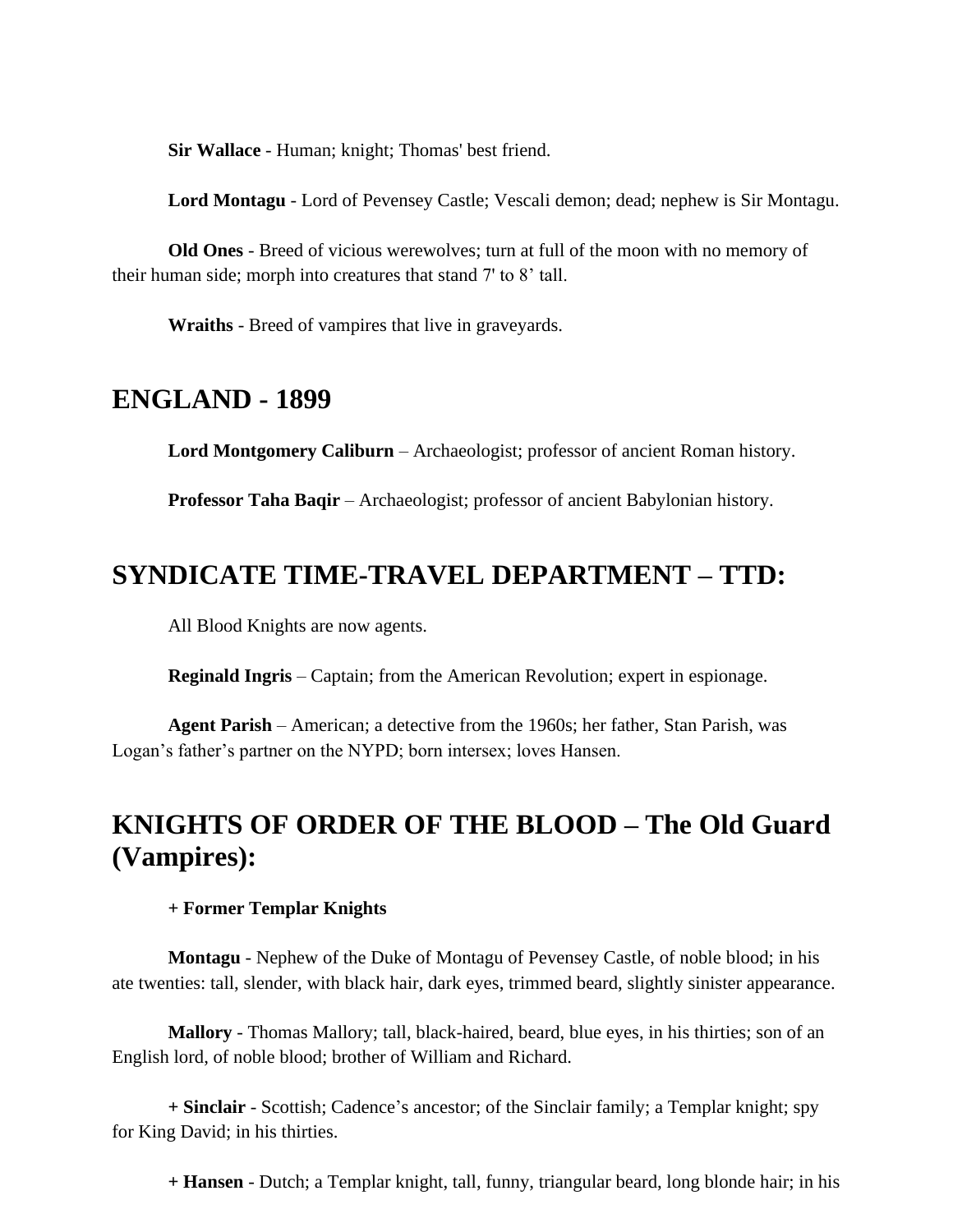late thirties (so he says).

**+ Ramsay** – Scottish; a seventh-generation Templar knight; long red hair and beard, stocky, with barrel-sized cheat and massive arms; in his thirties.

**+ Blake –** Scottish; a Templar knight; brutish, thick-set, long, dark hair and eyes, thick beard; in his late twenties.

**Clarence** – English; father was a poor knight; thin, wild eyes, lank brown hair; in his late twenties.

**+ Boneville** – English; father was a knight; grey-haired and gaunt; in his late thirties.

**Cameron** – Scottish; a young knight; medium-sized, long red hair, green eyes; former piper for King David Bruce II; knighted by Lord Montagu; twenty years old; father was a Templar knight.

**Dunbar** - First name Colin; Scottish; a young knight; nephew of Lord Patrick Dunbar, earl of March; medium-sized, brown eyes, curly red hair; former piper for King David Bruce II; knighted by Lord Montagu; nineteen years old.

### **SYNDICATE DOCTORS AND STAFF (Vampires):**

**Dr. Ulrich Gibson** - A Nazi doctor.

**Dr. Ekengren** – Deceased.

**Nurse Willowby** - Gibson's assistant.

### **VESCALI, INC. DOCTORS AND STAFF (Vampires):**

**Dr. Bannick** - A female doctor.

**Nurse Francine**

### **THE RETURNED (Cured Zombies):**

**President Gronchi** – Italian president.

**Zachary** - A survivor at Sterling Castle in Scotland.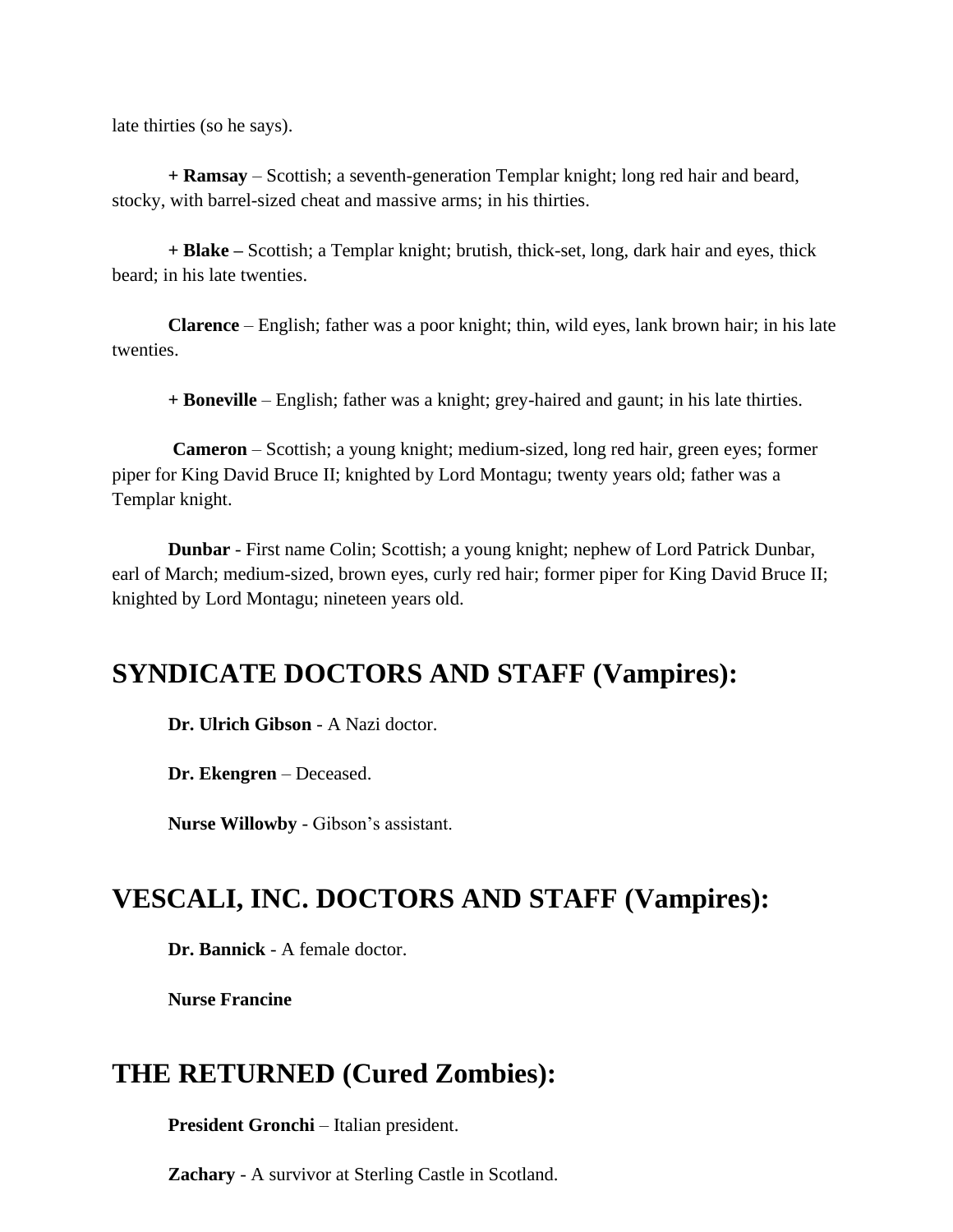**Sergeant Roth** - A Scottish soldier stationed at Sterling Castle.

**Jeannette** - Little girl at the Scottish castle.

### **THE CENTAURO OF ROME (Vampires):**

Band of rebel vampires in Rome; similar to the Dark Angels; headquarters in the catacombs; enemy of the Blood Syndicate.

**Bob** - A guard.

**Mia Moretti** – Romeo's younger sister; made by D'Aquilla and was involved with him; also involved with Cornelis.

**Romeo** - Leader of the Centauro; formerly D'Aquilla's Consigliere; made by D'Aquilla; involved with Monique.

**Emmet** - A German vampire; former German spy.

**Vladimir** - Russian; Romeo's bodyguard; made by D'Aquilla.

**Toni** - American teenager.

**Carlos of Barcelona** - Spanish teenager; Toni's boyfriend.

**Peter the British Banger** - A girl in disguise named Petra.

**DJ Dreadful** - Twenty years old; leader of teenagers.

**Jack the Ripper** – British; teenager.

**Conroy Fantastic** – American teenager; Petra's boyfriend.

**Monique** - Romeo's girlfriend.

**Antonio** - Former bodyguard to D'Aquilla; made by D'Aquilla; eyes glow violet as with all his offspring.

**Mario** - Former bodyguard to D'Aquilla; made by D'Aquilla.

### **THE CENTAURO – AMERICAN BRANCH:**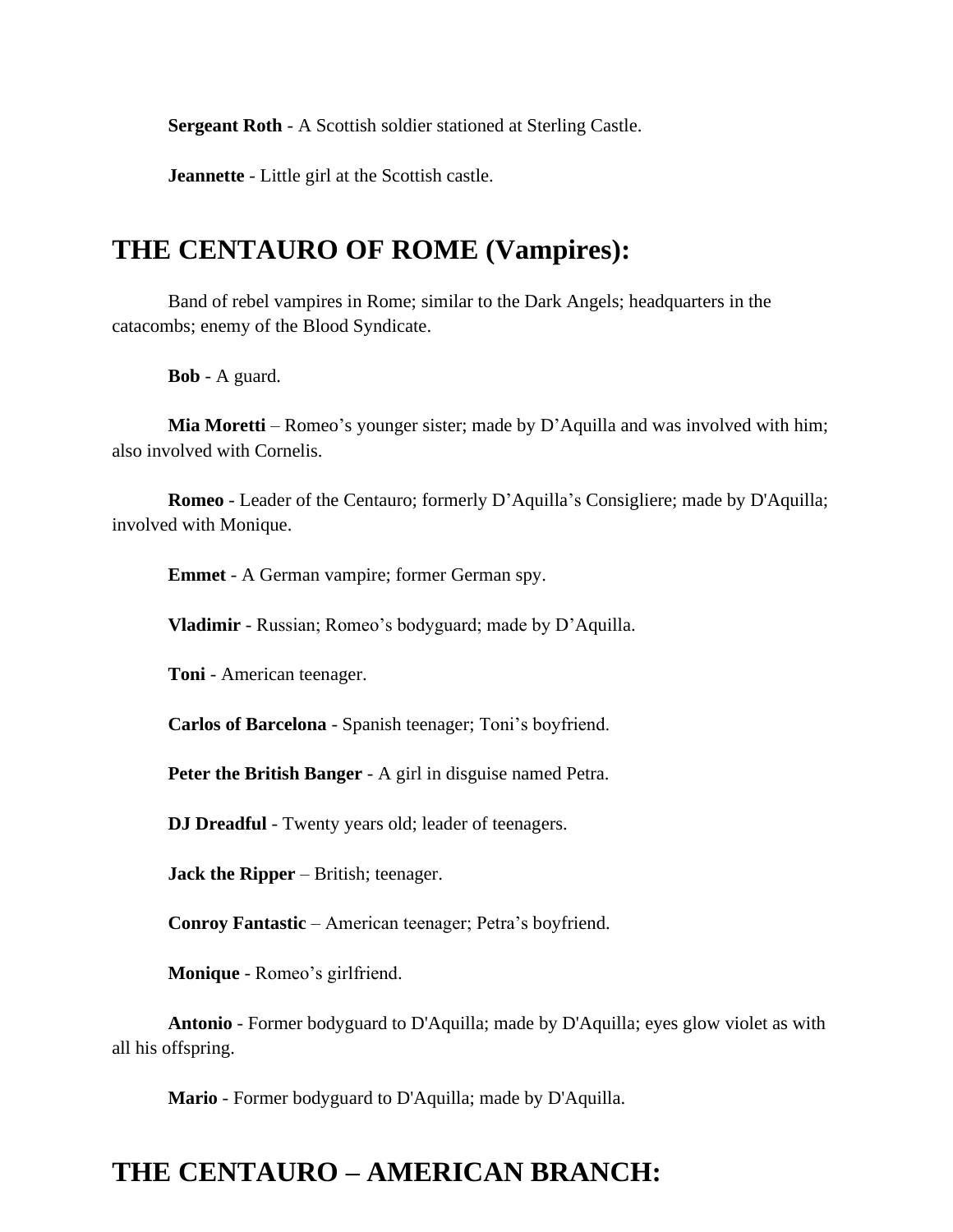**Stephen** - A white werewolf; omega from the Cheyenne Mountain Wolf Tribe; on loan to the Centauro.

**Deaver** - A Luvart demon; witty and clever; he's also *green*.

**Lamone** - A Vescali; No. 145 out of 100,000 Vescali.

#### **SALVATORE D'AQUILLA'S STAFF (Human):**

**Ferdinand** - A security guard; human.

**Liza** - A maid; human.

# **DOPPELGÄNGERS (Fetches):**

**Luda** - Appears as an eighteen-year-old girl with reddish-gold hair.

**Camille** - Appears as a twenty-something woman with short black hair.

### **MIAMI SYNDICATE PERSONNEL:**

**Dr. Sarah E. Monroe** - Human; doctor at city hospital; in her 30s.

**Sgt. Johnson** - A female vampire.

**Corporal Postell** - Male; US Army veteran in his 30s.

**Pvt. Dunn** - A male vampire.

### **ROME – BLOODY SYNDICATE ARMY:**

**Captain Harvey** - 9th armored division.

**Doran** - A scout.

# **THE SHADOWGUARD & ALLIES (Vampires)**

**Bechtel** – Originally from Saudi Arabia, he is determined to climb the ranks and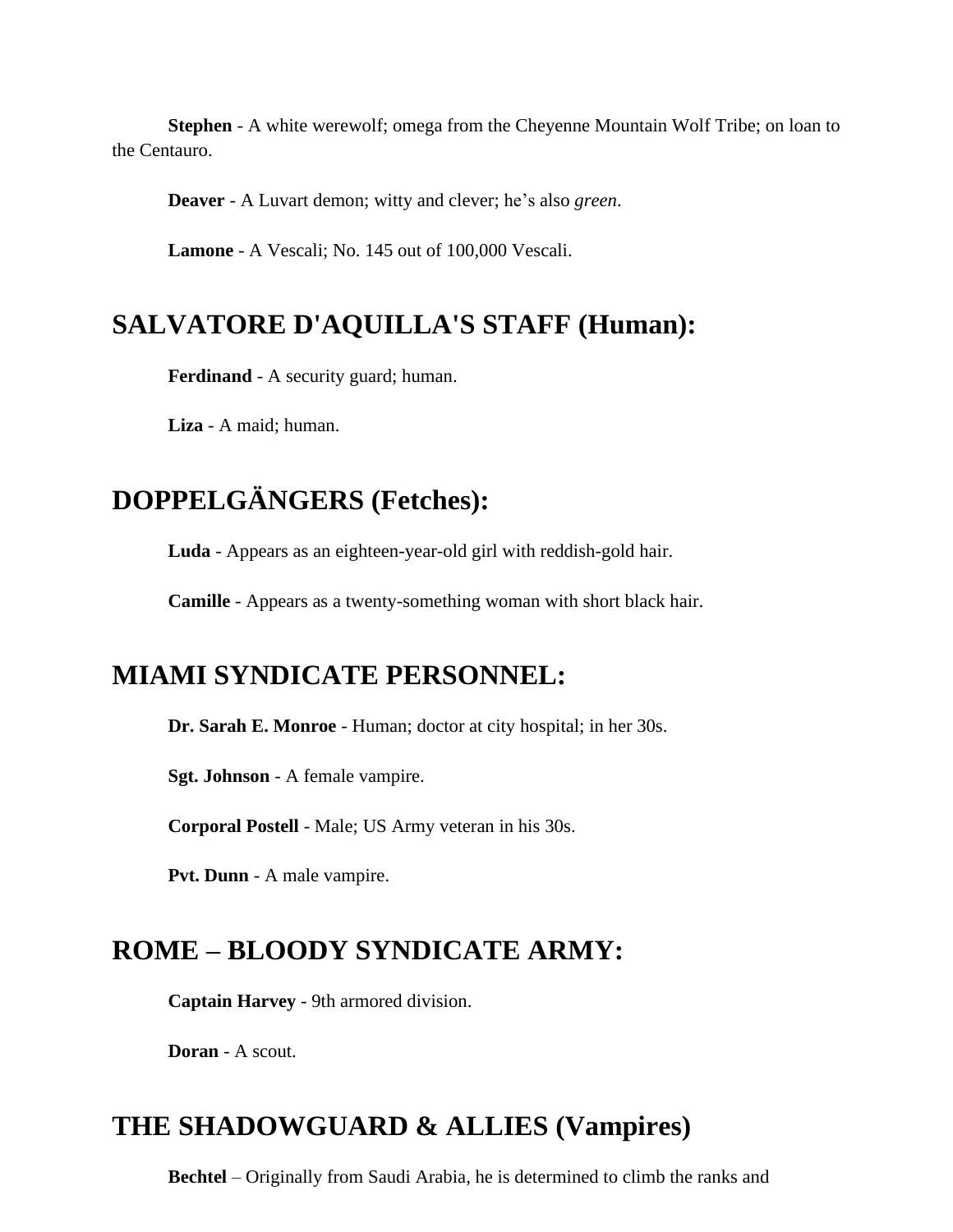becomes; has a dualistic personality.

**Big Mike** – Vampire Maker and Lord of the Northern United States. He lives in Montana and wears a cowboy hat.

**Jean-Luc** – In his 30s, he has grey hair and a scar on his cheek. He was made by Salustra; he is a spy for the Dark Angels.

**The Kaiser** – His true name is Prince Balan, and he is an Axon demon from ancient Atlantis; he has lived on Earth for 10,000 years and has used many names. With his demon blood, he created the Vescali demons and every supernatural creature on the planet; he also created the H1N1z virus. He is the leader of Shadowguard and controls the entire U.S. He can appear as any human, though chooses typically to be a short, bald man; in demon form, he is massive with horns and wings; he travels with a Shadow Guardian who spies on his enemies. He is vicious and evil to the core yet has a strange romantic streak and has been known to make kind gestures to women.

**Lord Cerberus** – A royal vampire child of 12 years of age known for being vicious. He was formerly known as Billy Goat Gruff of the Little Leaguers. He lives at Miramont Castle. His offspring all have glowing blue eyes and are prized for intelligence.

**Madam Monique** – A beautiful red-haired female vampire favored by the Kaiser.

**Mr. Rafferty** – Vampire Maker and Lord of Los Angeles and the entire west coast. He is bald, overweight, and sweats profusely (all vampires sweat blood).

**Pallaton** – Captain of the Shadowguard, he is Chief Chayton's twin brother. He is handsome and tall with long black hair; a Dark Angels spy; he was the first vampire made by Prince Balan in modern times; a Vampire Maker, he turned Raven, who he is in love with but later falls in love with Sheena; his eyes glow amber.

**Queen Cinder** – A royal vampire child of 10 years of age with a lust for blood. She is formerly Cinderella of the Little Leaguers. Her offspring all have glowing blue eyes and are prized for intelligence; most are in the Shadowguard. She owns a white werewolf named Stephan, who she never allows to turn into his human form. She lives at Miramont Castle with Lord Cerberus.

**Salustra** – A beautiful, dark-haired Vampire Maker in her 30s. She created the Dark Angels but remained with the Kaiser. She has glowing violet eyes and is sympathetic to the plight of humans.

**Salvatore D'Aquilla** – Vampire Maker and Lord of Italy, he is a handsome man in his 40s, with salt-n-pepper hair and charming manners. He is powerful and wealthy. He creates a line of synthetic blood and runs the International Death Games; he also has many lovers.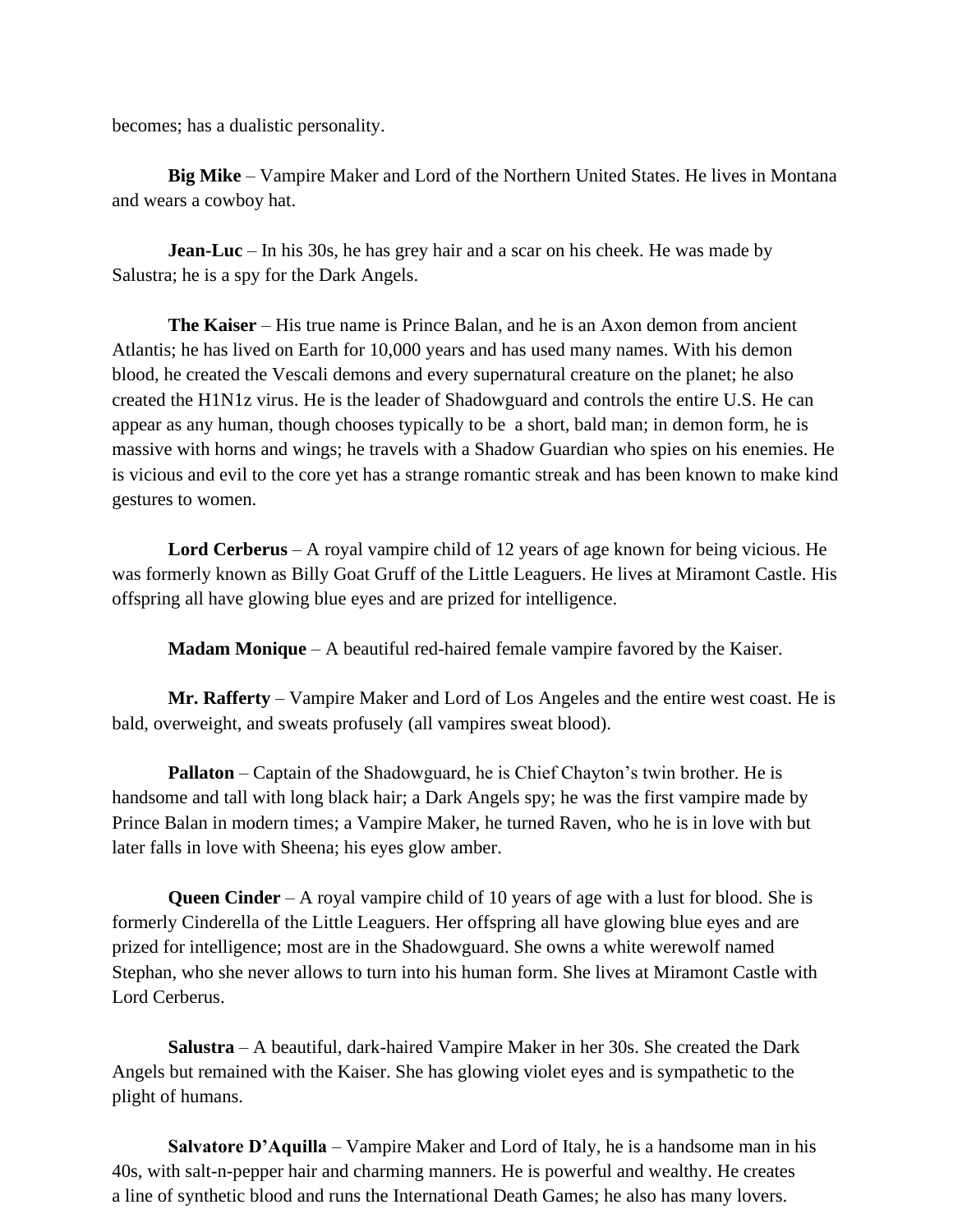**Shadow Guardian** – The Kaiser's demonic protector appears as a black shadow with wings and horns and can move about freely to carry out its master's bidding.

**The Turk** – Vampire maker and Lord of NYC and the eastern coast. He is a large man in his 40s, known for being cruel and hard-headed.

#### **DEMON VAMPIRES:**

**Cerberus** - Ten-year-old boy; formerly the Dark Lord; Cinder's consort.

**Cinder** - Ten-year-old girl; formerly a queen in Colorado.

**Raven** - Logan's secretary; former Dark Angel.

### **REBEL FACTIONS:**

**Night League** – European supernatural terrorists; led by Lobo.

**Shifters** - International group of shapeshifters; led by Shadow.

### **SHIRKA**

Modern-day super zombies.

**Milo** - Leader of the pirates off Florida; Humility is his sweetheart.

**Humility** - Formerly called Mary; Milo put her together with bits and pieces of other women, including Picasso's former girlfriend, Sally.

**Gentry** - A mercenary who works for the Magi.

**Donald** - D'Aquilla's butler; works for the Magi.

**Savoy** - Claims to work for the Centauro; travels with Luda and Camille.

# **THE MAGI**

An ancient Babylonian sect of Shirka priests who serve Prince Balan.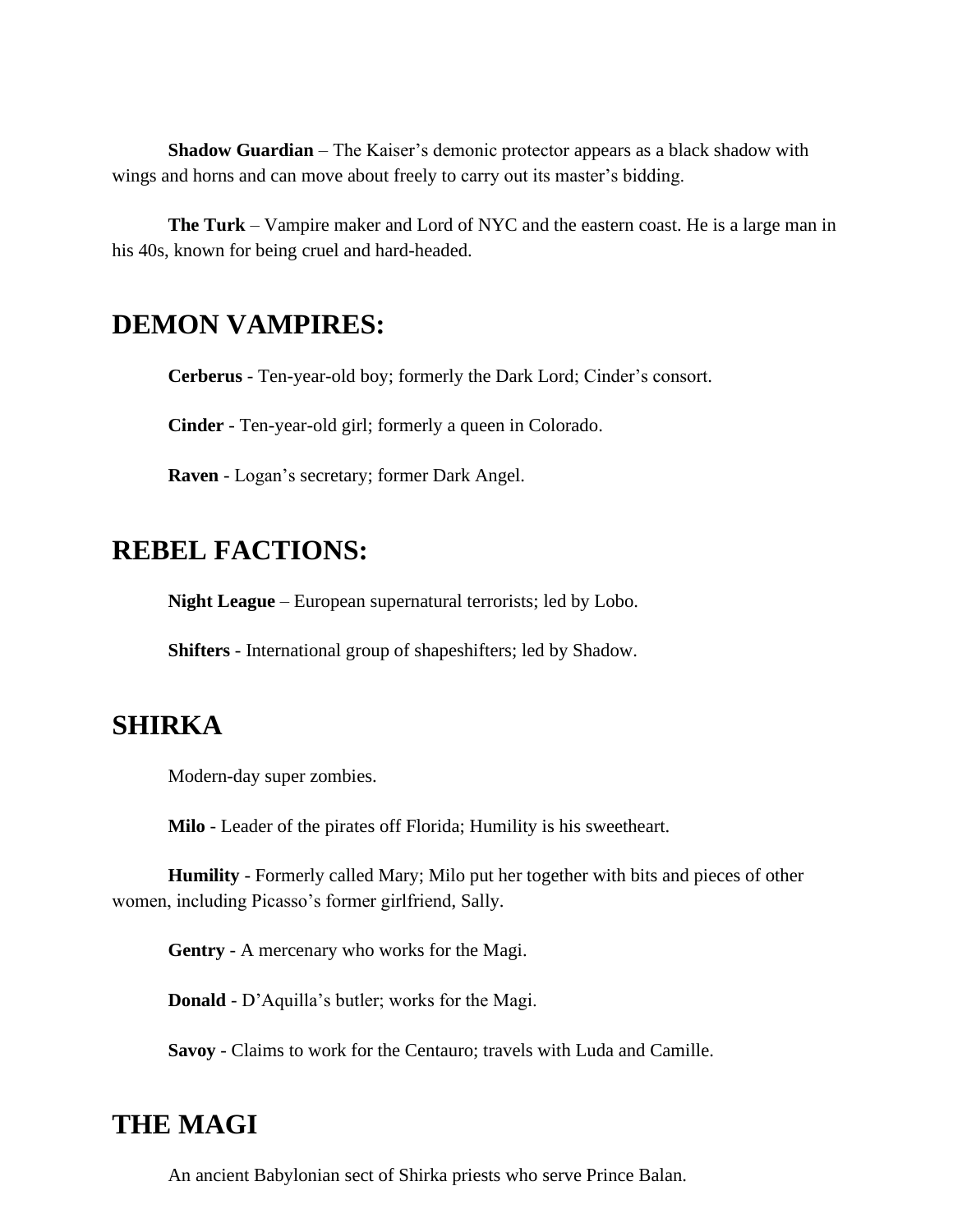### **HUMANS**

**Captain Benedict** - Wing commander of the 27th Squadron.

**Lance Corporal Frank Gilmore** - RAF, 27th Squadron.

**Edward Lang** - American president.

**Stephanie** - Rose's No. 3 secretary.

**Sam Bennet** – Logan's deceased father; on an NYC police special task force to hunt and kill supernaturals.

**Stan Parish** – Logan's deceased partner; uncle of Agent Parish.

**Sally Wheeler** - A sergeant in the Army; Picasso's former lover.

**Professor Taha Baqir** - An Iranian archeologist killed in 1899.

**Lord Montgomery Randolph** - A British archeologist killed in 1899.

**Dr. Sarah Elizabeth Monroe** - Miami doctor; worked with Dr. Rose Standish ten years earlier at a cancer clinic.

### **FREEDOM ARMY MILITIA**

**Captain Strong** – Commander at Pikes Peak; former Naval officer.

**Lieutenant Habit** – Former Army officer; second-in-command at Pikes Peak.

**Sarge** – A former sergeant in the Army; loose cannon.

**Corporal Sterling** – Army medic; later promoted to lieutenant.

**Private Destry** – Former Army officer; does whatever Sarge tells him.

**Private Odin** – A young man who becomes Highbrow's aide.

**Nightshade** – A former corporal; provides nicknames for every newcomer to Pikes Peak and assigns them to a team.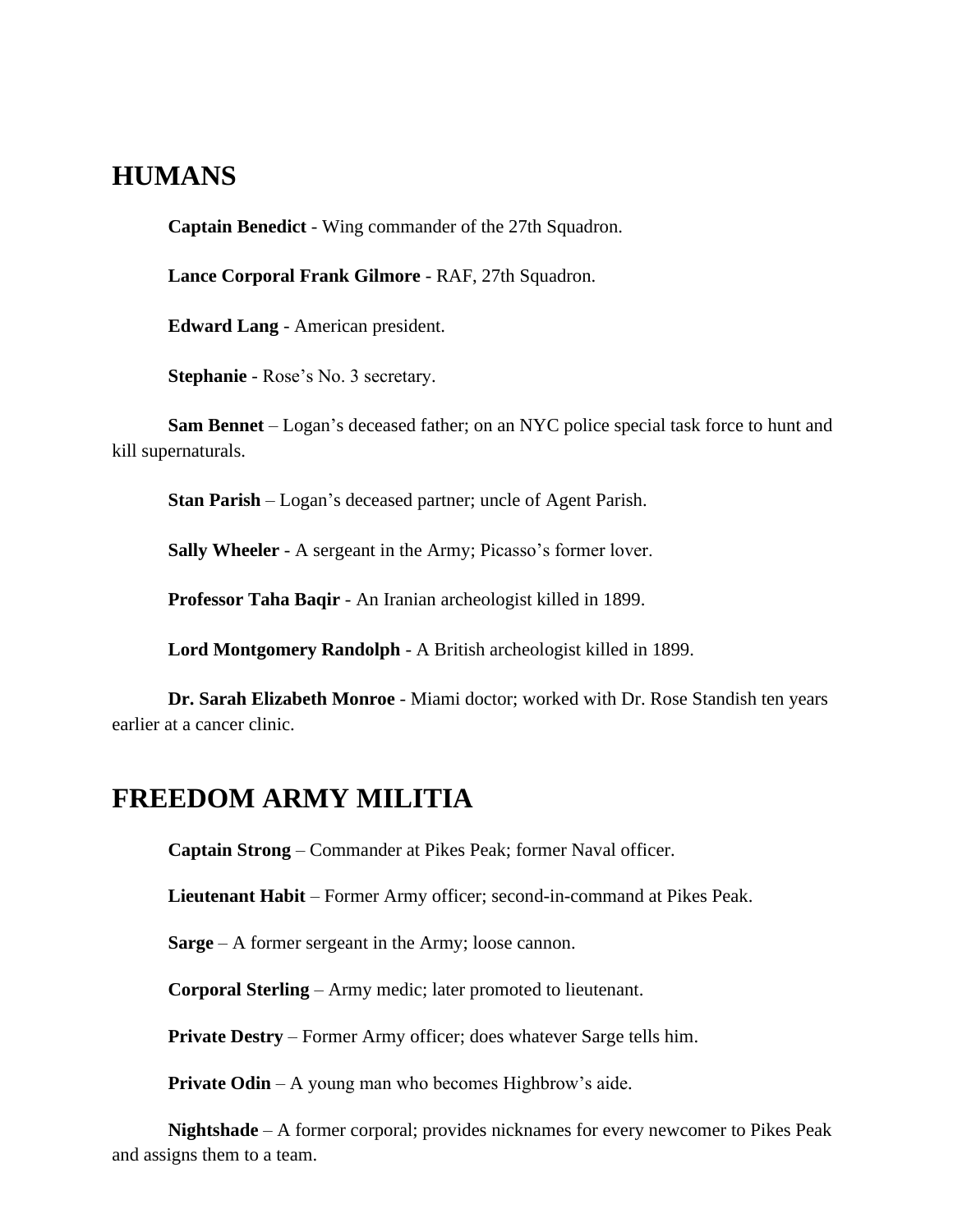**Corporal Garble** – Responsible for communication.

**Wench** – Mechanic; has a limp from prior injury.

**Rafe** – 21 years old; destined for trouble.

**Wizard** – Rafe's best friend; computer genius.

**Mother Superior** – Former wife of the *Captain*; runs camp on top of Pikes Peak.

**Feather** – Young girl in military; runs afoul of Rafe.

### **U.S. GOVERNMENT AND U.S. MILITARY**

#### **Captain Peters**

**Secretary John Edward Lang** – Later becomes president.

**Admiral James Gardner** - Commands the NATO fleet.

**Sen. Douglas Powers** – Father of Highbrow; loyal to General Winters.

**General Owen Winters** – Actually Odin, Norse god.

**President Bill Houston** – Current president at the time of the Scourge; later replaced by John Lang.

**Senator Johnson** – Loudmouth politician.

**Lieutenant Bridge** – Actually Brighid, Celtic goddess; loyal to Odin.

**Commander Victoria Wilson** 

**Colonel Emily Brattin** – Arrives at NORAD with US Army.

# **724th SPECIAL TACTICS SQUADRON**

**Lieutenant Stewart** – Weak and easily bullied; good hearted.

**First Class Airman Stone** – Gruff woman; later becomes a vampire demon.

**Airman Chan** – Later becomes a vampire demon.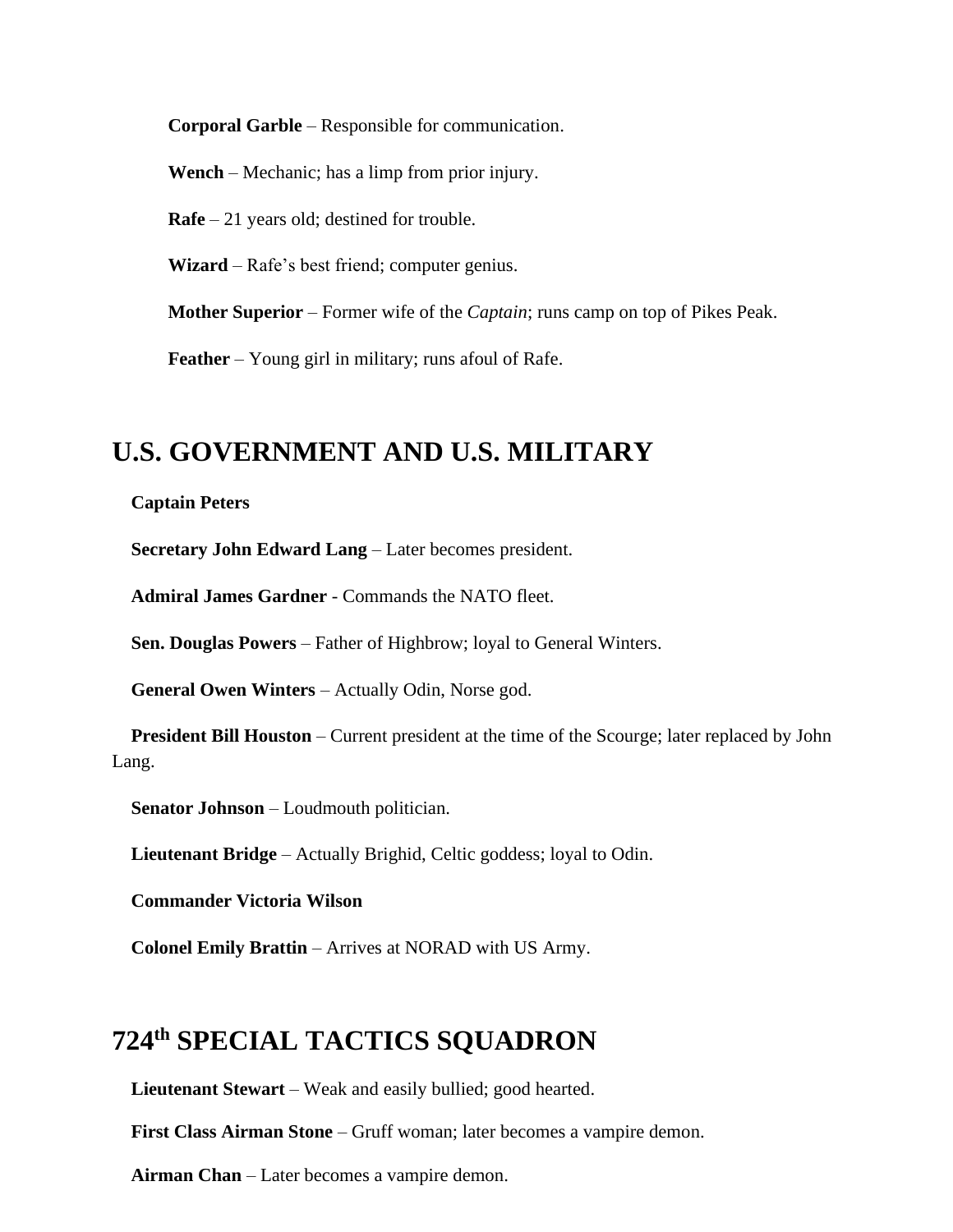**Airmen Miller** – Whimpering young man.

**Master Sergeant Fraser** – Hard nose veteran; later becomes a vampire demon.

### **NIGHT BREED**

**Lobo** - Leader of the werewolves in NYC; group formerly called the Night League.

#### **SHIFTERS UNITED**

**Shadow** - Title of anyone who leads the Shifters United.

**Lynx** - A female Persian cat; protects Lord Rafe.

**Major** - A black cat; protects Lord Rafe.

**Ulysses** - A tabby named Ulysses; protects Lord Rafe.

### **CITIZENS OF ANCIENT ROME**

**Sabnock** - A Vescali slave.

**Tacticus** - A Tarqali gladiator.

#### **CITIZENS OF ABYDOS, EGYPT:**

**Ahmose** - High Priest of Osiris; wears a gold and pink robe and thick eye makeup.

**Ammut** - Demon of the Underworld who devours the hearts of the guilty.

**Anubis** - Egyptian god of the Underworld; therianthrope with a muscular man's body and a jackal-head; wears gold tunic; cunning, clever, and dangerous; enjoys the company of Smack.

**Anwar** - Nahib's brother; age 19; human; leader of Cairo scavengers.

**Hordjedef** - Hippopotamus demon of the Underworld.

**Khnum** - Anubis's pet jackal.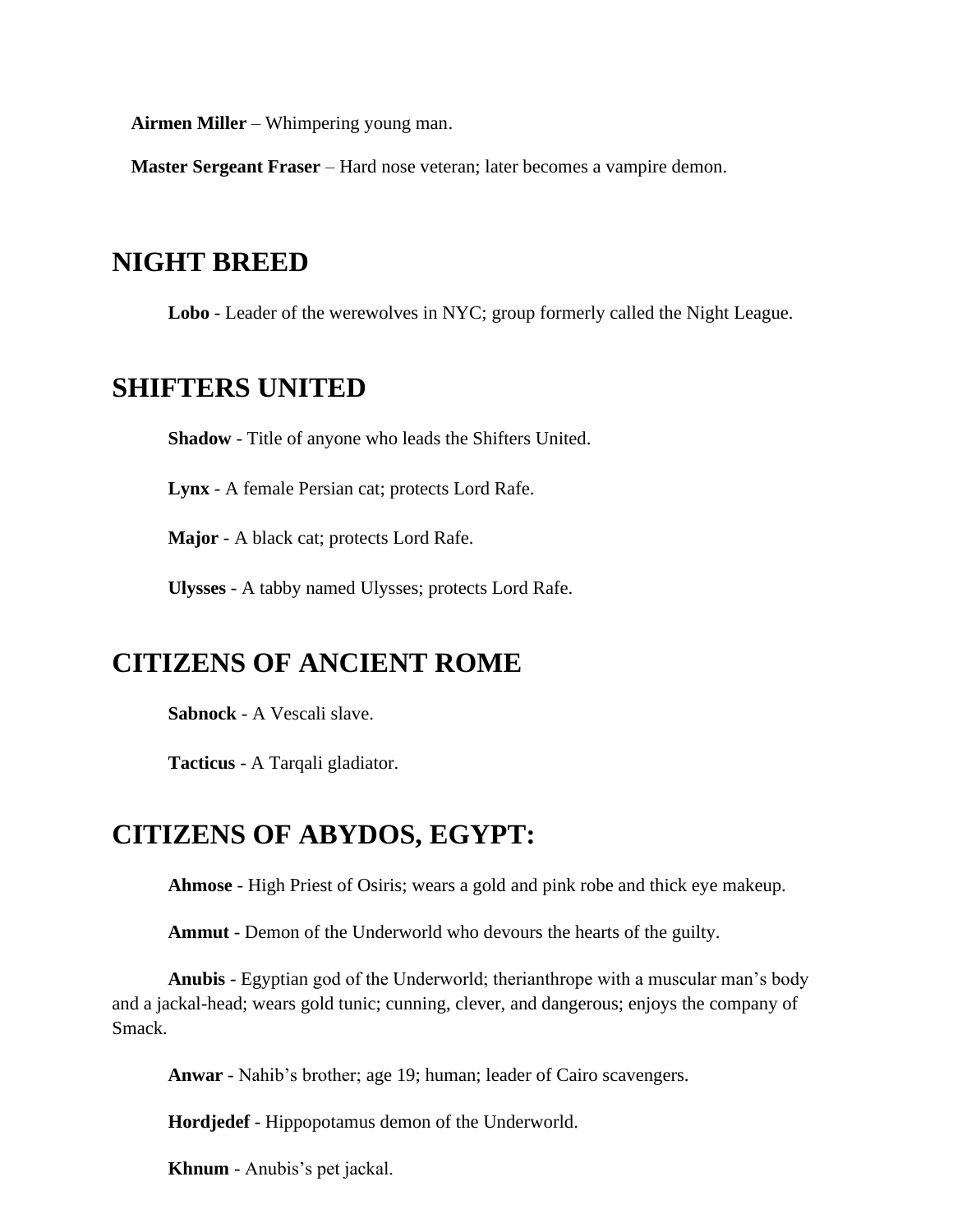**King Menes** - Egyptian mummy; also known as King Aha; reanimated by Smack who values his wisdom and company.

**Nahib** - Acolyte; a 14-year-old boy; bald except for a black ponytail; Smack's friend.

### **CITIZENS OF ANTILLIA:**

**Methuselah** - The oldest living man in the world; infected with a zombie virus; leader of inhabitants of Gideon; wise and frail.

**Lord Byron** - Constable of Gardenville, on the island of Antillia; Englishman from the 1800s; skilled duelist; loyal to Poseidon.

### **CREW OF THE ROYAL FORTUNE:**

**Bartholomew Black** – Captain of the Royal Fortune, a frigate attached to a blimp that is propelled by a steam engine and large propellers; a real pirate from the 1800s; able to leave the island through a vortex.

Little Beard – First mate; has long blonde hair and a beard; known for good humor and fearlessness; respected and loved by crew.

**Vitikus** - Young male crew member.

### **CITIZENS OF ASGARD – the** *Einherjar:*

**Thor** - Original Norse Thunder God.

**Baldor** - Former Norse god; a commander.

**Heimdall** - Former Norse god; a commander; once loved Skuld.

#### **VESCALI DEMONS (Immortals)**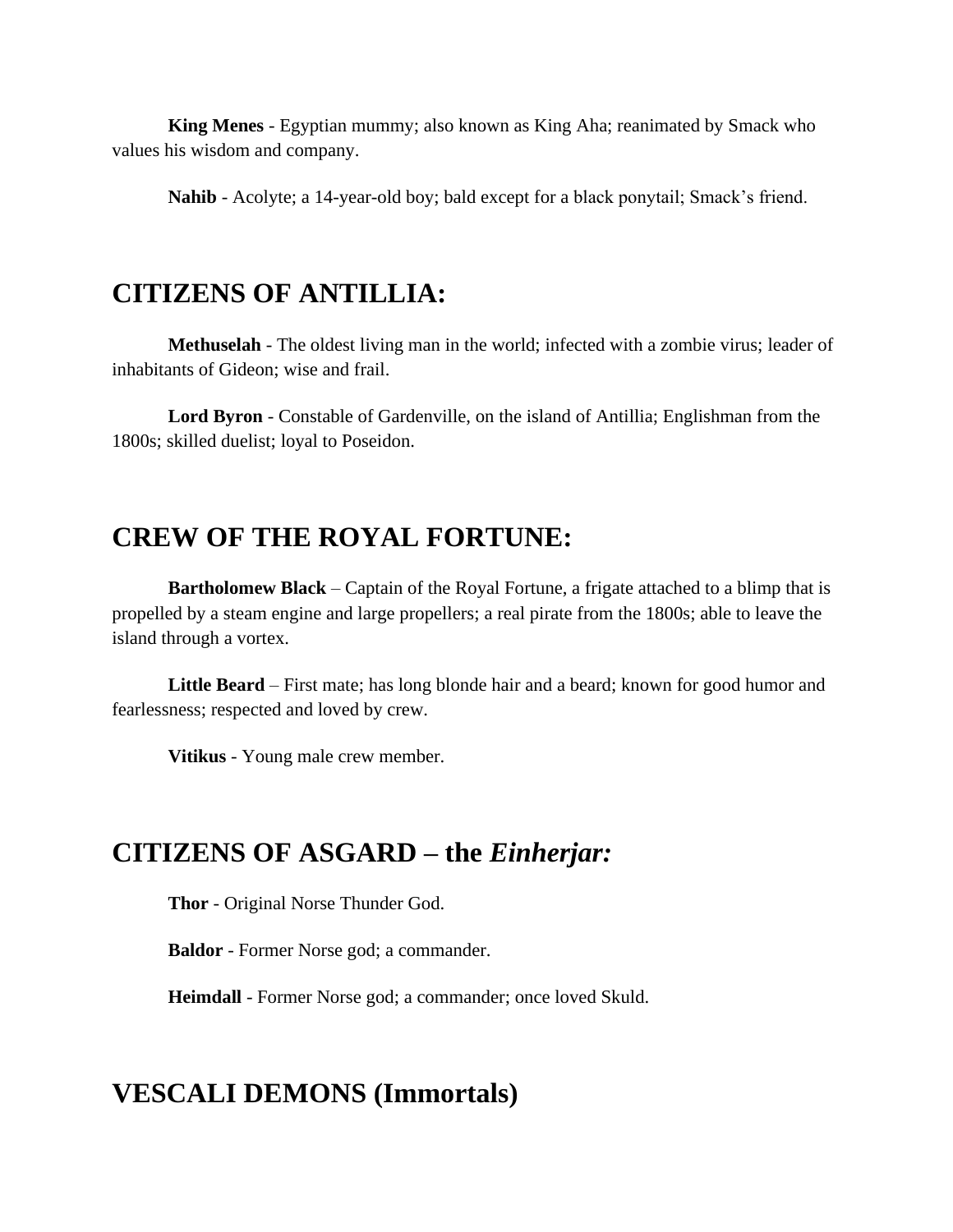**Azazel** - First Vescali made by Prince Balan; a prince.

**Sabnock** - Ranked 130<sup>th</sup>.

**Samael** - Second Vescali made by Prince Balan; owns Vescali Inc.; a prince.

**Stolas** - Third Vescali; AKA the Fire Lord; a prince.

**Tamal** - Priest from 1340's England.

**Lamone** - Poses as a Navy SEAL sergeant; a member of the Centauro rebels.

**Leopold** - Dr. Jarvis Leopold; worked for Prince Balan at the Citadel.

### **ANCIENT GODS AND DEMONS**

**Apollo** - Greek God; Apollo is his sister, and Poseidon is his uncle; he considered Phoenix to be his sister.

**Athena** – Greek Goddess; Apollo and Phoenix's sister.

**Poseidon** – Greek God; ruler Antillia; uncle of Apollo, Athena, and Phoenix.

**Hades** - Former ruler of Caceri; Poseidon's brother; deceased.

**Lilith** - An Axon demon; also known as Inanna; created the Moirai.

**Loki** - Former prisoner of Caceri; whereabouts unknown.

**Osiris** - Egyptian God of the Dead; lives in Egypt.

**Prince Balan** - High Lord of Atlantis; former leader of the Shadowguard; created the Vescalis; created the H1N1z virus; an Axon demon who is resurrected from death.

### **MOIRAI DEMONS (Immortals – 14 Sisters)**

**Damia** – Eldest.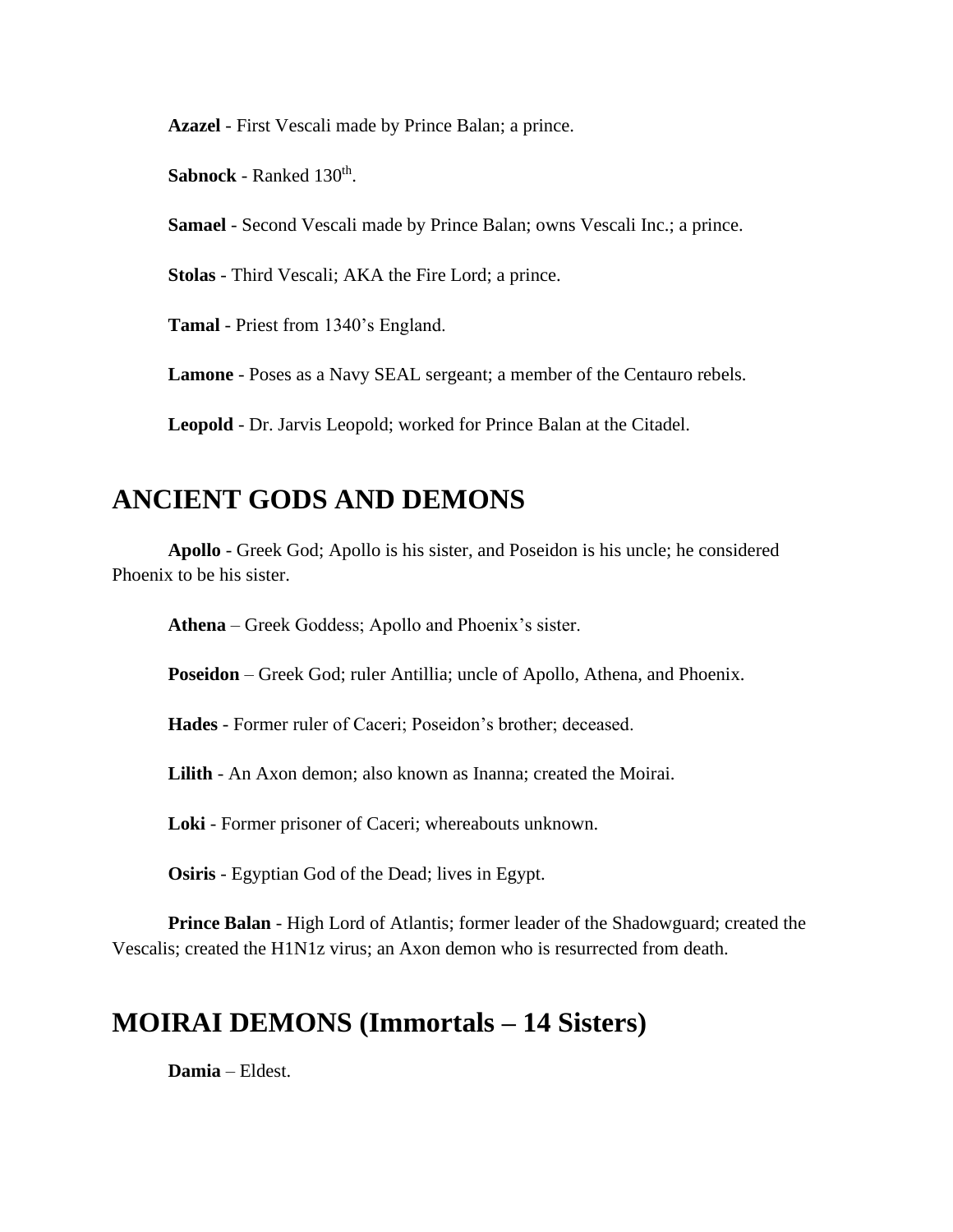**Helia** – Second. **Celesse** – Third. **Khepri** – Fourth. **Parvan** – Fifth. **Nabessa** - Sixth; dead. **Rayia** – Seventh. **Cherika** – Eighth. **Ishtar** - Ninth; Babylonian goddess. **Kishar** - Tenth; a Babylonian goddess; also called Ninli. **Synnove** – Eleventh. **Alawi** – Twelfth. **Ziazan** – Thirteenth. **Tarika** - Fourteenth; youngest.

# **BABYLONIAN STONES**

Twelve monoliths created by Kishar in Atlantis over 10,000 years ago. They contain twelve Moirai demons, all sisters, and can be used as time portals, or they can produce a 'copy' of any mortal that passes through.

- 1. **Diamond Stone** Protected by Alben in Warsaw; contains Damia.
- 2. **Excalibur Stone** Protected by Logan in 21st century Scotland; contains Helia.
- 3. **Roman Stone** Protected by D'Aquilla in Rome; contains Celesse; Bakau later has it in Rome.
- 4. **Pharaoh Stone** Protected by Osiris in Egypt; contains Khepri.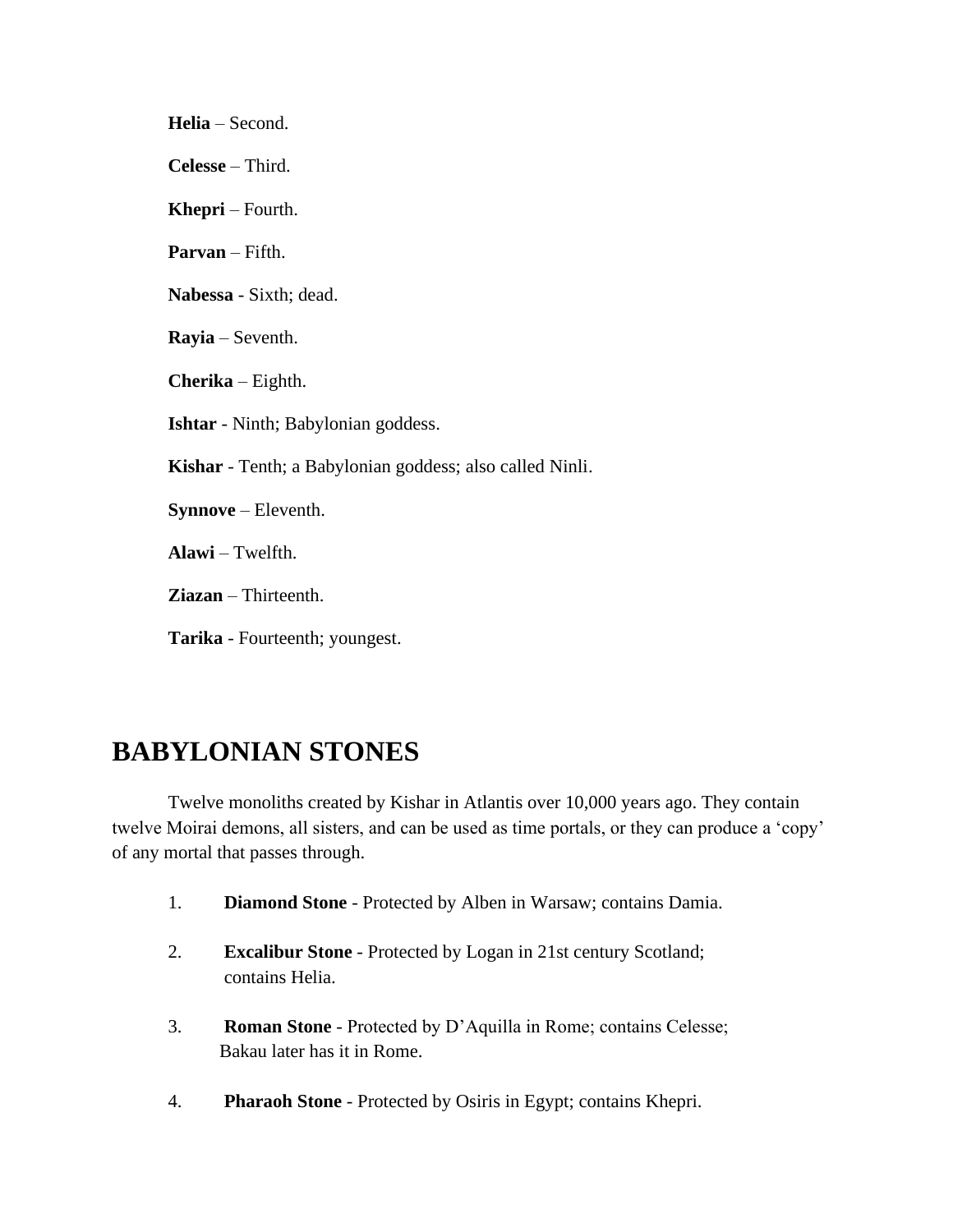- 5**. Pegasus Stone** Protected by Poseidon on Antillia; contains Parvan.
- 6**. Spartan Stone** Protected by Bakau in Madrid; contains Ziazan; later taken to NYC and protected by D'Aquilla.
- 7**. Star Stone** Protected by Logan in Star Castle; contains Rayia.
- 8**. Moon Stone** Protected by Zoltan in Belgrade; contains Cherika.
- 9**. Sun Stone** Protected by Toven in Tokyo; contains Synnove; later protected by Mallory.
- 10**. Sky Stone** Protected by Kronstadt in Munich; contains Aliwe.
- 11**. Kishar Stone** Protected by Rose in Florida; contains Kishar.
- 12**. Marduk Stone** Left in Caceri; contains Tarika.
- \* **Cheyenne Stone** Destroyed; contained Nabessa; dead.

### **DEMONS FROM ATLANTIS**

**Asmoday** - Anidaemon dog that resembles a sheepdog that can turn into a werewolf-type beast in battle.

**Gremory** - Anidaemon, who resembles an ocelot; her master is Zepar.

**Che** - Ziazan's sweetheart.

**Xerxes** - One of the sisters' many tutors.

**Miandra** - Ziazan's female lover.

**Deaver** - A groom; a Luvart demon.

**Zepar** - A wizard.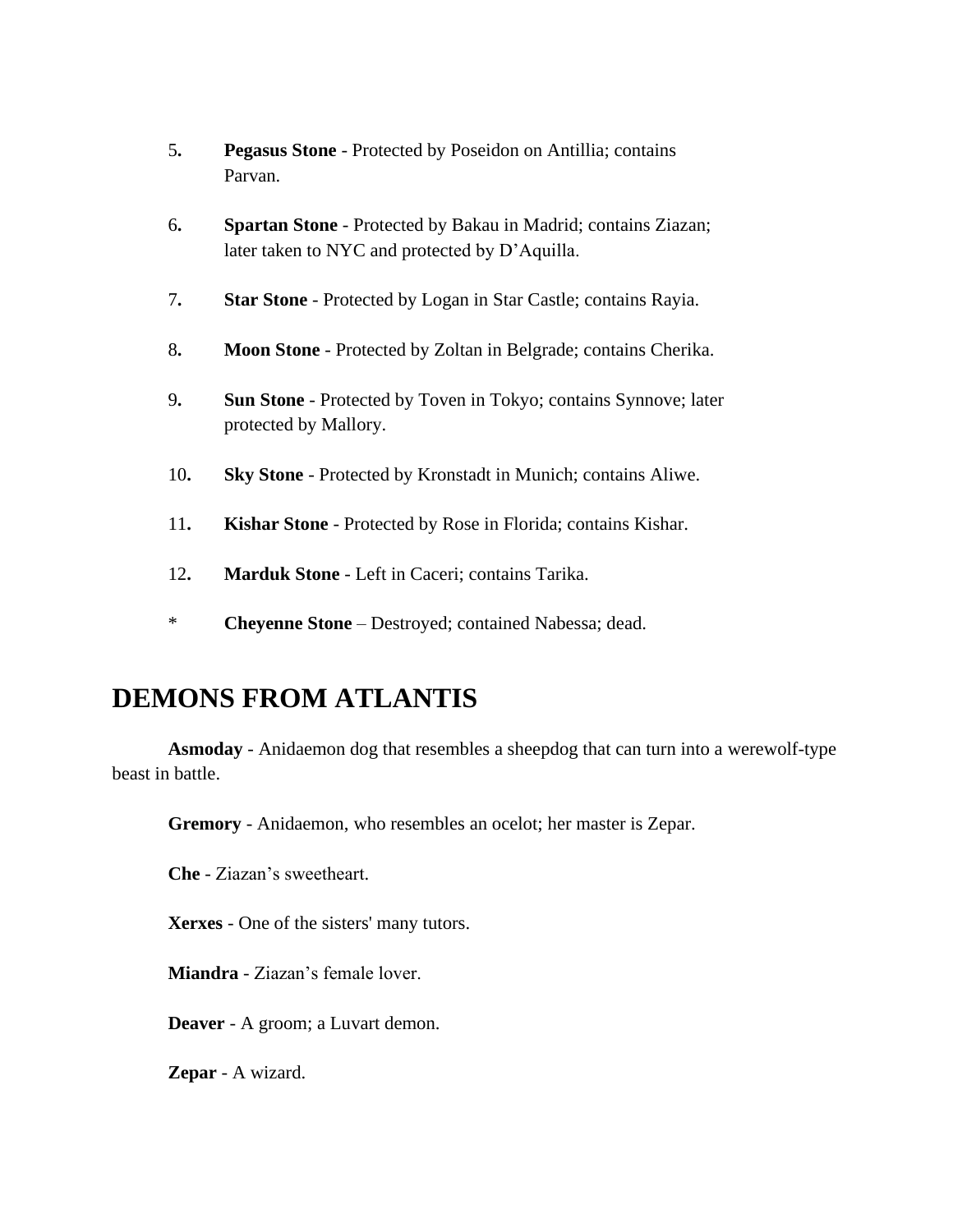**Aisha** - Azazel's slave girl.

**Zega** - Zepar's sister; a witch.

**Sallas** - Tarika's black winged horse.

**Eligos** - Anidaemon owl.

**Nemur** - Azazel's black winged horse; a pegasi, a type of anidaemon.

**Gusion** - Anidaemon wolf.

**Ipos** - Anidaemon mouse.

**Melphas** - Anidaemon wolf; brother of Gusion.

**Furfur** - Anidaemon fox.

### **KINGDOM OF HELL**

**Hell Demons** – An elite group of high demons; albino; seventeen feet tall; powerful.

**Prince Balan** – High Lord of Atlantis; now an emperor; an Axon demon; creator and father of the Vescalis.

**Lilith** – Lilithia or Inanna; an Axon demon; creator and mother of the Moirai; Prince Balan's sister.

**Agares the Marked** - A hell demon.

**Lord Astaroth** – A high demon lord.

**Lady Q'Vell** – Wife of Lord Vassago. When she was a human, Stolas was her brother.

**Lord Dantallion** – A high demon lord; rules Kingdom of Tranquility; wrote the Grand Grimoire, considered the most powerful of all spellbooks written, for Lucifer.

**Lord Vassago** – A high demon lord; rules the Kingdom of Santorum.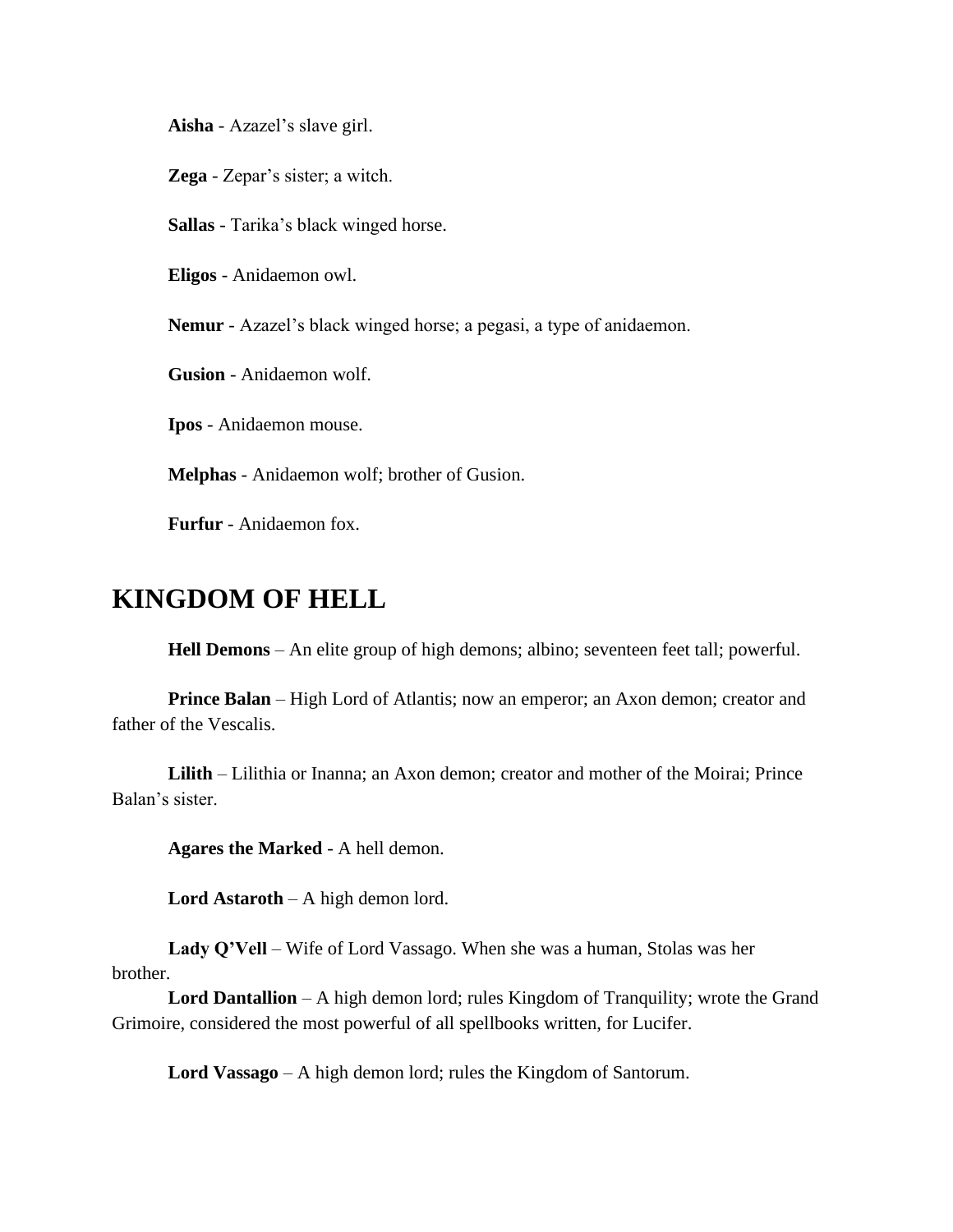# **KINGDOM OF HEAVEN**

**Michael** - Archangel; fights with a flame sword.

# **BLOOD SYNDICATE TECHNOLOGY**

**Beta Clones** - Cloned with the specific purpose to replace the High Council members; mindless duplicates.

**Chroniker** - A watch-like device used by TTD agent, worn on their wrists and can stop time for thirty seconds.

**PLR-1** - Pulse laser rifles used by the TTD that produces a deadly red laser beam that cuts through anything.

**Trackers** - Implants worn under the skin of the forearms of all TTD agents that allow them to travel through the monoliths.

**RTB** - Packaged synthetic blood; ready to drink blood.

**AC-1SF** - Airship carrier stealth fighters, futuristic war machine, created by Nazi engineers.

### **CHAMELEON BLOOD**

Cadence's supernatural blood is referred to as Chameleon Blood. Vescali, Inc., on behalf of General Owen Winters AKA Odin, a Norse god, created five formulas, as follows:

**CB1** – Toxin to vampires; deployed airborne or in aerosol cans; also comes in bullets for most guns.

**CB2** – Kills zombies; deployed airborne or in aerosol cans; also comes in bullets for most guns.

**CB3** – Cosmetic enhancer–guaranteed to make you look younger; gets rid of pimples, too.

**CB4** – Cure for all known diseases, including the common cold.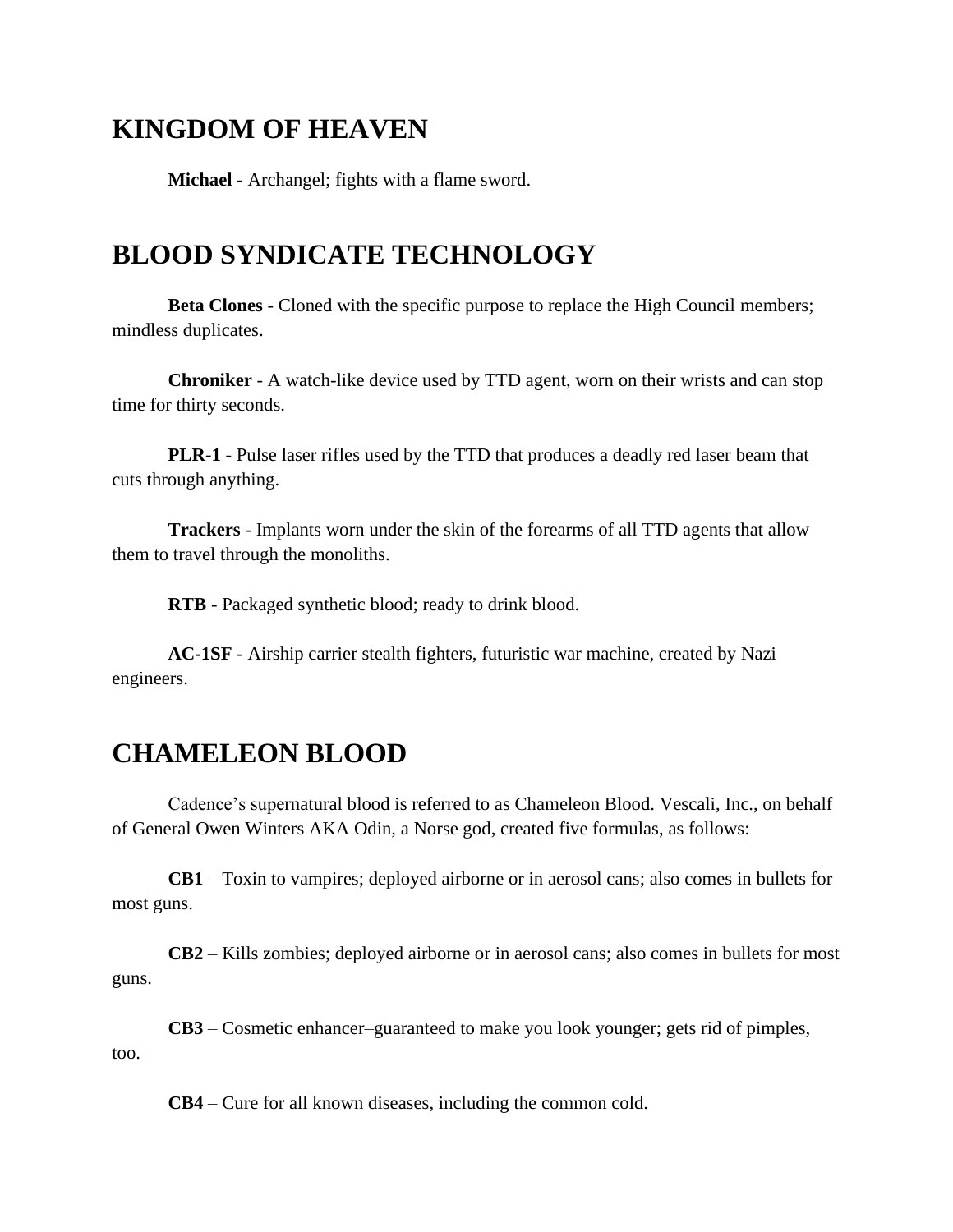**CB5** – Gives humans superpowers; enhances superhumans' powers; not yet distributed.

**CB6** - Werewolf killers (bullets).

# **MAGICAL WEAPONS**

**Daggers of Chi You** - A Chinese god who owned two magical daggers, named Hèn and Sîwáng, for Death and Hate; can be thrown up to two hundred yards with accuracy, and after killing its prey, returns to its owner; first given to Cricket; later, Star is given Hèn and Whisper receives Sîwáng.

**Darkness** - A sword that belongs to a Black Valkyrie.

**Eveningsong** - Captain Brunhilda of the Black Valkyries' sword; makes its owner swing faster and effortlessly; must be won in combat to wield.

**Ferax** - Lachlan's magical broadsword; turns all it touches into ashes; made by Vulcan.

**Gravedigger** - Sword of a Black Valkyrie.

**Grim** - The Norse god, Freyr's, magical sword; it can fight on its own at his side.

**Hannibal's War Horn -** A silver hunting horn used by Hannibal, a Carthaginian commander who defeated Rome's legions in many battles, namely *Trebia, Trasimene*, and *Cannae*; when blown once, the horn will summon friends; twice, it lays low the enemy; three times, it brings down walls.

**Hèn** - A magical throwing dagger owned by the Chinese god Chi You; now owned by Star; in Chinese it means Death; the dagger has a white bone handle and a black blade that will turn red when the owner no longer fears death.

**Hera's Magic Mirror -** The Greek goddess, Hera—married to Zeus, and mother of Mars, Athena, Apollo, and Artemis—had a magical mirror used to spy on her husband and his lovers; enables the owners to transport to any desired location or see the true reflection of anyone; owned by Whisper.

**Whip of Mehen -** An evil Egyptian snake god who turned into a rope to avoid death at the hands of Amun-Ra but can no longer change back into his original form; it can be used as a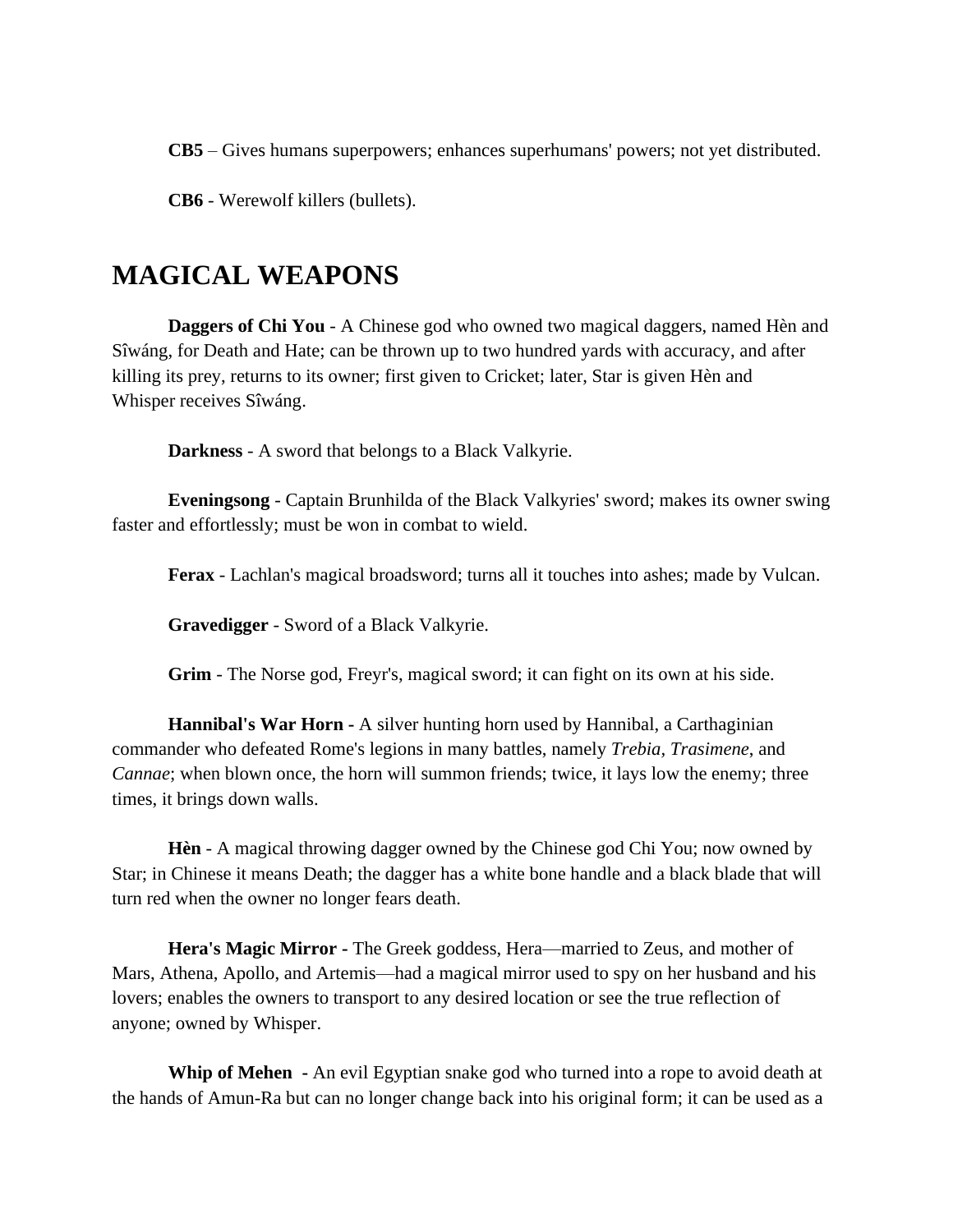rope and as a whip that reaches any length to squeeze its prey to death; it can turn into a bracelet; owned by Blaze.

**Merlin's Ring -** The sorcerer in Camelot known as Merlin created a magical ring that allowed him to control the elements; owned by Dragon; also called the Dragon Ring.

**Mjölnir** - The Norse hammer of Thor, the Thunder God; enables him to fly; striking the ground, he can lay low his enemy, or when thrown at an opponent, it will return to his hand.

**Moses's Quarterstaff -** Owned by Star; can shrink as small as a pencil; commands all elements, fire, water, earth, and air.

**Nightstar** - The sword of Gunnr, a Valkyrie; loyal to Thor.

**Shadow** - The sword of Mist, a Valkyrie; loyal to Thor.

**Skullbreaker** - The sword of Skuld, a Valkyrie; loyal to Thor.

**Vescali Blade** - A demon longsword with a lethal poison on the blade that cannot be washed off; one cut can kill any immortal or supernatural creature.

**Sîwáng** - A magical throwing dagger owned by the Chinese god, Chi You; now owned by Whisper; in Chinese, it means Hate; the dagger has a black bone handle and a white blade that will turn blue when the owner no longer feels hate.

**Spear of Destiny –** The spear used by the Roman, Longinus, to kill Christ; the only known weapon able to kill Prince Balan AKA the Kaiser.

**Thoth's scrying ball -** Owned by Smack; enables her to see the future or the location of any friend; also, a means for Anubis to communicate with her.

**White Shell Woman -** A Navajo Indian goddess created a magic seashell bracelet that offers protection from demons and evil; owned by Freeborn.

### **OTHER ATLANTIAN ITEMS**

**Memling** - The magical silver sword of Prince Balan, stolen by Logan and later possessed by Lord Rafe, aka the resurrected Prince Balan.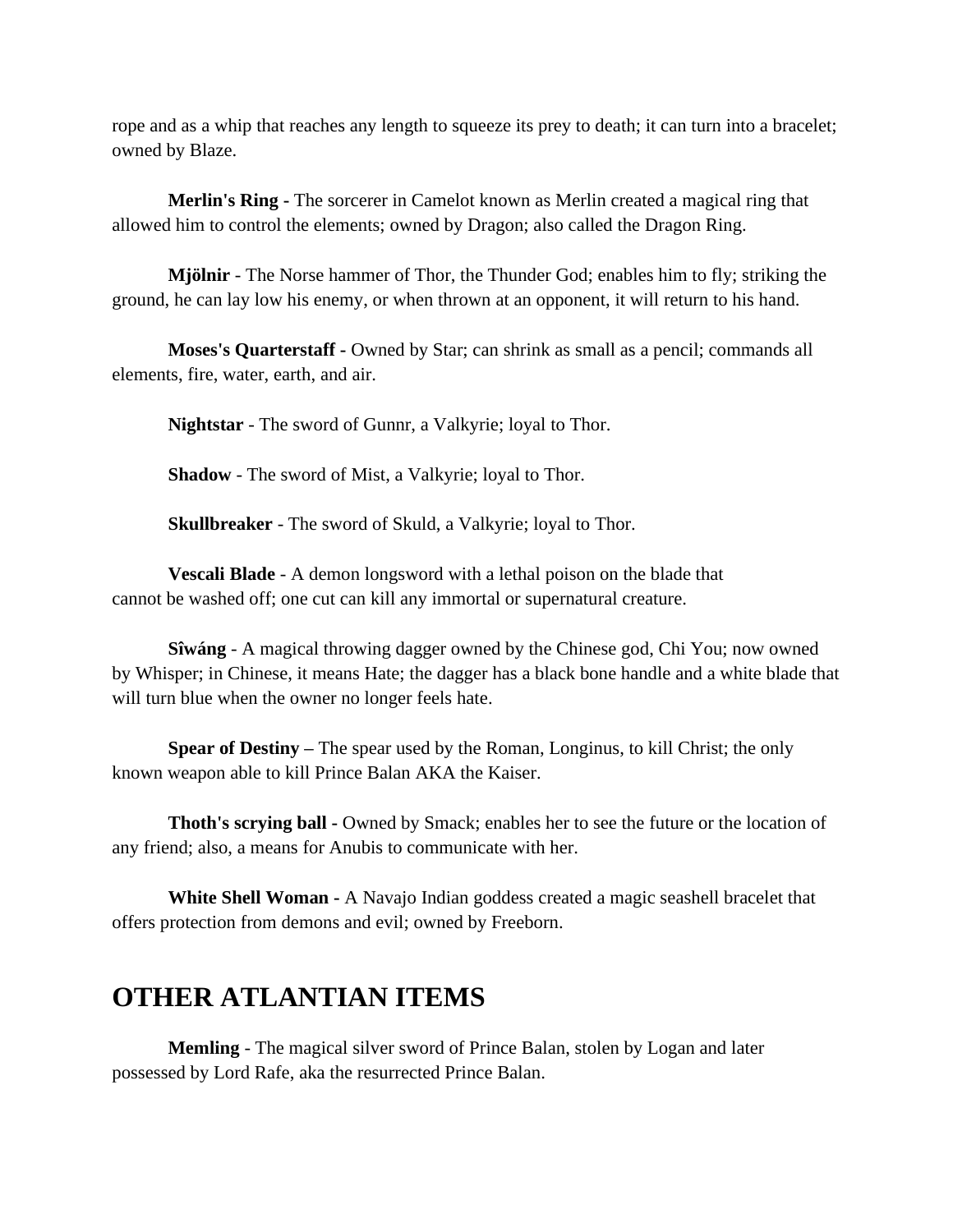**Sapphire ring of the Vescali** - A gift from Balan; the wearer is forced to serve.

**Ruby ring of the Moirai** - A gift from Balan; the wearer is forced to serve.

# **MYSTICAL LANDS**

**Abydos** - Osiris's City of the Dead; an enchanted village that has invisible borders that prevent zombies, Old Ones, and other supernatural creates from entering; has over 100 royal tombs, including the tomb of Anubis where he can be found; the priests of Abydos are led by Ahmose and protect the Book of the Dead, the Book of the Living, and all known ancient Egyptian tests; it is also a school for magic.

**Antillia** -This enchanted island is protected by Poseidon; though many have tried to find it, the island selects who may reach the shores; all inhabitants can live forever on this island, but if they leave, they turn into zombies who can communicate and think and live as humans. There are two towns, as follows:

Gardenville - Main town on Antillia; inhabitants come from all time periods.

**Gideon** - On the leeward side of Antillia, it is off-limits to everyone; it is a type of leper colony for inhabitants infected with the zombie virus; they guard the Pegasus Stone.

**Caceri** - To reach the wintery Caceri and Hades' prison, you must travel through six layers of hell to reach the seventh, Caceri, as follows:

1. **Othrys** - First layer: The River Styx is here. Its dark black and is as wide as the Mississippi River. Has bogs and tall mountains guarded by the Titans.

2. **Cathrys** - Second layer: A dangerous jungle filled with wild creatures and acid rain.

3. **Minethys** - Third layer: A bitter, cold desert, with high winds that can peel the flesh from bones.

4. **Colothys** - Fourth layer: Rugged mountains and howling winds; hot and dry; home of Fire Giants.

5. **Porphatys** - Fifth layer: Black snow and shallow oceans; freezing cold; home of Ice Giants.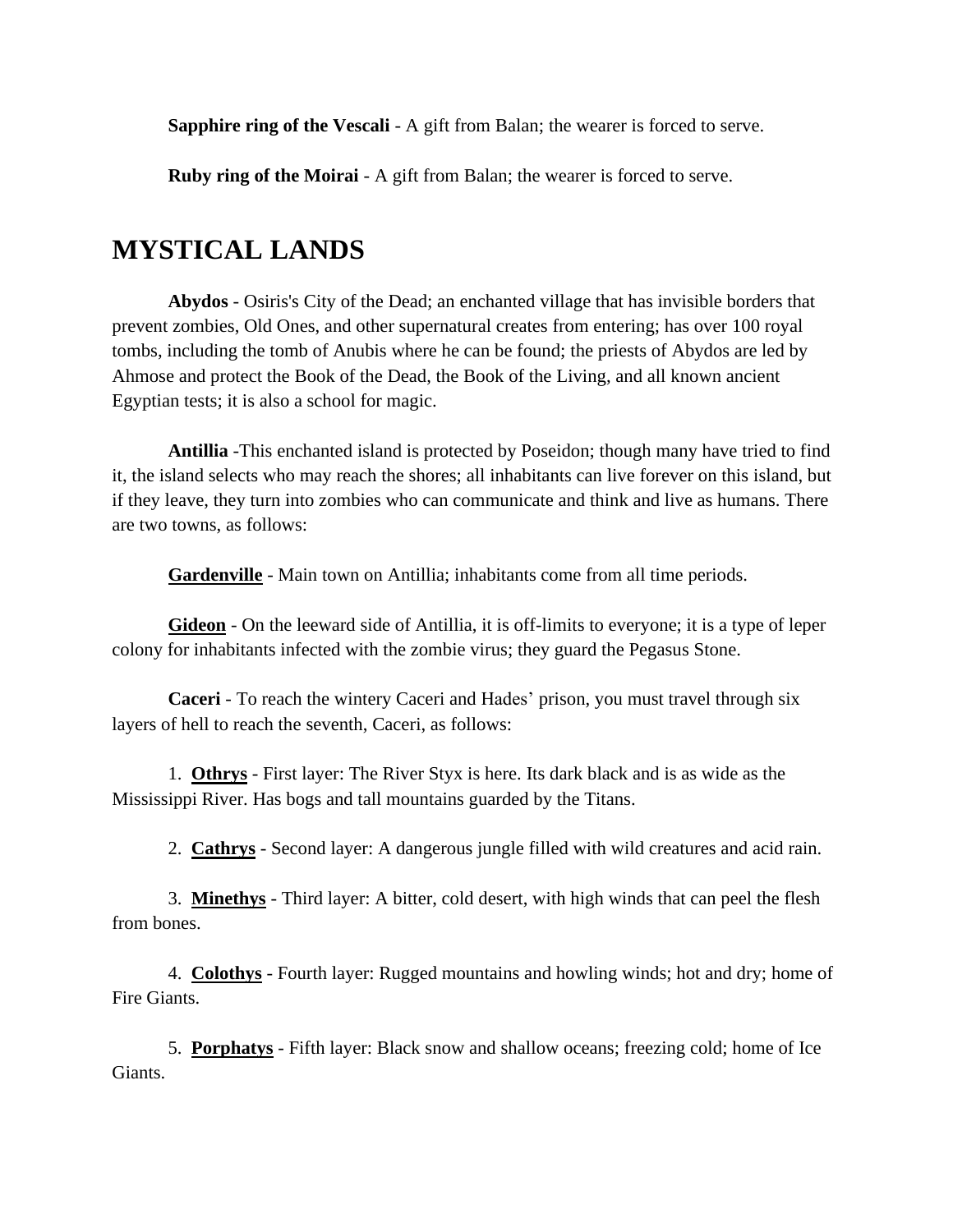6. **Agathys** - Sixth layer: Bitter frost and acid rain; nothing lives here.

7. **Caceri** - Seventh layer; a winter wonderland where Hades' prison is located; home of snow apes and strange creatures. All prisoners are immortals from pantheons defeated by Prince Balan throughout history, captured and brought to the prison by Vescali hunters.

**Duat** - Egyptian underworld ruled by Anubis. A dark place filled with flames and terror; Anubis rules from a black stone temple and judges all who enter his domain.

**Mt. Olympus** - In Greece on top of mountain peak; home of Greek and Roman pantheons, comprised of temples and a palace.

**Valhalla** - Enchanted fort found in the Black Forest in Germany; the Rainbow Bridge ran from Valhalla to Asgard but was destroyed; home of the Einherjar and Valkyries, who collected their souls from battlefields and guard their remains.

#### **SPECIES**

**Axon Demons** – Royal high demons of Hell; Prince Balan and his sister, Inanna (Lilith), are the only Axon demons allowed on Earth by Lucifer Morningstar, and once ruled Atlantis.

**Centaurs** - Therianthropes; half-man and half-horse; immortal; cunning and shrewd.

**Chameleons** – Superhumans created by Cadence of the Earth Corps. All possess superior strength, speed, and agility and regenerate quickly; most are immortal; immune to all forms of disease; they do not require light to see nor air to breath; they require little to no sleep; still developing powers.

**Cheyenne** - Former Navajo tribe turned into werewolves; therianthropes; shapeshifters and Mountain therianthropes; kind-hearted, in tune with nature, do not consider themselves a wolf pack but a wolf tribe since family is more important than pack mentality.

**Demigods** - Descendants of the ancient gods and goddesses and one mortal parent; known for being immune to disease; many have enhanced powers, such as speed, strength, and have the ability to fly or swim great distances; they are not immortal.

**Dog Soldiers** - A term used for Old Ones when they are in their human forms during the daytime, instead of their full moon forms as werewolves.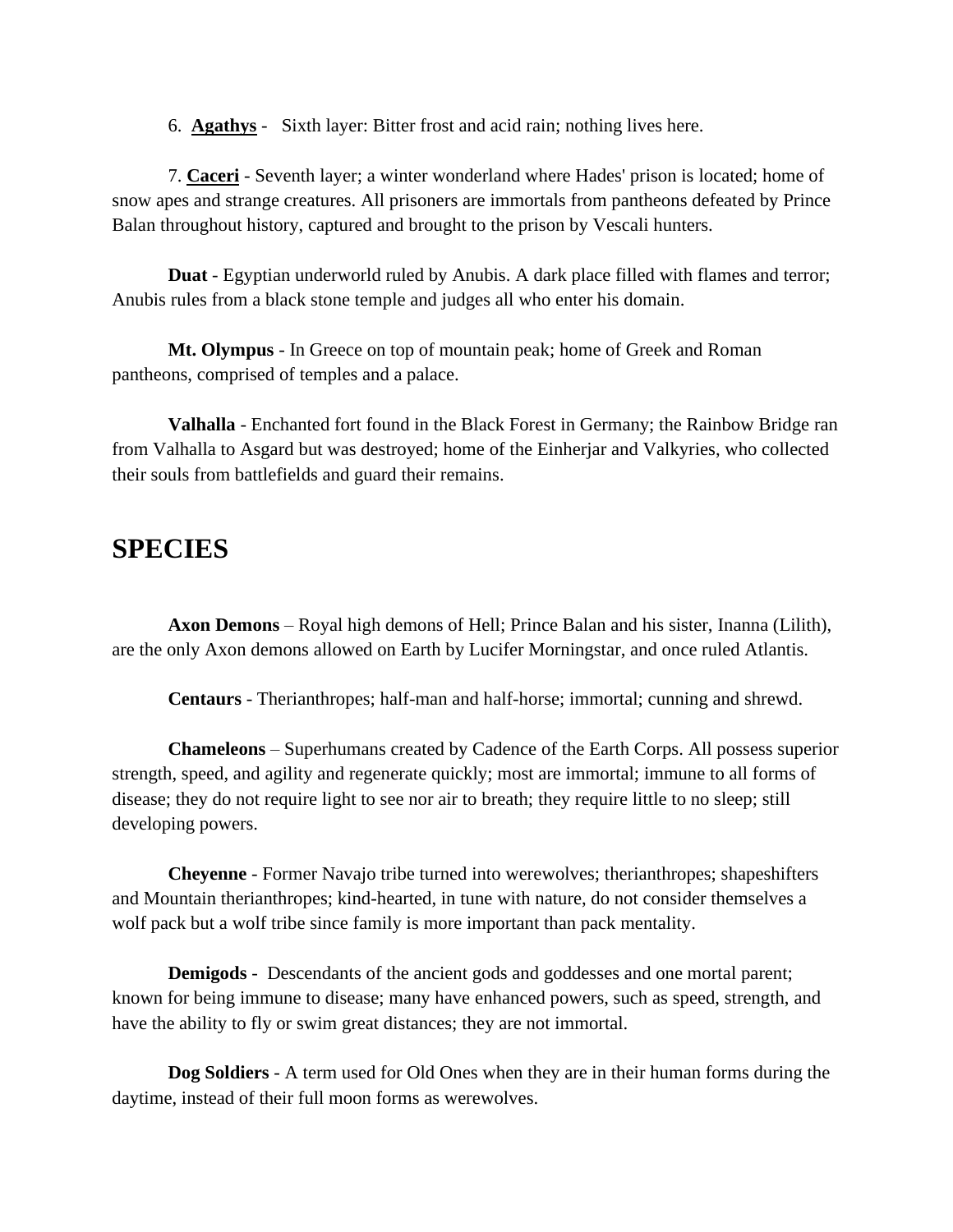**Draugar** - In Old Norse, literally means again-walker, a reincarnated corpse.

**Einherjar** - Vikings slain in battle brought to be buried in Valhalla by the Valkyries; number into the tens of thousands; loyal, brutal, and fierce; able to communicate and think; seen as skeletons or with hanging flesh; fierce in battle.

**Fire Giants** - Enormous, muscular men who breathe fire; ancient immortal breed.

**Furies** - Immortal therianthropes with snakes coming out of their heads; can turn anyone who stares into their eyes into stone; vicious and nasty; loyal to Hades.

**Gorgons** - From ancient Greece; female-only; therianthropes with snakes growing out of their heads; looking into their eyes turn victims to stone.

**Harpies** - From ancient Greece; half-woman, half-bird monsters with long talons and a desire for blood.

**Ice Giants** - Enormous, muscular men who breathe ice; ancient immortal breed.

**Krakens** - Great sea beasts with enormous fish-like heads, tentacles, four arms, a serpent's body, and a massive tail; has two large yellow eyes, has three rows of sharp fangs.

**Minotaurs** - Therianthropes; men with heads of bulls; immortal; vicious and cruel.

**Moirai Demons** - Lilith created fourteen daughters with her blood; all have four arms, large black wings, and are known to be vicious, except for kind-hearted Ishtar, who has white wings. They are powerful, willful, and resent Balan and Lilith's insistence they wed the eldest Vescali princes. Kishar, a sorceress, created the Babylonian Stones, in which she imprisoned her sisters for their betrayal of Ishtar.

**Mummies** - Egyptian dead bestowed with life; able to communicate and intelligent; loyal to Osiris and Smack; officers of Egyptian army of the dead.

**Old Ones** - Ancient breed of immortal werewolves; turn at full moon with no memory of human personality; deadly and vicious; able to scar superhumans; require silver to kill; they turn into something half-man, half-wolf, standing over 7' tall, walk upright, and have claws on fingers.

**Shirka** - Super-zombies; considered to be demons but retain former personalities and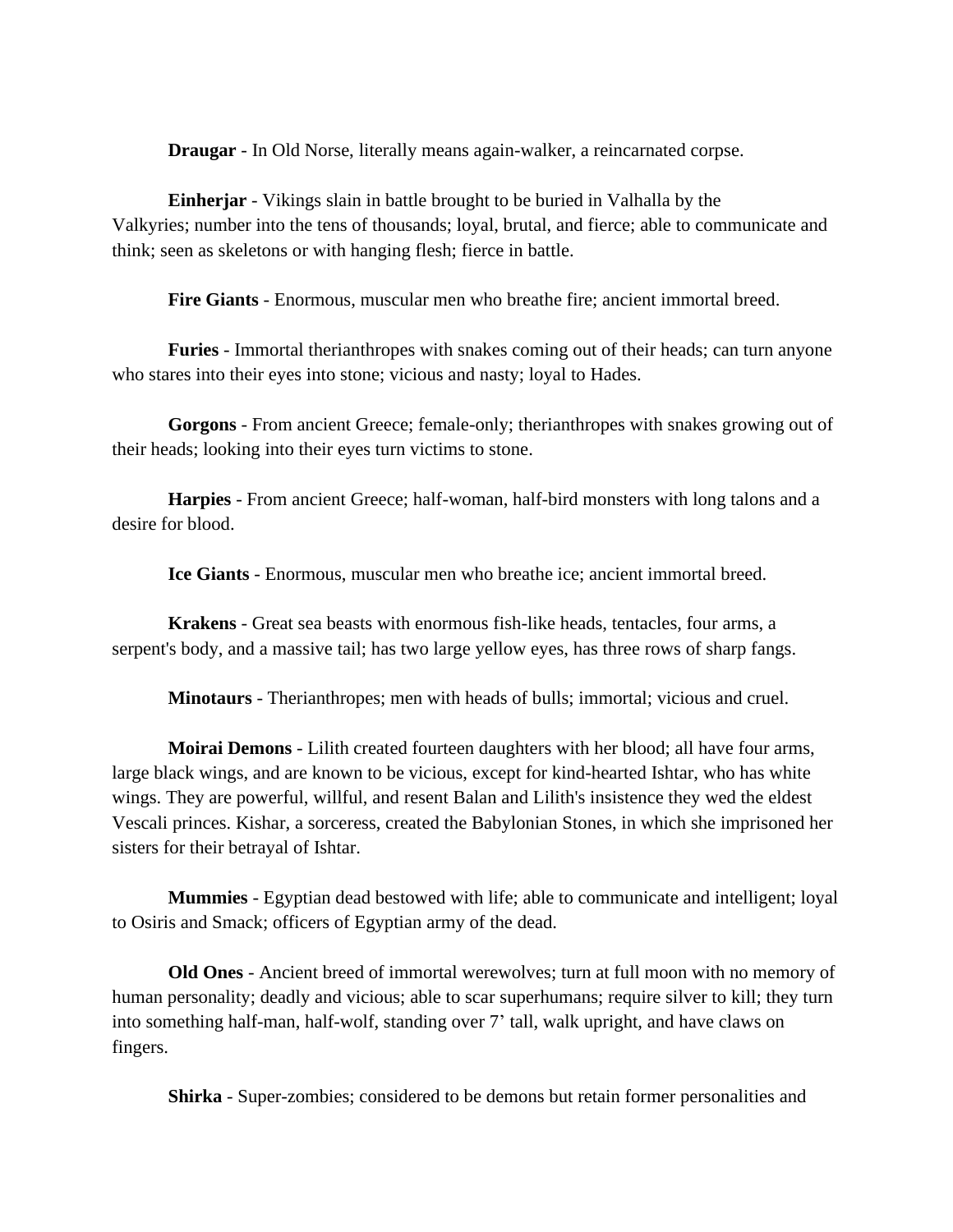return evil; eat weaker zombies and living humans; first appeared in ancient Babylonia and destroyed the Mayan empire.

**Supers (or supernaturals)** - U.S. Military term of all ancient gods and goddesses or superhumans; throughout history every pantheon of immortal gods and goddess were humans infected with a virus created by Prince Balan by accident; known for immortality and enhanced magical powers, strength, speed, endurance, and regenerative abilities; being immortal does not mean you cannot die, one can come back from the dead restored to full powers.

**Tarqali Demons** - Humans infected with a virus turned into giant, muscular greyskinned demons, with bat-like faces and low intelligence but possess great strength; the sworn enemy of the Vescali demons. They serve a king, who, in turn, serves Lucifer, but they frequently change their allegiance before battles; General Togol commands their army.

**Therianthropes** - Humans infected with a virus carried by an animal; shapeshifters; able to morph into the animal that infected them at will.

**Titans** - Taller than giants; come in many forms; immortal.

**Valkyries** - Immortal Viking shield maidens.

.

**Vampire Makers** - A select few mortal vampires who are able to turn other humans into mortal vampires; all Makers have glowing eyes that are shared with their blood-line; blood-line will have same emotional or intellectual qualities as their Maker; have long fangs; super-fast and incredibly strong; able to see in the dark; have high endurance and heal quickly; the only way to kill one is to shoot them in the head and heart, or with one drop of Chameleon Blood.

**Vampires** - Mortal vampires; only mortal Vampire Makers can make other vampires; ordinary vampires must kill human prey, or they will rise as zombies; able to be in direct sunlight but most don't risk it; have long fangs and eyes that glow the same shade as their Makers—a mark of the blood-line; supper-fast and incredibly strong; able to see in the dark; have high endurance and heal quickly; the only way to kill one is to shoot them in the head and heart, or with one drop of Chameleon Blood.

**Vampire Demons** - Immortal demon vampires; can be a vampire who is given Vescali blood or a human bitten by a vampire demon maker.

**Vescali** - Humans from an ancient race infected with a virus, brought to Atlantis to serve Prince Balan; male demons unable to breed; can turn into any human or as demons with brown scales and small bat wings; they usually appear as tall, bald men; a few are doctors and scientists,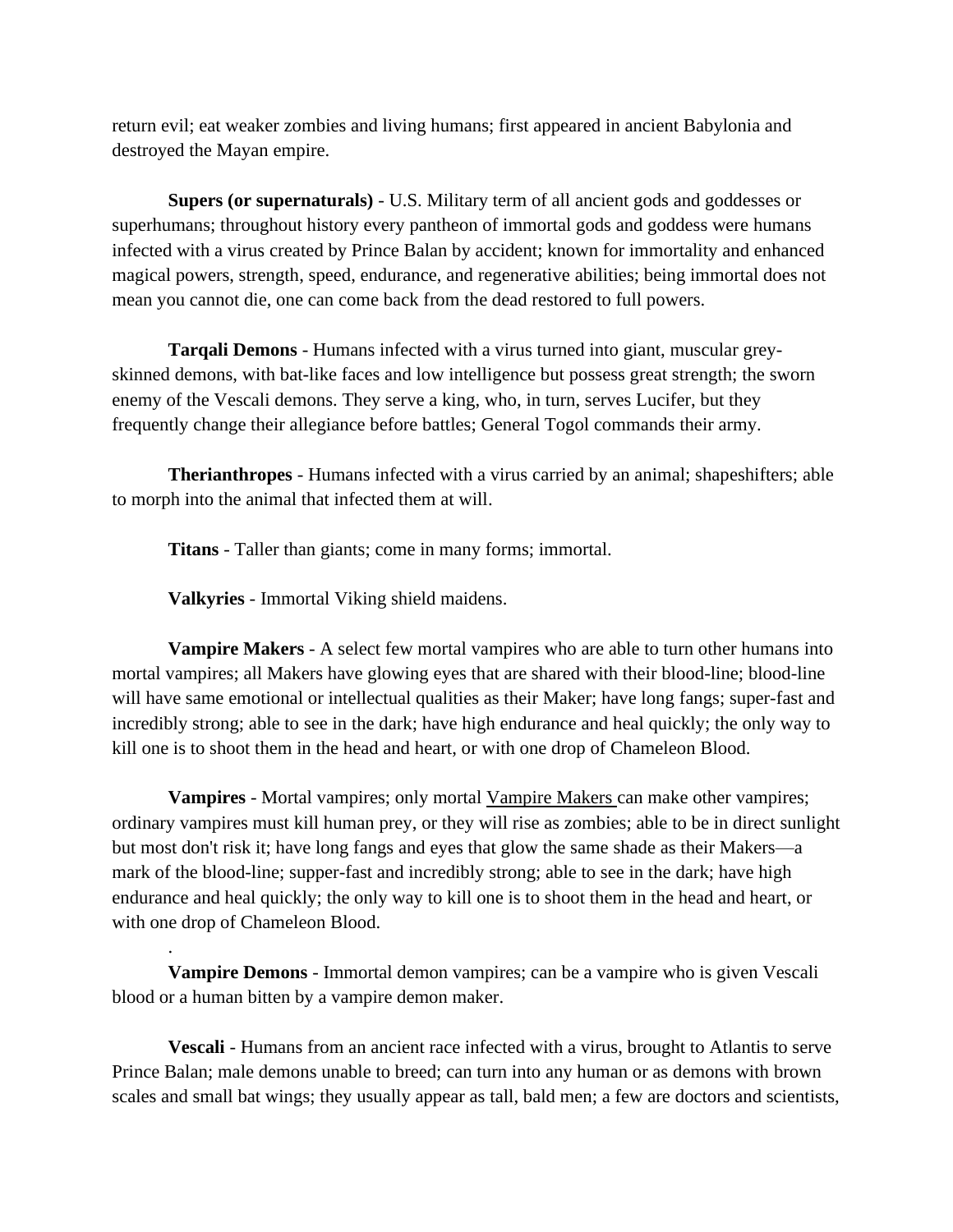and the rest are warriors; there are only 100,000 of these demons.

**Werewolves** – Therianthropes, shapeshifters, and lycanthropes. There are 2 kinds:

**Modern Werewolves** - Normally kind and protective of their family, like the Cheyenne Mountain Wolf Tribe, they can be killed by shooting them through the head and heart. These are shapeshifters and/or therianthropes (as they can morph at will) and are not true werewolves. A drop of Cadence's blood will keep them in animal form forever.

**Ancient Werewolves** - Also called Old Ones, they are true lycanthropes descended from the Greek king Lycaon, (turned into a werewolf by Zeus), and was killed by Artemis, and now lives in the Third Level of Hell; immortal; can only turn at the full moon, remembering nothing of their human side; vicious, self-serving, and dangerous, they can only be killed with silver. While it is believed the Old Ones can be found only in Europe, they have crossed over to North America and are known as the Night Breed.

**Werepumas** - Therianthropes and/or shapeshifters; only modern werepumas exist; mortal; kind, loving, and prefer staying in the forest than socializing with humans. Luna's werepuma pride lives in Colorado.

**Winged-Horses** - Winged-horses, or pegasi, came from Atlantis; they are therianthropes.

**Wraith** - Ancient breed of mortal vampires; found in 1340s England during the Black Plague; lived in graveyards; capable of speech and thought; have no compassion and show no mercy; long fangs, glowing yellow eyes, pale, skeleton-thin creatures more monster than human; can be killed with fire, decapitation, or a drop of Chameleon Blood. In modern times, vampires starved of blood first turn feral and then into wraiths.

**Zombies** - The living dead; walking corpses that feed on humans or animals; spread the virus through bites or ingested zombie goo.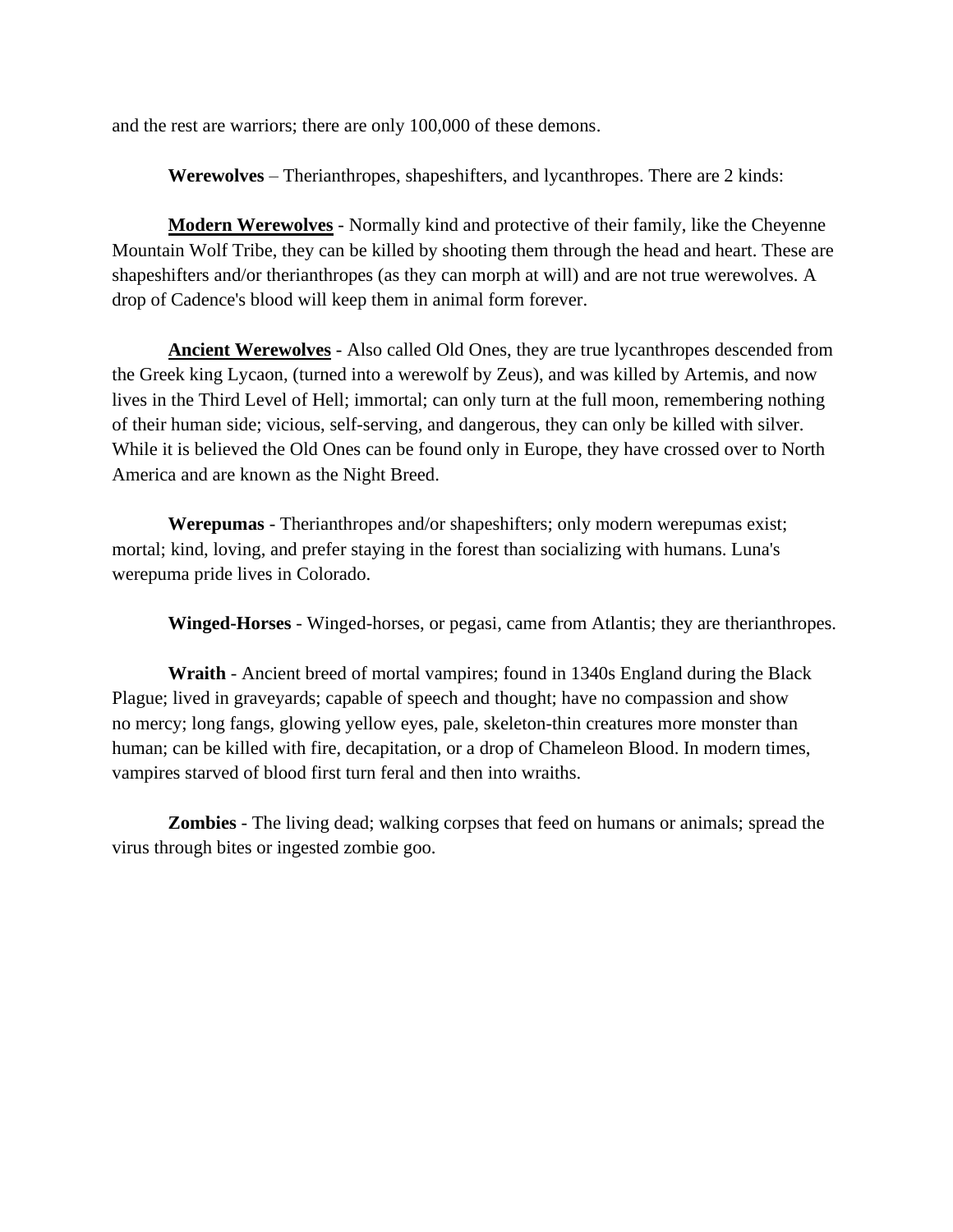### **NIGHT BREED**

The Night Breed Trilogy picks up after the Bloodlines Trilogy. The Rockies have altered overnight, covered with giant prehistoric trees called "New Growth," or the aptly named, the "Dark Forest," due to what lives within the forest. A brand-new breed of tree-zombies created from the ashes of burned zombie remains in the towns of Cripple Creek and Florissant, Colorado is on the move. This infection, along with a little supernatural hocus-pocus, has also spawned the "Voice of the Mountain," a creature part Earth, part human, and part Shirka (super zombies). As the guardian of the mountains, this monstrous giant consumes all in its path—but is it good or evil?

Familiar characters left for dead in Bloodlines have returned to life. Thanks to President Logan Bennet, his time-travel adventures reset a devastated planet, destroyed by Atlantian demons. Old favorites like Highbrow, who died in Book 5, Immortal Hearts, is now an Army captain at Fort Carson. Picasso of the Dark Angels is now a colonel, and Pallaton is the captain of the Dark Angels and the Golden Hill Police Department. Everyone is back, and some know they died in the previous timeline, and these individuals see "shadow people."

In Blood Moon, Book 9 in the Death Hearts series, a new menace is in the Rockies, William Novac of NOVAC Pharmaceuticals, along with Major Mix of Fort Bragg and his "returned" soldiers (former zombies) have arrived to cause trouble. The Black Company has come to Fort Carson, and Highbrow and the Dark Angels know Major Mix is up to no good. The drug company is handing out pills to Returned soldiers like candy to keep them human. But who is William Novac? Members of the Dark Angels suspect he is not human. In addition, why are the tree-zombies attacking every living thing? This new zombie outbreak has the Dark Angels, the Cheyenne Mountain Wolf Tribe, the Moon Girls (Luna's werepuma pride), and the Earth Corps up in arms. However, there is another problem—the Night Breed, true lycanthropes from Europa, are encroaching on El Paso County and killing or turning everyone they encounter. Is Novac involved with these evil werewolves, also known as Old Ones, and has he sent them? Or is it the Fire Lord, a demon on the prowl, who is out for blood? Find out what happens in this exciting conclusion of this epic fantasy/horror/supernatural series. Colorado will never be the same.

# **CHEYENNE MOUNTAIN WOLF TRIBE (Werewolves)**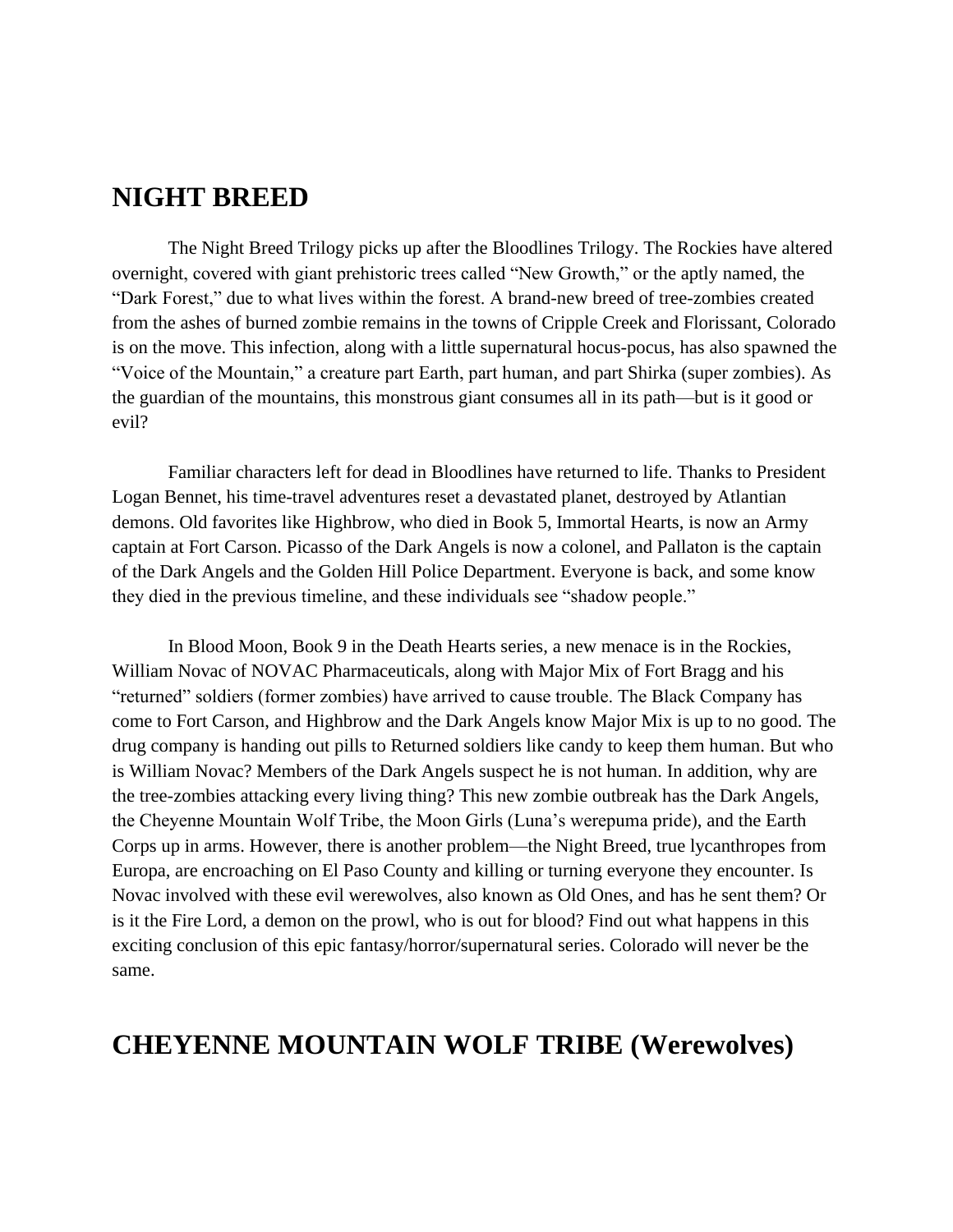**Grandmother** – In her 90s, she is the spiritual leader of the tribe. Chief Chayton is her grandson. Her knowledge of magic and the supernatural have helped keep the tribe alive. She morphs into a large grey wolf and is second-in-command.

**Chayton** – Born a minute before his identical twin brother, Pallaton, he is the leader of the wolf tribe. Most members of his tribe are Navaho. He is in his 30s, with long black hair, high cheekbones, and is married to Chenoa. He has an odd sense of humor and is an honorable man. He morphs into a giant red wolf.

**Chenoa** – She is the wife of Chief Chayton. She is in her 30s, exceptionally beautiful, and has a loving soul. She morphs into a small white wolf and is devoted to her tribe.

**Chaska** – Son of Chief Chayton and Chenoa. He is a red wolf pup with unusual blue eyes.

**Moon Dog** – The older brother of Red Hawk, he is in his 20s. He is smart, brave, and kind. He is a large black wolf with a white-tipped tail.

**Red Hawk** – Aged 15, he is a brave and a fierce fighter. He morphs into a medium-sized red wolf.

**Gray Cloud** – Guardian of Chaska.

## **NIGHT BREED CHARACTERS**

#### **WEREPUMA PRIDE**

Luna Barbarella Lily - \*Weretiger Skye Sheena

#### **DARK ANGELS**

Captain Pallaton – Leader; vampire Captain Picasso – Commander at Fort Carson; vampire Tandor – Vampire Micah – Vampire Ginger – Vampire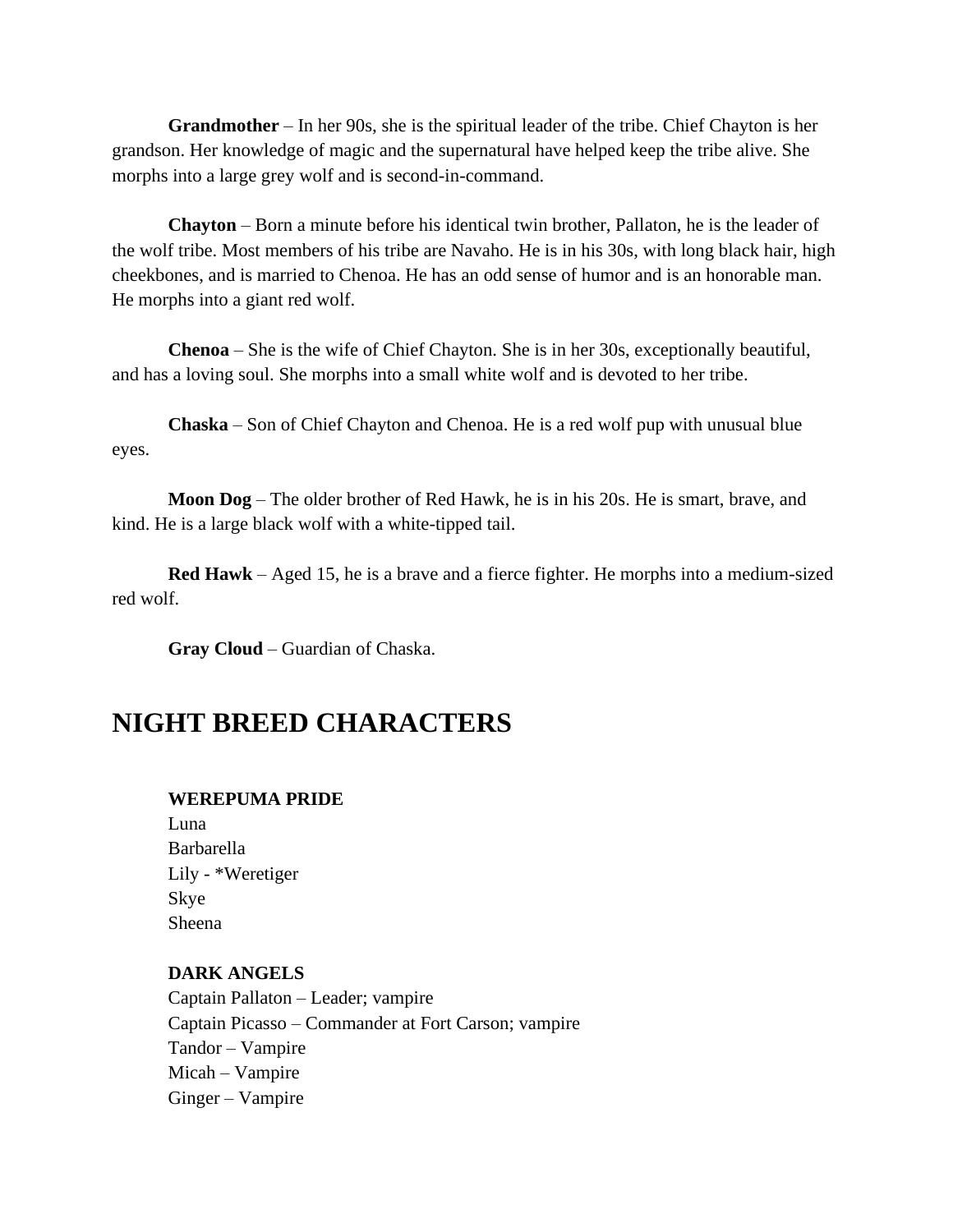Raven – Vampire Nate Taylor – Returned Nightshadow – Returned Sheriff McClain – Human Highbrow – Super werepuma Luna – Werepuma. Barbarella - Werepuma. Skye – Werepuma Sheena -Werepuma Lily – Weretiger Sturgis – Human. Stephen – Werewolf

#### **EL PASO SHERIFF DEPARTMENT**

Sheriff Bill 'Nomad' McClain Deputy Stephen Babineaux Dispatcher - Skye O'Malley. Officer Delmar Kluge Deputy Clay Speaks Deputy Travers Deputy Hutchinson Deputy Leo Cunningham Deputy Womack Deputy Isaacs Deputy Sheena Deputy Luna Deputy Lily Deputy Tom Scott - Retired Army officer.

#### **CSPD**

Captain Pallaton Commander Marvin Boorstin - Werebuffalo. Detective Jill Rowland Officer Luna Officer Barbarella

#### **UNIVERSITY OF COLORADO SPRINGS**

Dr. Delilah Crane – Botanist Dr. Monroe – Geologist .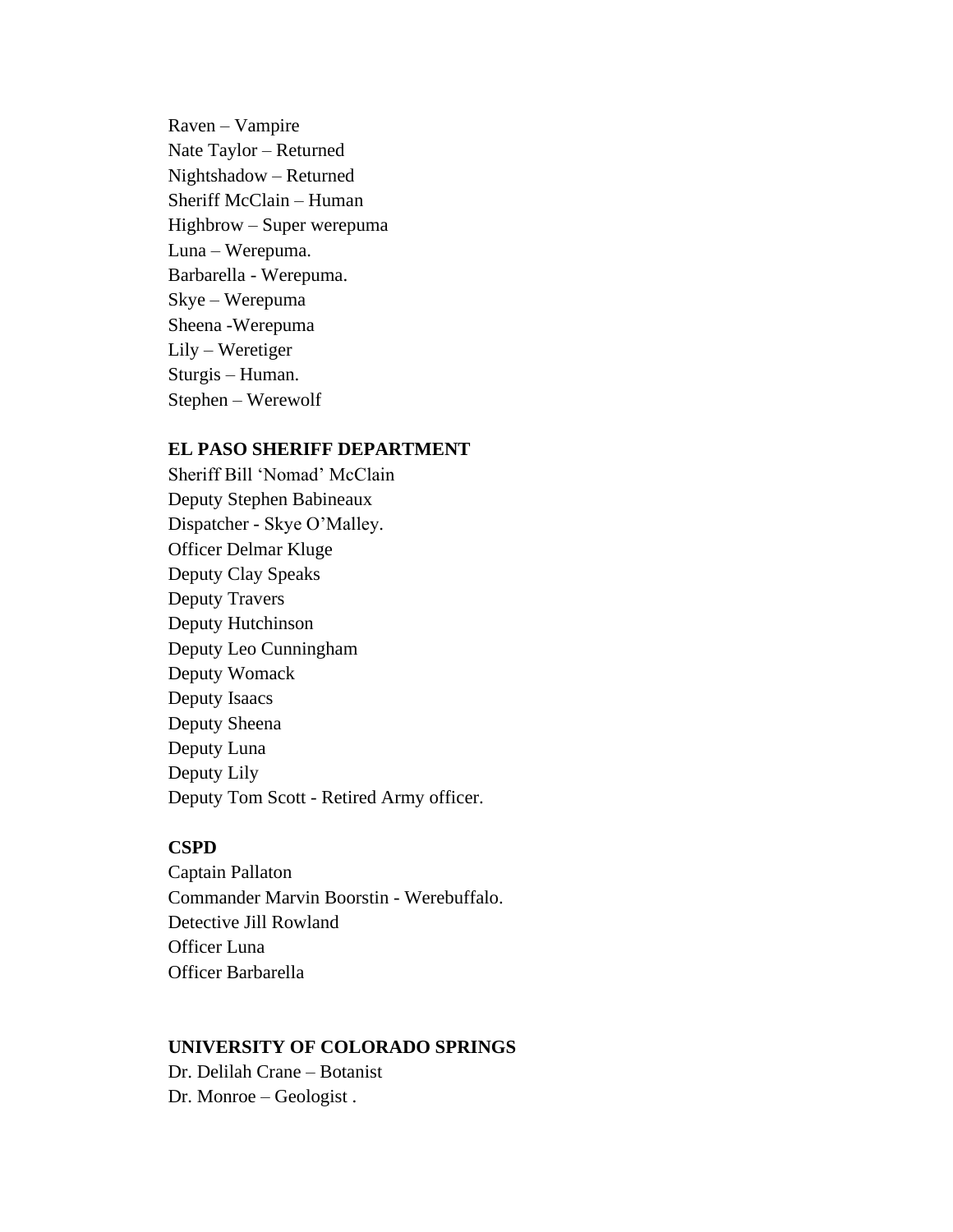Dr. Paul Young - Dean Devon – Student Connie – Student Lindsey - Dr. Crane's intern Dwayne – Student. Kevin - Heimdall of the Vikings Poe King - Brain of the Green Hornets; Pike's boyfriend Sawyer - Female student Pike – Sting of the Green Hornets

#### **US ARMY - FORT CARSON**

General McDowell Colonel Andrew Picasso Captain Marc Powers – Highbrow Lt. Nathan Taylor - AKA Lt. Habit Corporal Lora Jones - Aurora of the Valkyries Private Winters Private Green Private Travis Private Galloway Corporal Joseph Private Gomez Sergeant Cox Sergeant First Class Avery Bolton Private Caine Hensen Barclay Murray MacAfee Provost Marshal Colonel Hickson Staff Sergeant Harry Grover Corporal Reeves - a demolition expert.

#### **FORT BRAGG**

Colonel Jeffrey Washington Mix - The Death Mixer

**FORT RILEY** General Patterson

#### **FREEDOM ARMY MILITIA**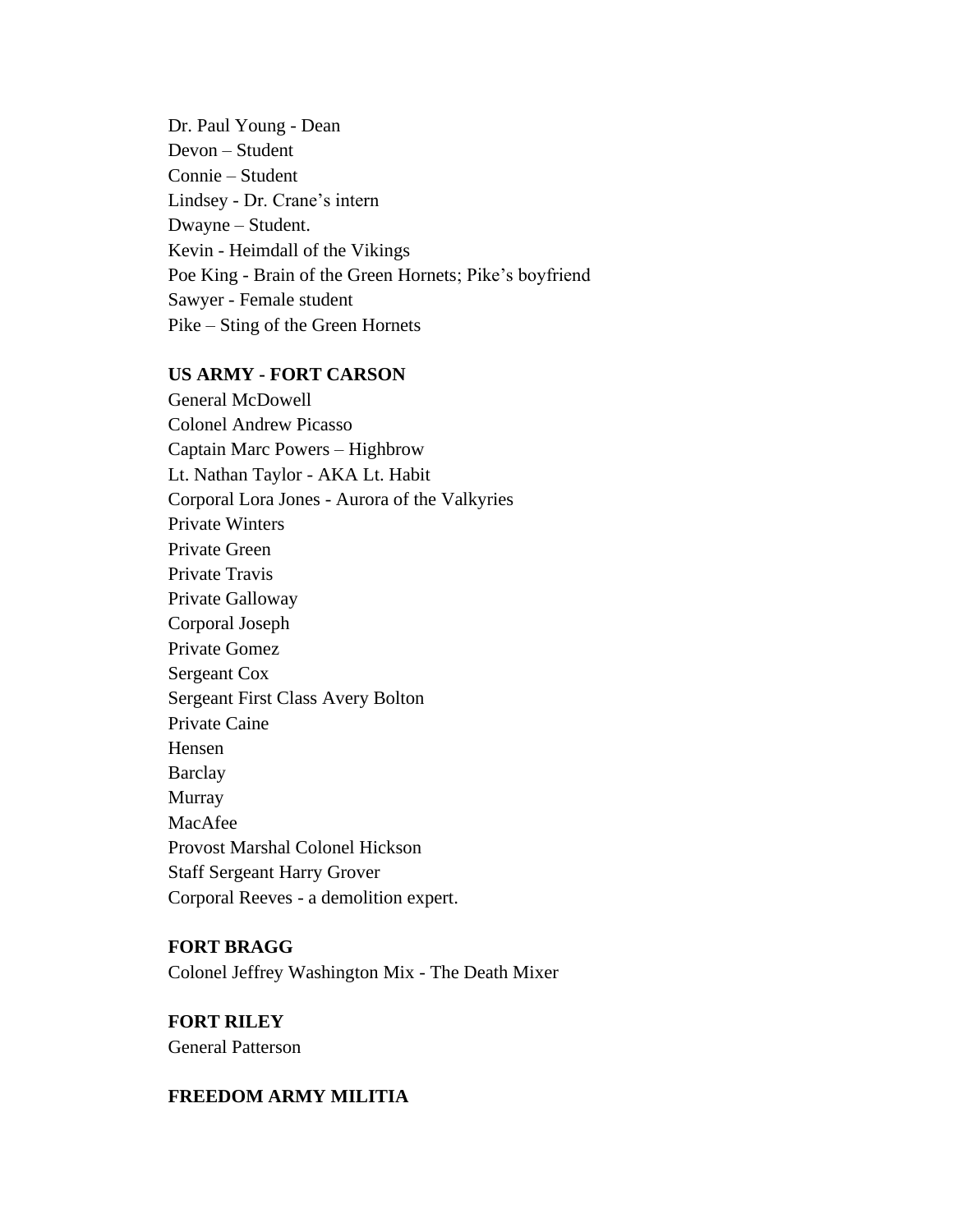Nightshade Lt. Habit - AKA Lt. Nathan Taylor Sarge Hiller Corporal Sterling Private Destry

#### **MANITOU SPRINGS RESIDENTS**

Rory Calhoun - Owner of Safeway; later mayor; a werechipmunk Dana Calhoun Stephanie Miller – Wife of Larry Miller Jessie Dunn - Owner of the Kodiak Bruce Thatcher Teddy Aldridge Sturgis - bike shop owner Alice - works at Kodiak Jasper – Boy Tommy – Boy

#### **FORMER PIKE TEAMS**

Leto - Leader of the Panthers. Garrett - Sniper of the Bull Dogs. Calypso – Amazon. Echo - Leader of Blue Devils Antony - An employee at Sturgis' motorcycle shop, former Bandit Luke - An employee at the same shop, former Blue Devil

#### **FOREST SERVICE**

Larry Miller Ranger Don Blackman - Black Beard of the Buccaneers.

#### **CHEYENNE MOUNTAIN WOLF TRIBE**

Grandmother - Spiritual leader; shaman; mother of Chenoa. Chayton - Leader of the tribe; twin brother Pallaton. Chenoa - Wife of Chief Chayton; a shaman. Chaska - Son of Chief Chayton and Chenoa Ahiga - Second in command Moon Dog – Warrior Red Hawk - Moon Dog's brother Cloud - Guardian of Chaska Nukpana - Female challenger; Stone Mountain's mate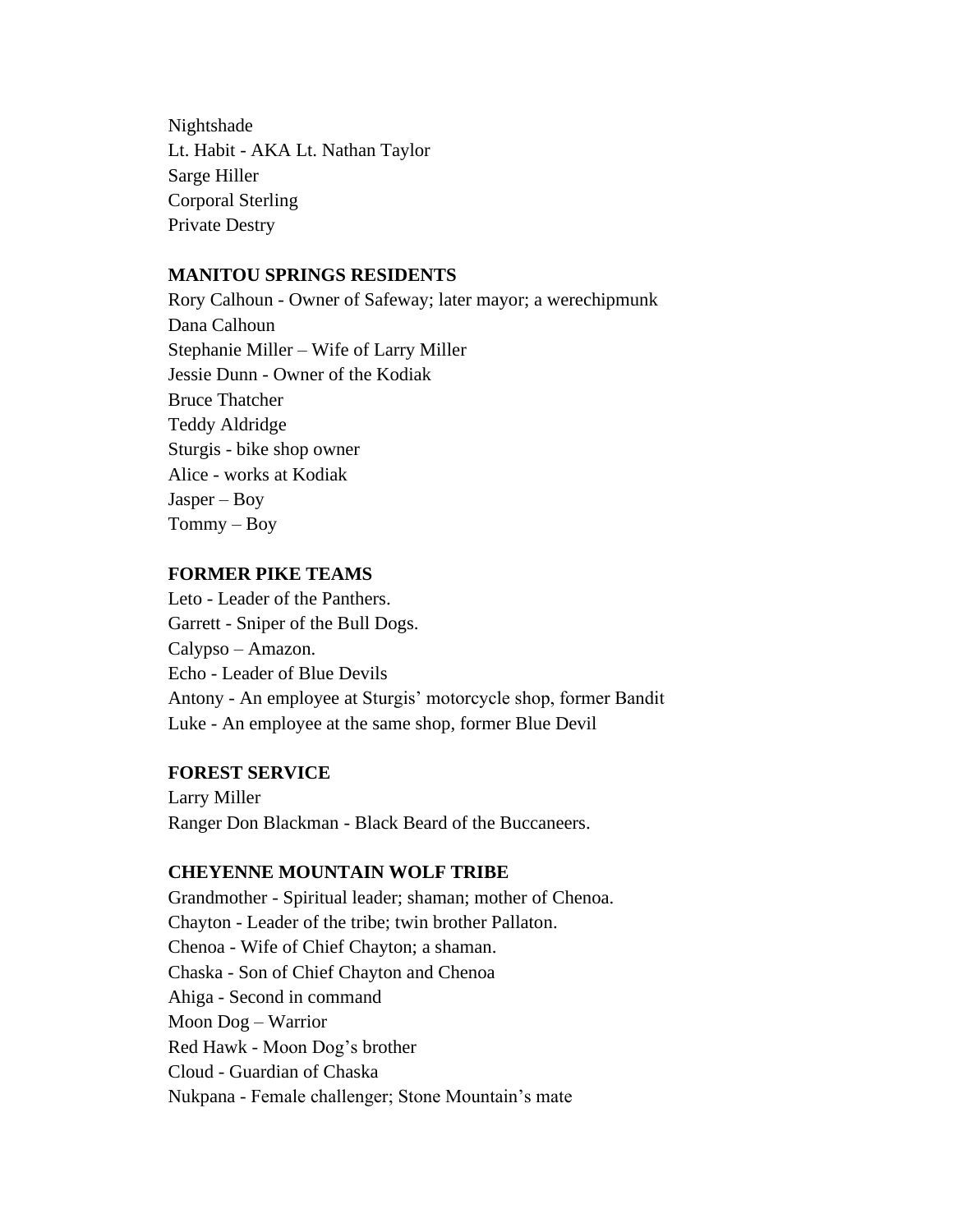Kai - Female warrior; Niyal's mate Tahoma – Niyal's older brother Hok'ee – Male; Chenoa's guardian Niyal - Male; warrior Stephen – Omega

#### **TWIN PEAKS WOLF TRIBE**

Chief Lakota Moomaw Mika - Daughter of the chief; Chaska's friend

#### **SAWATCH WOLF TRIBE**

Chief Huron Stone Mountain Chief White Fang - Replaces Huron

#### **DENVER DOG SOLDIERS**

Chief Iron Thunder

**SHIFTERS** Cali - A female werecoyote

#### **NIGHT BREED**

Lobo - Female leader; an Old One Titus – Second-in-command Franco – Head scout Jimmy Bones

#### **US GOVERNMENT**

Present Logan Bennett Dr. Rose Standish – Logan's wife; leads the CDC; member of Dark Angels.

#### **MICAH AND GINGER'S COVEN**

Micah Ginger Sheldon – An expert on black magic. Lance Gwen **Percy** Tristan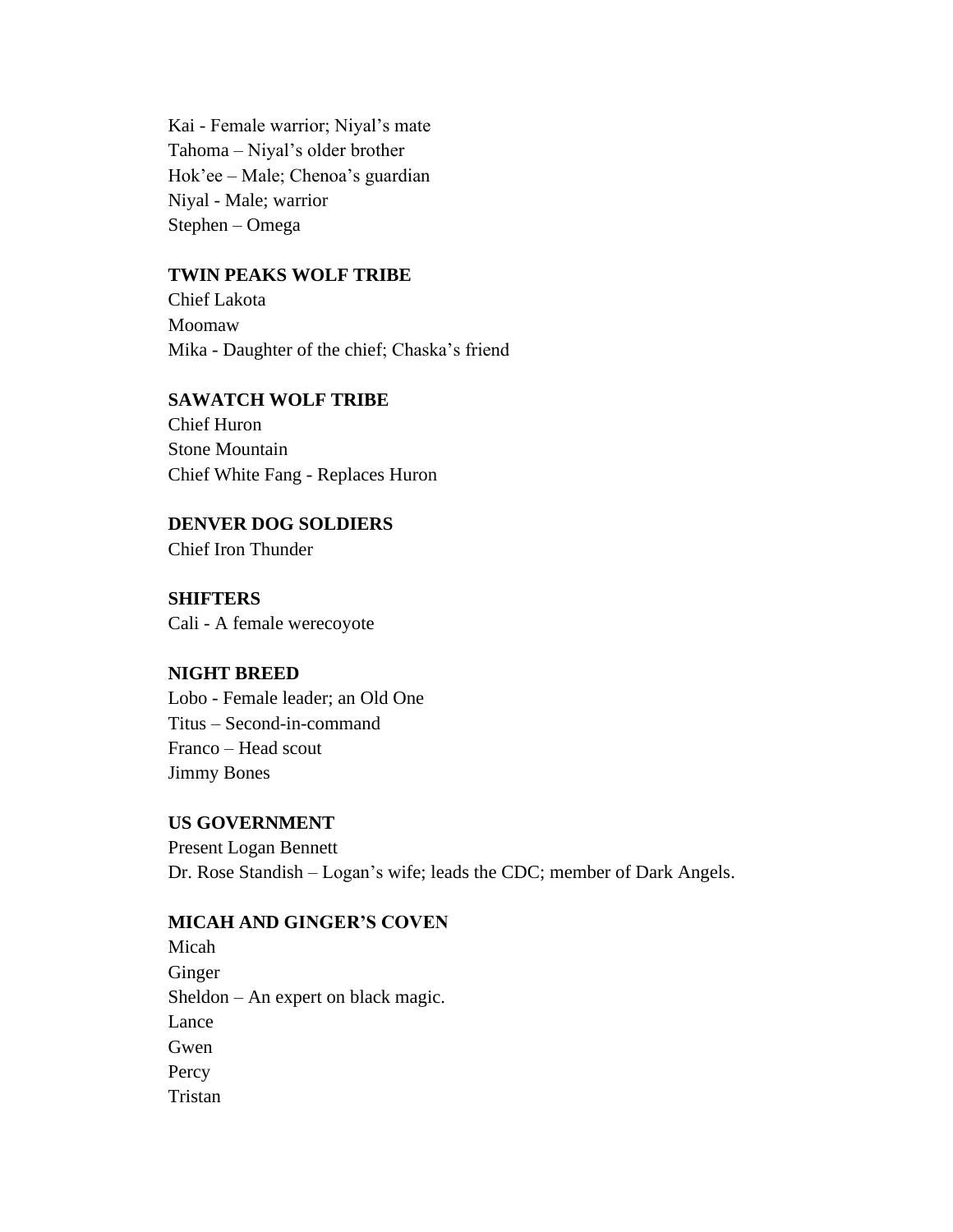Faye

#### **EARTH CORPS and PANTHEON OF LIGHT**

Blaze Cadence – Commander Whisper Freeborn Thor – Lieutenant Phoenix - Has an owl named Hursh Smack – Sorceress Star – Chameleon Pan - Greek God Vulcan - Greek god Apollo - Greek god Athena - Greek god Lachlan – Cadence's sweetheart Osiris - Egyptian god Poseidon - Greek god Ishtar – Moirai demon

#### **FIGHTING TIGERS**

Cadence Highbrow Blaze Whisper Smack Dodger Paw - Original member; killed in early days Fang - Original member; killed in early days

#### **DEMONS OF HELL AND ALLIES**

Lucifer - High Lord and Master; Fallen Lord Vassago – Fallen; ranked  $3<sup>rd</sup>$ ; lives in Santorum Lady Q'Vell – A demon; Vassago's wife; sister of Stolas King Lycaon - the first werewolf created by Zeus; a former Greek king. Duke Dantallion – Fallen; ranked 71st; known as Daniel Talon of Talon Enterprises. Vesper - Serval demon. Gruda - Serval demon. Livia – Doppelgänger. David Hastings – Anidaemon dog; AKA Vidsta.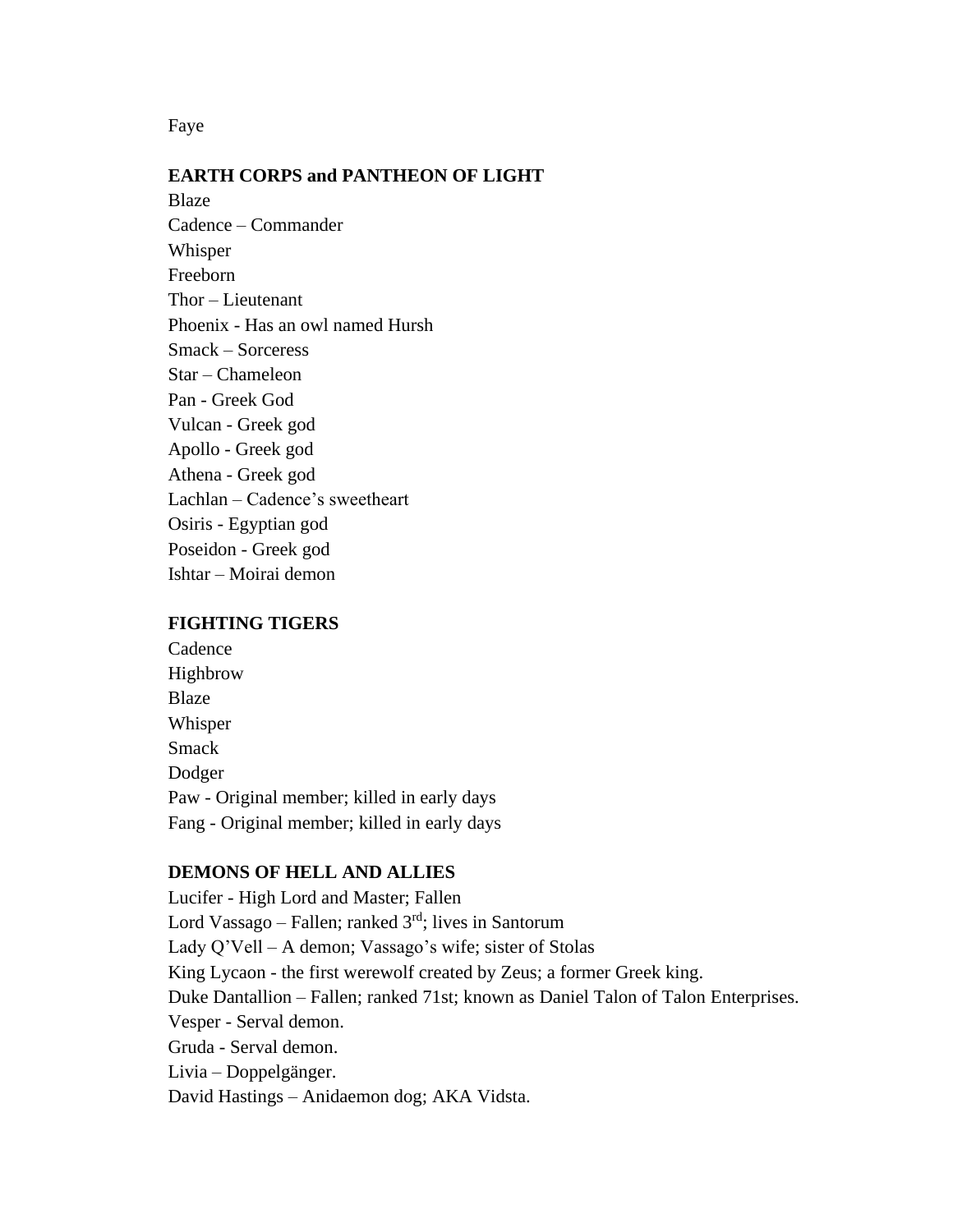Croatoan – Chief of the Wendigo; magic-user. Count Andromalius – Fallen; ranked 72nd; goes by Count Andre Malius. Prince Valac – Fallen; rules his own kingdom beneath Colorado. Asteroth Lucifaris – Fallen. Duke Murmur – Fallen; seen as a griffin or seen as a knight riding a griffin ranked 54<sup>th</sup>. Sir Furcus – Fallen. Count Ronové – Fallen; often shows his black wings. The Estries - Lamashtu, Akhkazu, and Strzyga; a type of female succubus. Ammit - a demon from ancient Egypt; goes by the name Nada Ammit. Gelin - a devilish beauty from Turkey; goes by Turcel Gelin. King Purson - demon of hell. Yenaldooshi – Skinwalkers. Timsu – Serval demon. Tornasuk - Inuit bear demon. Hurakan - Mayan storm god.

**ATLANTIS DEMONS**

#### **House of Balan:**

Prince Balan –Axon demon. Lilith –Axon demon; Balan's sister. Azazel – Vescali; Balan's eldest son. Samael – Vescali; Balan's second son. Quartel – Vescali; lower-ranked son. Mang – Vescali; lower-ranked son. Lurvel – Vescali; lower-ranked son. Dazameen the Terrible –Evil wizard contained inside a book. Prince Stolas – Vescali; third son; a/k/a William Novac or the Fire Lord. Kovash - Vescali general. Kishar - Moirai; later a Babylonian goddess. Ishtar – Moirai; sister of Kishar and Nabessa; later a Babylonian goddess. Nabessa - Moirai who possesses Whisper. Zepar the Great – Demon wizard.

#### **ANIDAEMONS OF ATLANTIS**

Asmoday - a sheepdog. Gremory - an ocelot. Nemur – a winged horse owned by Azazel. Surgat – a peacock. Vidsta – a dog; AKA Agent David Hastings.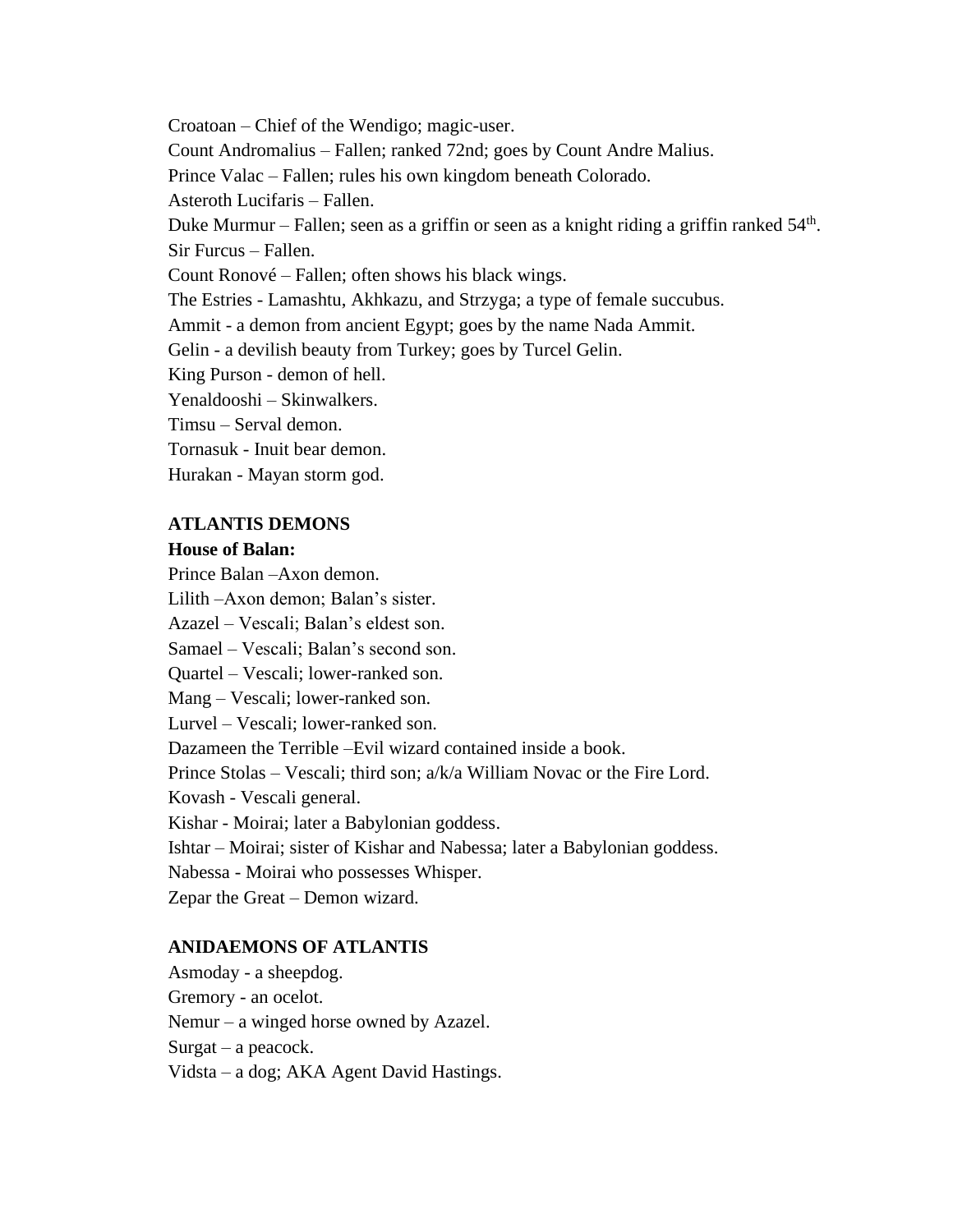#### **TARQALI DEMONS:**

Togol – General. The King

#### **MAGICAL WEAPONS**

Excalibur – broadsword of King Arthur. Black Thunder – Ute war lance. Asi – Indian lotus blade. Dragon Ring – Merlin's ring. Micah's staff. Eveningsong – Dodger's Valkyrie sword. Spear of Lugh – the Slaughter; Lugh was a Celtic warrior. Pinaka – the bow of the Indian god Shiva. Atlantian spears. Hèn and Sîwáng – AKA Death and Hate; two magical daggers once owned by Chi You, a Chinese god.

The Monkey King's gada - a mace.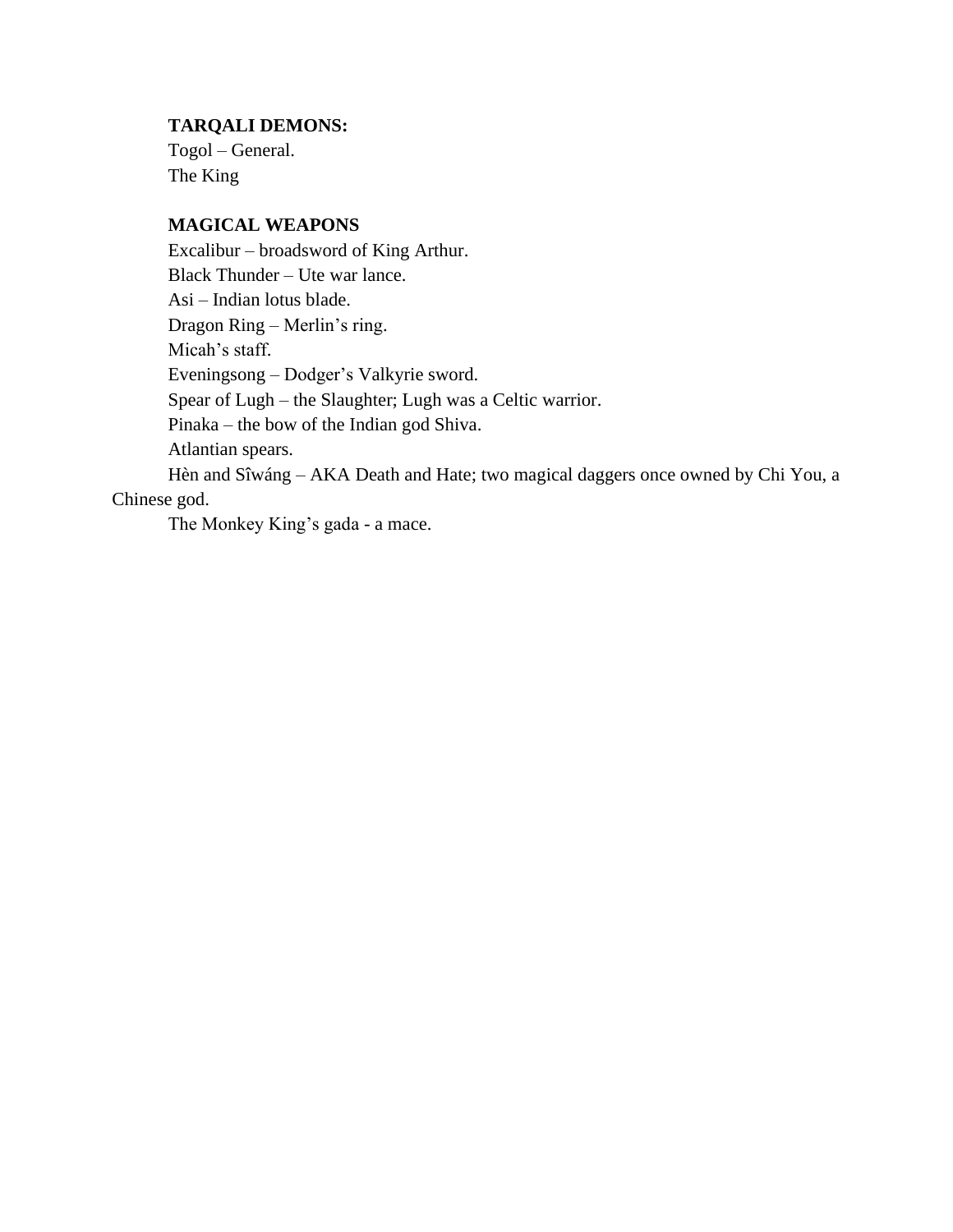# **THE H1N1z VIRUS**

#### **Modern Times:**

The H1N1z virus was created in a lab by the Vescali demons on behalf of Prince Balan. A royal Axon demon allowed by Lucifer Morningstar to rule on Earth, Balan used his blood to create thousands of supernatural creatures, including the Vescali (he is the evil version of Adam in the Bible). The virus was Prince Balan's idea to create a world of creatures in his own image; however, he killed or imprisoned any humans who became superhuman, i.e., ancient pantheons of gods and goddesses.

Used in combination with the Black Plague, a virus was made with the purpose of mutating to create vampires. Immortal vampires have never been created successfully, only mortal vampires, which improve physically with each generation (stronger, smarter, and appear more human). The creation of zombies in modern times was an accident that could not be corrected, in or outside of the lab, and spread at a rapid rate worldwide.

As the virus continued to mutate, zombie goo swallowed by humans created Vampire Makers; individuals who grew fangs, fed on blood, and developed glowing eyes. Only a handful of Vampire Makers were created during this time by the mutating virus. Vampire Makers can turn humans into vampires or infect animals. Ordinary vampires cannot make other vampires, and if their human prey is not killed after being drained of blood, they will rise as a zombie.

Infected animals are not vampires nor zombies; however, if they bite a human, that human will then become a therianthrope and/or shapeshifter with the ability to morph into the animal that bit them. A shapeshifter is, by definition, a therianthrope and can bite other humans and turn them into the same species.

A combination of the zombie virus, the vampire virus, and the foxglove flower created one known superhuman. This superhuman is Cadence. As a carrier of a form of the H1N1z virus, Cadence's blood can create other superhumans (Supers) who are immortal and have enhanced powers and abilities. A human infected by a Chameleon and a therianthrope at the same time will become a super-shapeshifter, but they are not immortal. However, a human cannot be infected by a zombie, a vampire, a therianthrope, and a superhuman at the same time.

#### **Ancient Times:**

Prince Balan used his blood to infect humans in order to create an immortal vampire bride; instead, he created superhumans which became immortal gods and goddess who waged war against him—immortal Vescali demons and Tarqali demons; Old Ones, which are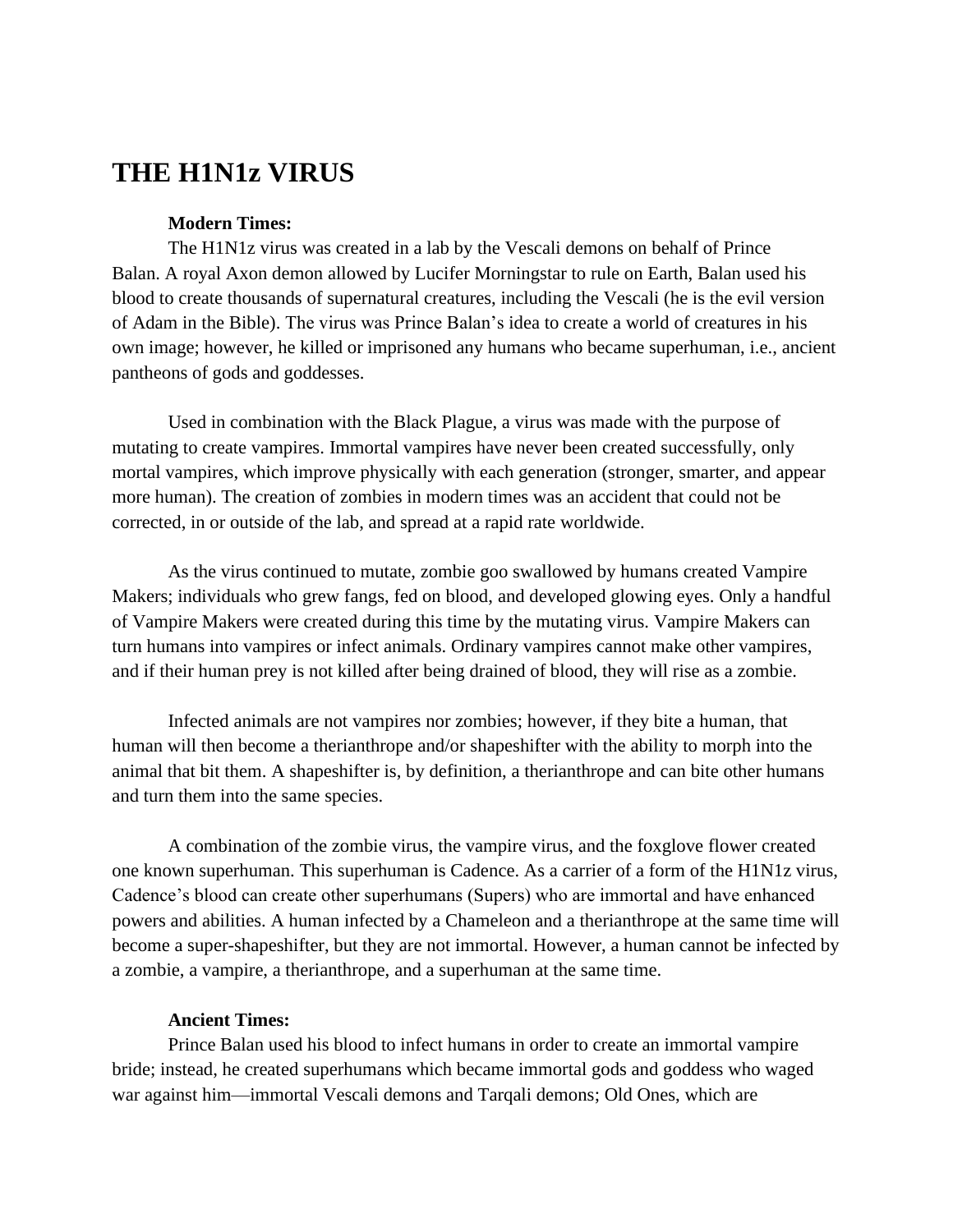lycanthropes and live forever; immortal therianthropes, who come in many shapes and sizes; and all known supernatural monsters.

The descendants of all gods and goddesses with one mortal parent are demigods. Most are immune to all manner of disease and show signs of superior powers. No cross infection to create dual species has ever been recorded.

During the 1340s, while the Black Plague spread worldwide, Prince Balan released his own virus and created Old Ones (vicious werewolves) and wraiths (vampires), which rampaged through England and Europe. Since wraiths were mortal, they died off; however, Old Ones continue to haunt the dark forests of Europe. Many of the Vescali demons died off during this time, but at least six thousand made it through the Roman Stone and came out the Cheyenne Stone in Colorado to join Prince Balan at the Citadel. Dr. Jarvis Leopold, the head Vescali and a doctor, brought a sample of the Black Plague with him to use to create a new virus that later produced the modern Scourge; the zombie outbreak was an accident.

During the year 1345, Logan returned to Pevensey Castle, in England, through the Cheyenne Stone kept in NORAD to locate Cadence and her missing team. Logan was stabbed in the back by a Vescali demon. As he lay dying, he was bitten by a wraith and then Rafe, a modern Vampire Maker. The combination of two types of vampire viruses turned Logan into a vampire demon.

\*It takes a vampire maker infected with demon blood to make other vampire demons.

### **SCIENTIFIC EXPLANATION OF THE H1N1z VIRUS**

Any biological entity is generally driven with the purpose of surviving long enough to reproduce, thus ensuring species survival. Viruses, while not truly alive, still roughly follow this tenant. For any species that survives by living off a host, it is generally considered detrimental when the host perishes, so many species often evolve into a more mutualistic, rather than parasitic, relationship with their host, allowing both to flourish, with the host sometimes adapting as well to further make this mutually beneficial.

**Question**: Viruses reproduce by injecting their host with the viral DNA, which forces the host cell to make more viruses to the eventual destruction of the host cell. However, what if the H1N1 virus did not? What if instead of unbridled reproduction and destruction, the H1N1 virus has a mutation that lets the cell manufacture more of the virus, but slower, so it does not destroy the cells.

**Answer**: This would mean the virus survives longer, and produces more in the long run,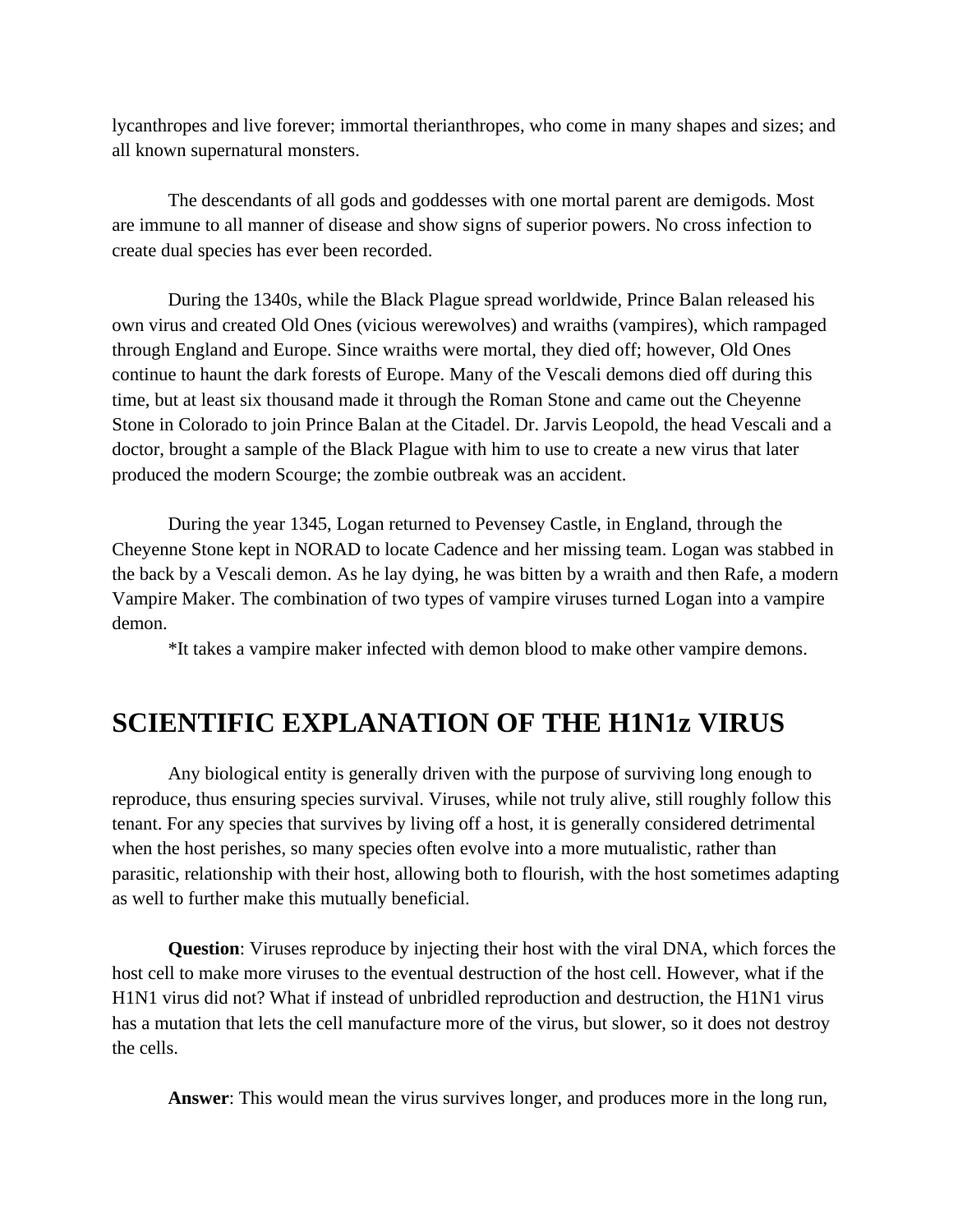since its host no longer expires, or at least does not weaken to the point of uselessness to the virus. Since viruses both mutate their host's DNA and are themselves altered by their host, this virus causes change. The virus's protein shell, which is all a virus basically is—DNA in a protein shell—is no longer recognized as an invader in the system. In fact, the body's immune system treats it like it is a natural product of the body. The virus is now more fit to survive, its host does not die, nor does it attack it as an invader.

However, in the initial mutation of the H1N1z virus, the proteins the host produces typically, as well as other compounds necessary for cell health (like those that make up the cell membranes), are not being created correctly or in enough of a supply for proper cell health; the host, while not dying, does weaken, particularly the fat cells are affected.

This introduces a two-fold problem:

1) The host cannot store energy like normal, and so is driven to find food more often.

2) The neural pathways, which need fats for insulation, degrade—with the pathways for complex thought failing first as they are the most complex and would experience the greatest effect from the degradation.

This evolution of the virus would create a Zombie, driven by more primal impulses and a need to feed; they attack other living things without regard. Since this virus is spread by body fluid intermingling, prey that escapes would then be a new host, thus continuing the cycle. If no other environmental pressures existed, this might have worked out in a long run scenario for the virus. However, because of the degradation, the infected are easily spotted by other humans and attack, which makes it challenging to spread the virus as well as possible; also, the degradation eventually prevents the cell from properly manufacturing the virus, which is just as bad. So, the infected, which show fewer symptoms the longest, are generally better hosts, and the virus, which causes the least obvious mutation of the host, is more suited to survive.

Therefore, the virus begins to mutate again. The infected start of this line of mutation begins to last longer as the degradation slows and eventually stops entirely. The virus and cells of the host now balance, and the cells can reproduce indefinitely without any degradation, i.e., they do not age.

There are still some peculiarities to individuals infected with this strain of the H1N1z virus:

1) Not all proteins are working the same or maybe manufactured at all, e.g., melanin (which causes a two-fold effect, they are now sensitive to sunlight and are paler).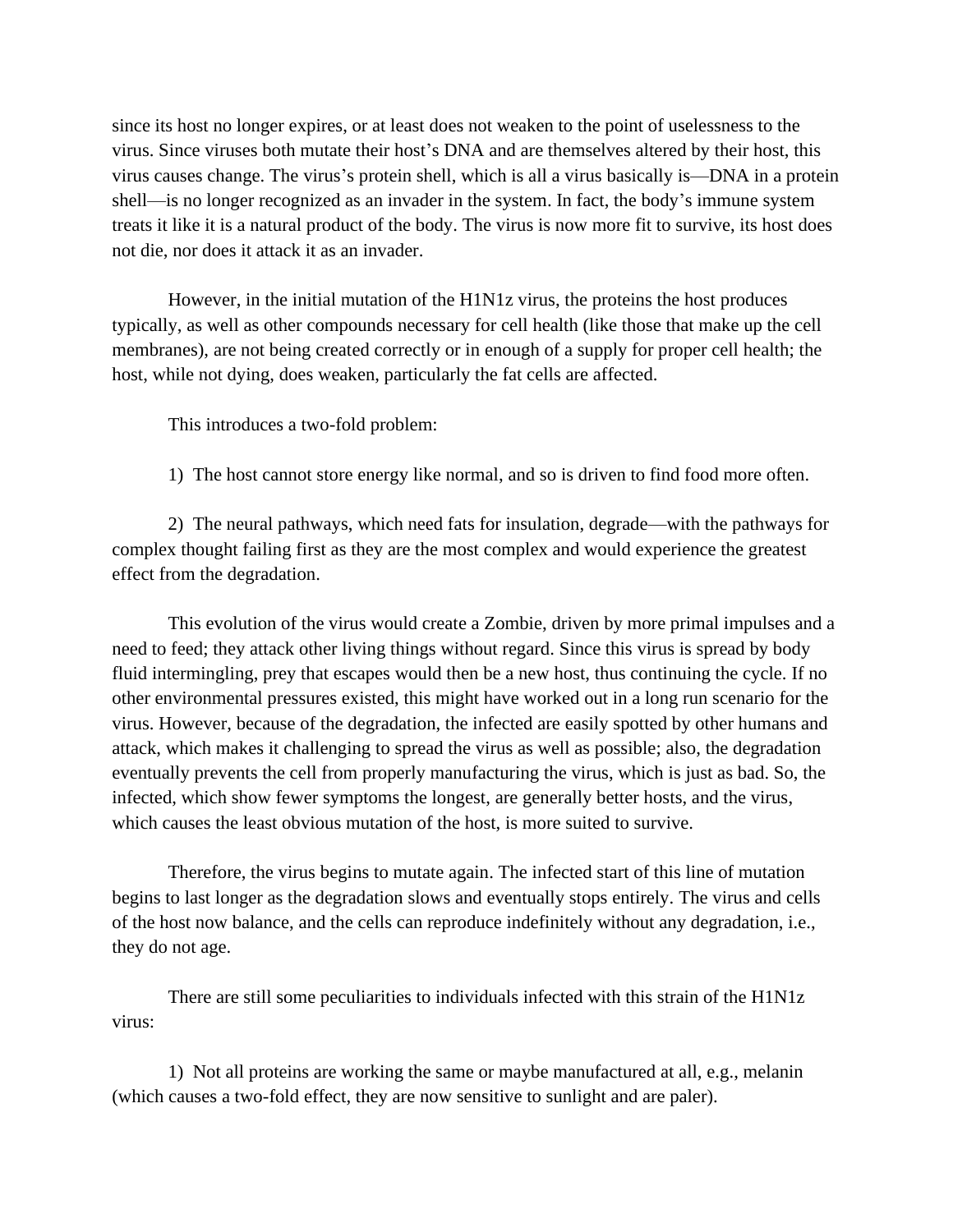2) Other cell structures have mutated, causing the cells to be hardier, much less easy to rupture (which is part of why they don't degrade), so now it is also harder to damage and kill these hosts, and the high cell replication allows for fantastic regeneration.

3) In order to keep up with the new higher energy demands of the body (necessitated since the cells have new structures and are also producing the virus in addition to the normal load, kind of like a pregnant woman needs more food since she's eating for two) the body now processes a more energy-rich source of food—blood. It also allows for access to new forms of energy (as the mutations introduced by the virus have begun to affect the mitochondria, which perform many protein synthesis processes as well as provides cellular energy) and the new molecules store more energy, and possibly a new type, such as dark energy. This allows the host new options, as they can now manipulate (like with their own muscles, though more instinctive and less in a conscious sense, practice can improve fine conscious control) certain charged and quantum particles. This introduces new abilities, like clinging to walls, being able to run fast with slipping due to lack of sufficient friction, holding steady against countervailing forces, etc.

Now we have Vampires.

This new host form more easily melds with the uninfected, allowing it to get close and bite prey, which serves a dual purpose—it introduces the virus (which is now less virulent as it starts entering a more homeostasis balance with its host so one bite doesn't necessarily infect the victim, which good or you'd run out of prey) to a new host possibly and provides food for the current host.

But let's say something happens with one of the vampires, either it's in desperate need of food, doesn't understand what it is yet and so is running off of baser drives, or simply doesn't want to feed on people, and so it starts feeding on local fauna, including a wolf.

The wolf becomes infected, but since the virus is adapted to humans, it does not get a stronghold in this new host right off. It still changes its host to a degree, although slower, the process taking a month or more, and it, in turn, is changed as well. The virus picks up specific wolf genes, and the wolf becomes a bit hardier, but becomes a bit of a man-eater as well, though it can't survive off blood the way a vampire can, so, it ends up attacking a human, and this lupine altered virus is transferred to him. Since the virus is still adapted to humans, a lot of the changes still go through—hardier, non-aging cells, increased senses and abilities, and new energy processes.

This new host form is not hurt by sunlight but is sensitive to reflected frequencies of light when enough is present, such as those given off at or near the full moon. Since this virus picked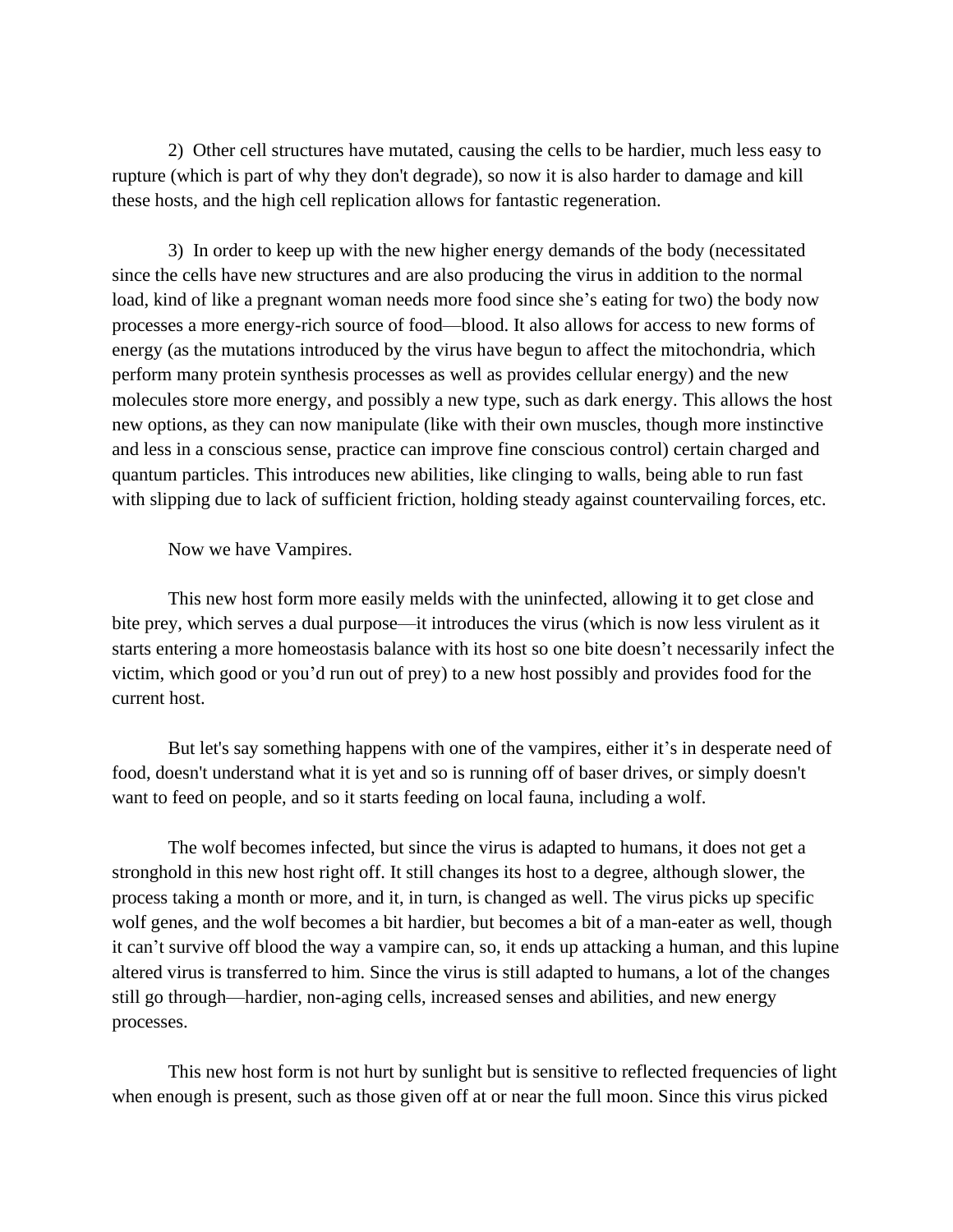up new genes from the wolf, some of the new proteins introduce some more startling effects the new host doesn't manipulate dark energy as much but instead manipulates charged and quantum particles and dark matter to adopt more lupine morphologies, in effect physically changing into a more wolf-like form. This process is much more radical; the new host is a heavier carnivore, so it likes meat on the rarer side, but needs more muscle proteins for mass and other things, and the process of change for the host takes longer (usually about a day), until the first protein changes. When it changes for the first time, more experienced hosts can change at will.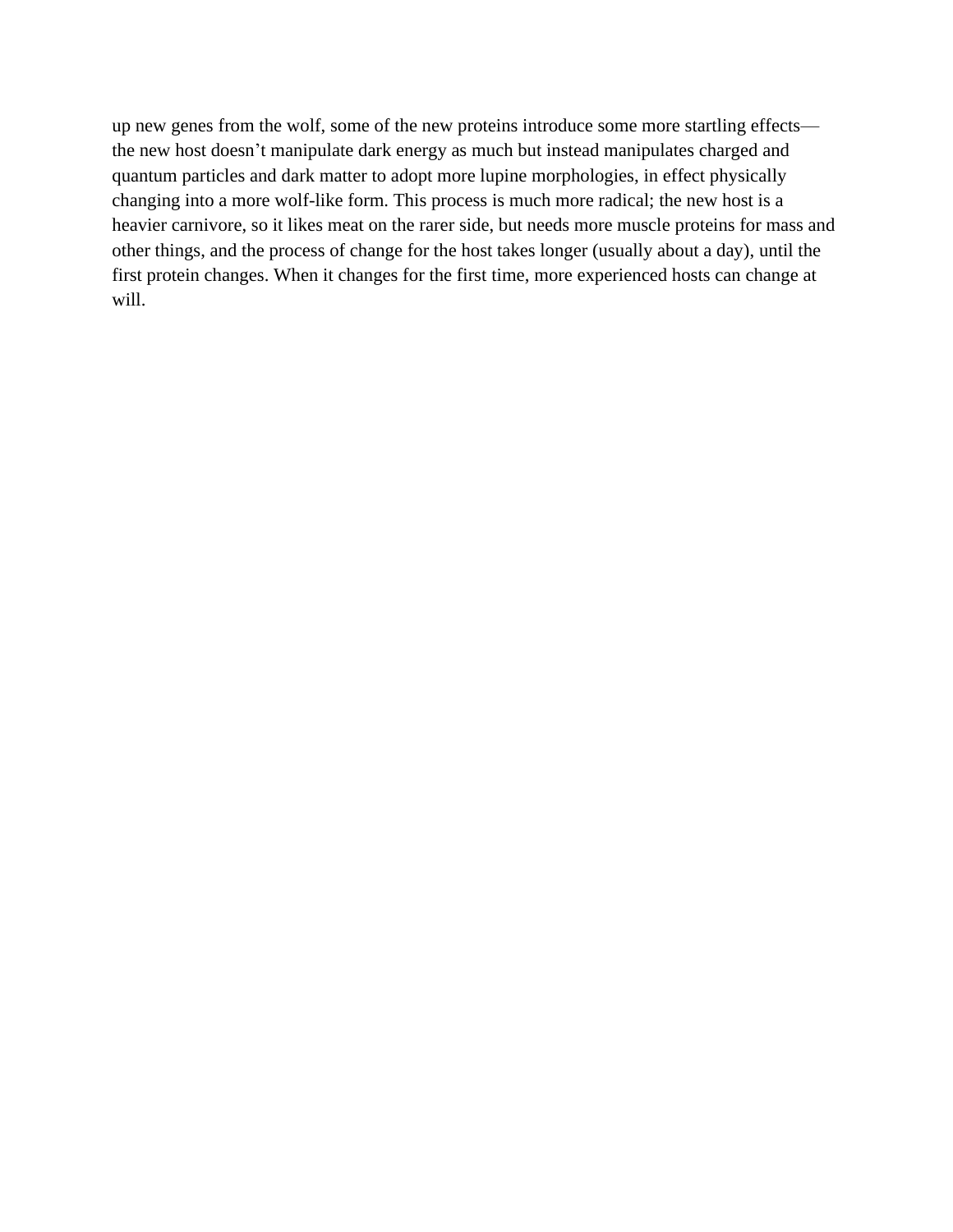### **BOOKS**

#### **MORBID HEARTS - Book 1:**

Cadence Sinclair was a seventeen-year-old girl from America's heartland who loved horseback riding, a comfortable pair of jeans, and hanging out with her friends. That was before the Scourge. It has been eleven months since a deadly virus wiped out billions. For the few who remain, life as they knew it is over. Nations fell, governments were rendered obsolete, and resources became scarce. The human race had to start over, facing even greater odds…Zombies.

Now, Cadence leads safety patrols and supply missions for a survivor's camp at Pike's Peak. When a routine mission goes south, Cadence gets more than she bargained for. She must lead a ragtag group of teens against an onslaught of scavengers, zombies, power-hungry military leaders…and a mutating virus. Her team, the Fighting Tigers, face increasing dangers threatening the stability of the camp. An uprising in their fragile, new home may bring further devastation, but what they discover lurking beyond their security fences could be the end of humanity.

#### **FORSAKEN HEARTS - Book 2:**

Forsaken Hearts, the second book in the Dead Hearts series, picks up where Morbid Hearts left off, a few weeks after the pivotal battle at Pike's Peak.

Makeshift settlements under the authority of the Freedom Army provide refuge for the survivors of the worldwide "Scourge" that has destroyed all known civilization and has turned most of the human population into zombies.

Quasi-military teen patrols are assembled to guard the camps' perimeters against scavengers and those infected with the ever-mutating H1N1z virus. Cadence and her Fighting Tigers, one of the top teen patrols, are working to maintain the fragile peace at the survivor's encampment at Seven Falls, but tensions are rising. Dissent within the ranks splits the camp into factions, which is only in the best interest of the new vampire menace that has emerged in Colorado Springs….

#### **VENGEFUL HEARTS - Book 3:**

Exiled from Highbrow's camp, Cadence and her Earth Corps take control of NORAD and prepare to fight back against the Kaiser and his elite Shadowguards. Darkness looms as both camps face isolation, internal strife, and a shadow of evil that haunts their every move. There is no rest for the wicked as the Kaiser seeks the eradication of anyone who stands against his march toward global dominion. Ancient monoliths, time travel, and a newly awakened race of demons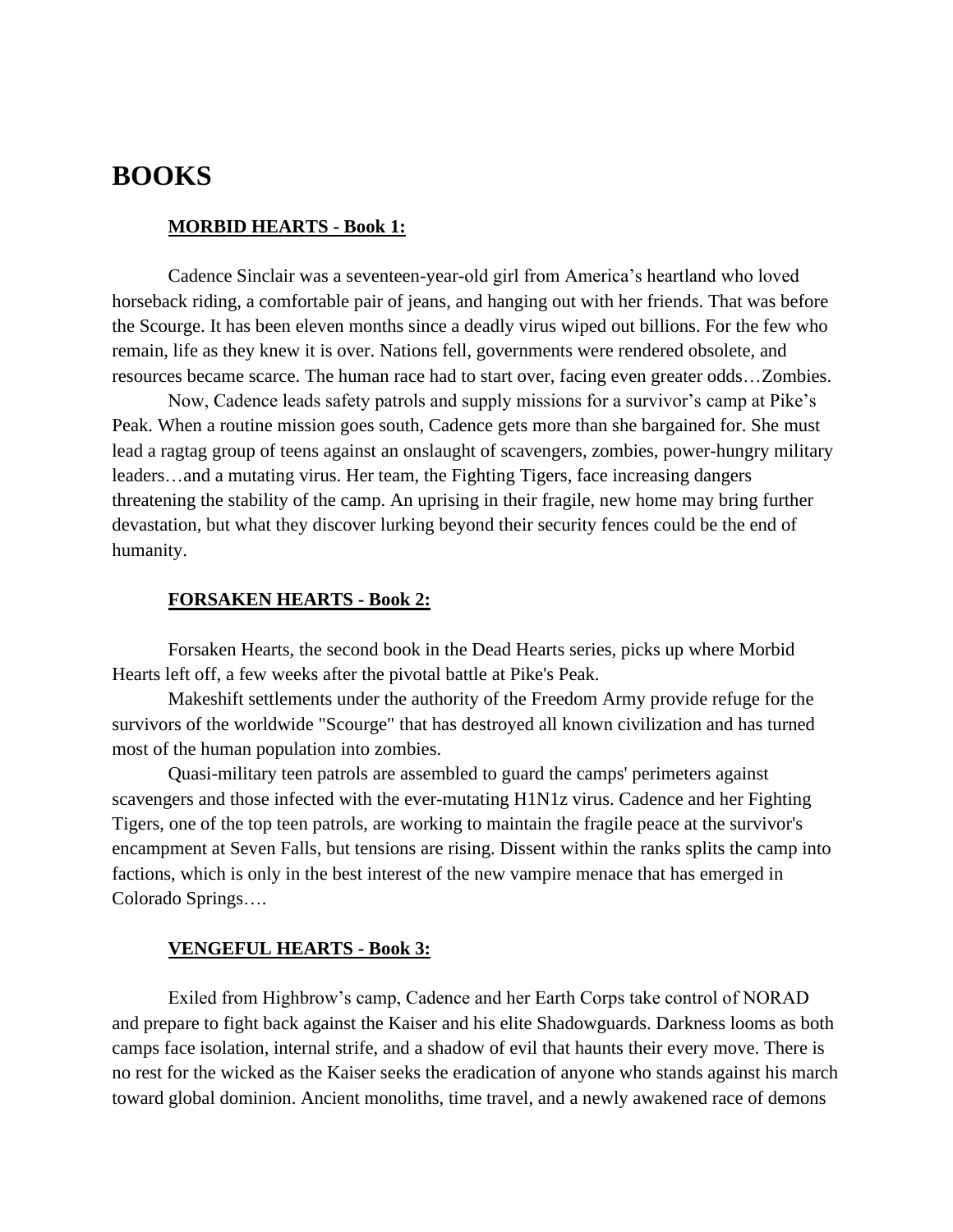present unprecedented obstacles as the disparate forces join to hold back a tide of evil that threatens to consume the remaining thread of humanity. Join your favorite characters as they continue their fight for survival, and the existence of humanity in the story that has been called, "…a new twist on the supernatural scene."

#### **DEFIANT HEARTS - Book 4:**

As the battle between the Earth Corps and the Shadowguards comes to a costly end, Dragon and his team continue searching for survivors and the missing members of their team. What they discover will challenge the very core of their existence and will alter the course of the war dramatically. It's a war the survivors thought they had won. They believed it was over. Cadence knows, however, that it has only just begun. The rifts created by time travel and the activation of the Babylonian Stones not only stirred two warring races of demons but also woke the old golds and brought a new global enemy to power—one that has been waiting for hundreds of years for this very moment. Ever-mutating strains of the virus threaten human existence as the world stands at the brink of domination by power-hungry ancient gods. In a war for the soul of the universe, ancient gods rage against demons, magic and science collide, and every living being must face a new species of monster...one that is more devastating and powerful than anything history has ever produced. In order to survive, humanity must stand united…and defiant.

#### **IMMORTAL HEARTS - Book 5:**

Separated from the Earth Corps, Cadence has arrived at the magical island of Antillia, where Poseidon has gathered the Pantheon of Light. Although these ancient gods want to save humanity, Odin and Aries have brought together the Dark Pantheon, an assembly of the evilest ancient immortals, and they are using the Babylonian Stones to outflank the forces of good. Their victory seems almost a foregone conclusion. But a sliver of hope remains. Ancient armies await the call to battle, needing only a summons by their former commanders, and other allies are available…if they can be rescued from Hades' hellish domain. The Earth Corps members must go to the far corners of the world and beyond if they are to acquire the aid they need. Time is running out, though, for the enemy is on the move, and the Blood Syndicate and NATO forces will soon be overwhelmed. War is spreading across the planet, and the Earth Corps must race to bring their forces to bear before humanity is wiped out. Once again, the team is divided, outmatched, and overwhelmed as it fights its ultimate battles in the streets of London and Rome. Can the new gods defeat the old gods and save the human race? Or has the human race finally seen its end?

#### **BLOODLINES: EXORDIUM - Book 6:**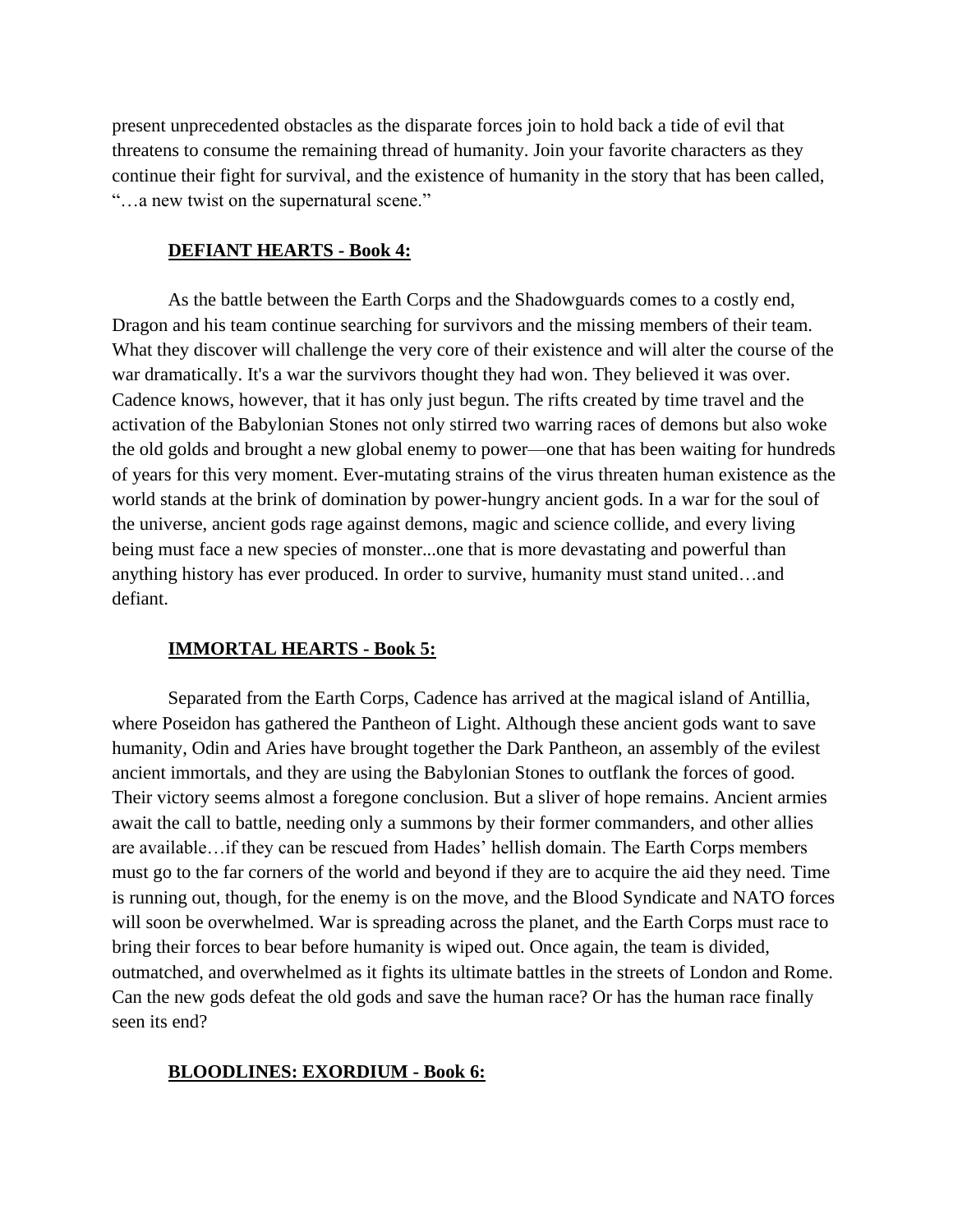Legends are always based on some form of the truth.

Bloodlines: Exordium, Vol. 1, follows the saga of Logan Bennet left behind by the Earth Corps in the 13th century. By forming the Blood Knights—an organization of vampires sworn to defend humanity during a time England and Scotland are at war—Logan's rash decisions lead to a chain of events that threaten the future. With the Earth Corps' defeat of Odin and Aries, the Blood Syndicate, led by Chancellor Logan, assumes the task of rebuilding international cities. His 'Tolerance Act' allows all Supernatural creatures to live together in harmony, but this is far from the truth.

The Dark Angels, forced to join the Syndicate, discover an army of the undead frozen in the hell dimension of Caceri. Meanwhile, Agent Parish and the Blood Knights, now employed as Syndicate time travel agents, use the Babylonian Stones to travel to the past to retrieve influential historical figures. Unless the Dark Angels and Agent Parish unravel the mystery behind the Syndicate's darker purpose, humanity, which includes zombies cured by the Earth Corps, may once more be on the brink of total annihilation.

#### **BLOODLINES: MEDIUS - Book 7:**

'First comes the Dark, then Fire, Fang, and Flood.'

Bloodlines: Medius, book 2, finds Logan Bennet and his mother, Lenora, in Miami with the remnants of the Dark Angels. Shirka—a species of super-zombies—are harassing the coastline. The Blood Syndicate and U.S. military defend the Wall of Liberty that surrounds the city, the only thing standing between the inhabitants and the horde. However, the Centauro rebels may have a solution—kill the High Council members, whom they believe control the zombies, and destroy the Babylonian Stones to prevent TTD agents from time-traveling. And they want the Dark Angels to help.

Dark mysteries and demonic rituals threaten the survivors of a war-torn world. Cadence and the Earth Corps are needed to prevent a hellish uprising, but where are they? And if Picasso, Logan, or Parish can find them, will they be able to stop the demons, or is this the beginning of Armageddon?

#### **BOOK 8 - BLOODLINES: ULTIMUM**

'People will do anything when they are desperate.'

Bloodlines: Ultimum, book 3, unfolds amidst the Battle of Miami. The Shirka are spread throughout the world, attacking every Syndicate-held city along with the Earth Corps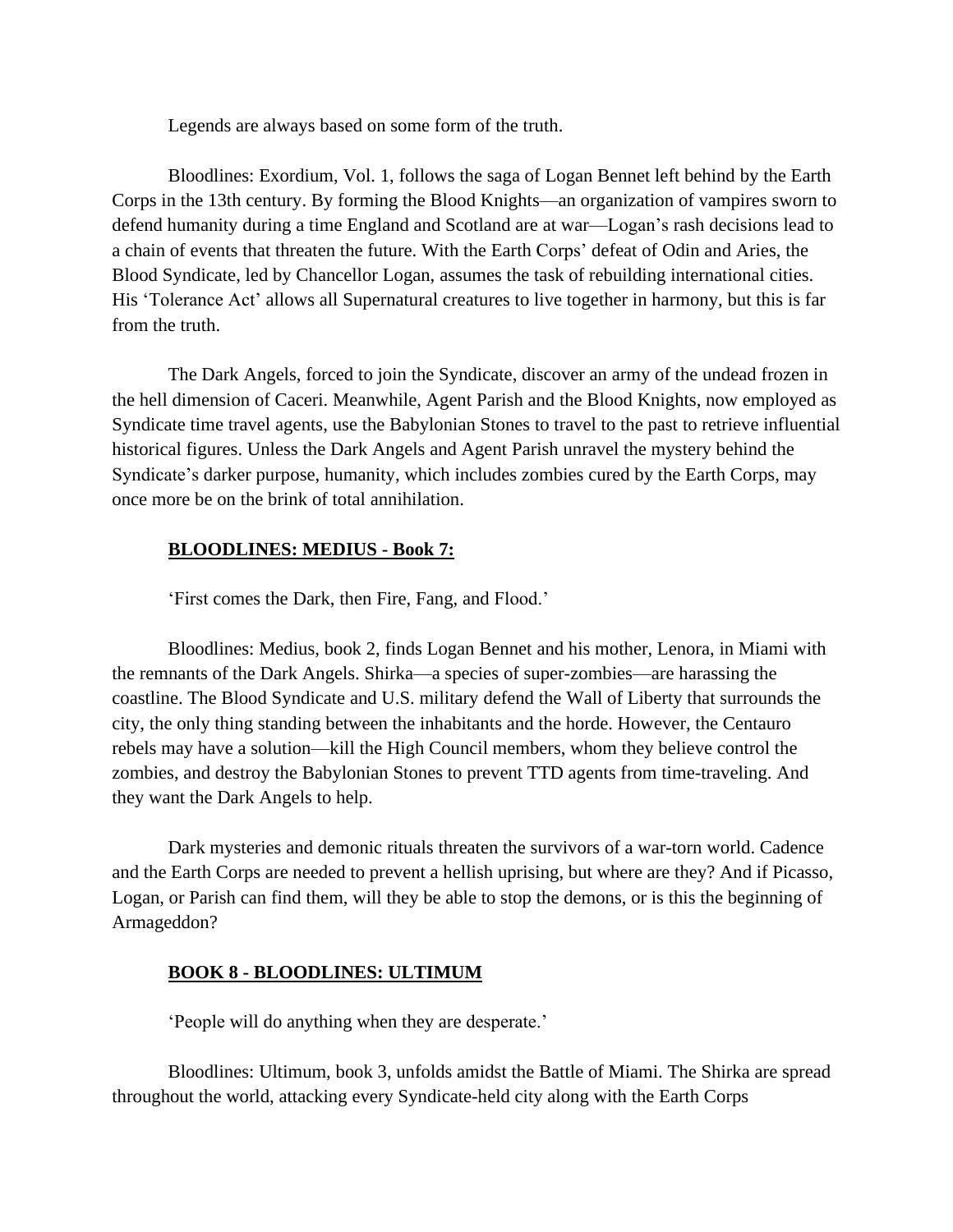strongholds. While Logan and Lenora travel to ancient Rome and Atlantis in search of a powerful weapon to use against the demons of the House of Balan, the enemy gains strength. Armies led by the Vescali Princes—Azazel and Samael—band together to fight Emperor Balan and his entourage of evil female demons and Caceri's army of the dead.

Picasso joins with the anidaemons from Atlantis on a mission to rescue the Moirai demon Ishtar and her sisters, who were released from the Babylonian Stones. Meanwhile, Mia D'Aquilla is possessed by a Moirai demon as Parish and Hansen are rejoined by the Blood Knights. With the arrival of Cadence and the Earth Corps, the forces of good have a chance to defeat the armies of darkness. Picasso, Logan, Parish, and Mia join at last in a final effort to defend the world from total annihilation. Emperor Balan means to rule the world, and this time, he does not intend to fail.

#### **BOOK 9 – NIGHT BREED: BLOOD MOON**

'First came the Dark and the Rise of the Dead—Next comes Hell's Fire.' Colorado's Front Range is covered with prehistoric, man-eating trees, and Dr. Delilah Crane, a biologist at Colorado Springs University, searches with a team of students for the source of the infection as the death toll in Colorado Springs rises.

Deputy Stephen Babineaux, a/k/a 'Wolfie,' awakes in his bed to find the world has changed. Shadow people follow Stephen wherever he goes, a constant reminder he should be dead. When he hears Mr. Oracle's broadcast that NOVAC Pharmaceuticals is behind the new outbreak, the task of finding missing pets for Sheriff 'Nomad' McClain is no longer a priority. Someone has tampered with the timeline and created tree zombies, and he intends to find the culprits.

Meanwhile, Captain Marc Powers (Highbrow) is suspicious of the pills NOVAC dispenses to the 'Returned' soldiers at Fort Carson. The disappearance of a squad on Pikes Peak brings help from Fort Bragg. The Black Company, led by Major Mix, has orders to use flammable chemicals to destroy the Dark Forest. Luna, leader of a werepuma pride, must warn Chief Chayton and the Cheyenne Mountain Wolf Tribe who are right in the line of fire…but every step leads Luna and her friends closer to a ring of conspirators led by a demon from Atlantis.

#### **BOOK 10 – NIGHT BREED: WOLF MOON**

The Fallen have arrived in Colorado, and it is up to the Dark Angels to protect the Front Range. Chaska has come of age to take his father's place as High Chief of the Three Wolf Tribes, but something evil stalks them all. While Sheena assists the Dark Angels and researches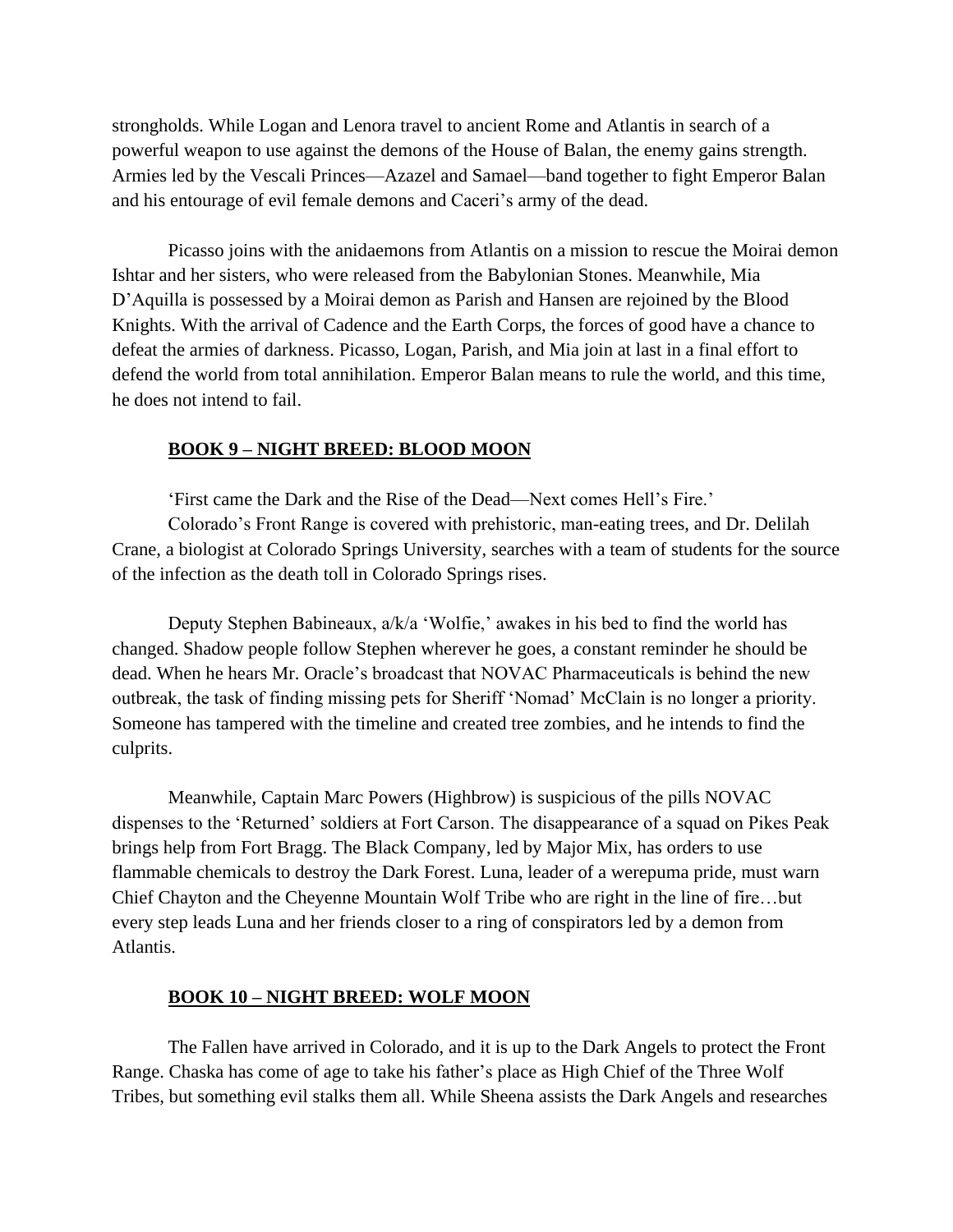the true identity of the Fire Lord, trouble arrives in Manitou and Colorado Springs. Wendigo, skinwalkers, and wraiths stalk the forest, and they hunt for Whisper, the missing member of the Earth Corps who travels in the north with a sheepdog named Asmoday.

Ginger joins a small team to track down Whisper in Montana, only to learn the Native American sites are being used by bloodthirsty demons Below to come Above. Ginger and Micah's coven, shaman Chenoa, and Vulcan must combine their magic against the Fire Lord as his evil allies' fight to obtain the Grand Grimoire from Captain Pallaton's library of collected artifacts once belonging to Balan. Written by one of the Fallen, the book contains the true names of demons and spells that can release the last Moirai—Nabessa.

In the battle between good and evil, the 'Eternal Laws' maintain a fragile balance of power. It's only a matter of time before someone breaks God and Lucifer's rules to turn the tide of war, and when it happens, history may repeat itself as it did in Atlantis.

#### **BOOK 11 – NIGHT BREED: STORM MOON**

'As it is Above, so it is Below.'

In the modern world, Lord Balan reappeared as the Kaiser in Colorado Springs, unleashing a zombie apocalypse on Earth. However, the betrayal of Captain Pallaton of the Shadowguard, his faithful servant, resulted in Balan's death and earned the vampire a reputation in Hell as a dangerous enemy.

Now the leader of the Dark Angels, Pallaton is in charge of defending the Rockies along with his nephew, High Chief Chaska of the Cheyenne Mountain Wolf Tribe. Their safe haven is threatened with the arrival of Prince Stolas, Balan's third son among the Vescali, who twists these ancient laws to raise an army of werewolves, Wendigos, skinwalkers, evil gods, and 'Bob,' a monstrous forest zombie with a voracious appetite.

When Serval demons crawl through mirrors to replace humans and infiltrate Pallaton's home to steal the Grand Grimoire, an evil spell book, each of the heroes set upon by a demon of equal power. Chaska is destined to fight King Lycaon, the first werewolf, but uncertainty plagues the young wolf. The last Moirai possesses Whisper while Raven and Picasso remain captives of Stolas. When Phoenix loses her superpowers and Ginger falls under the spell of one of the Fallen, it appears the Dark Angels are undone, and the vindictive Lords of Atlantis and the Fallen will triumph over good.